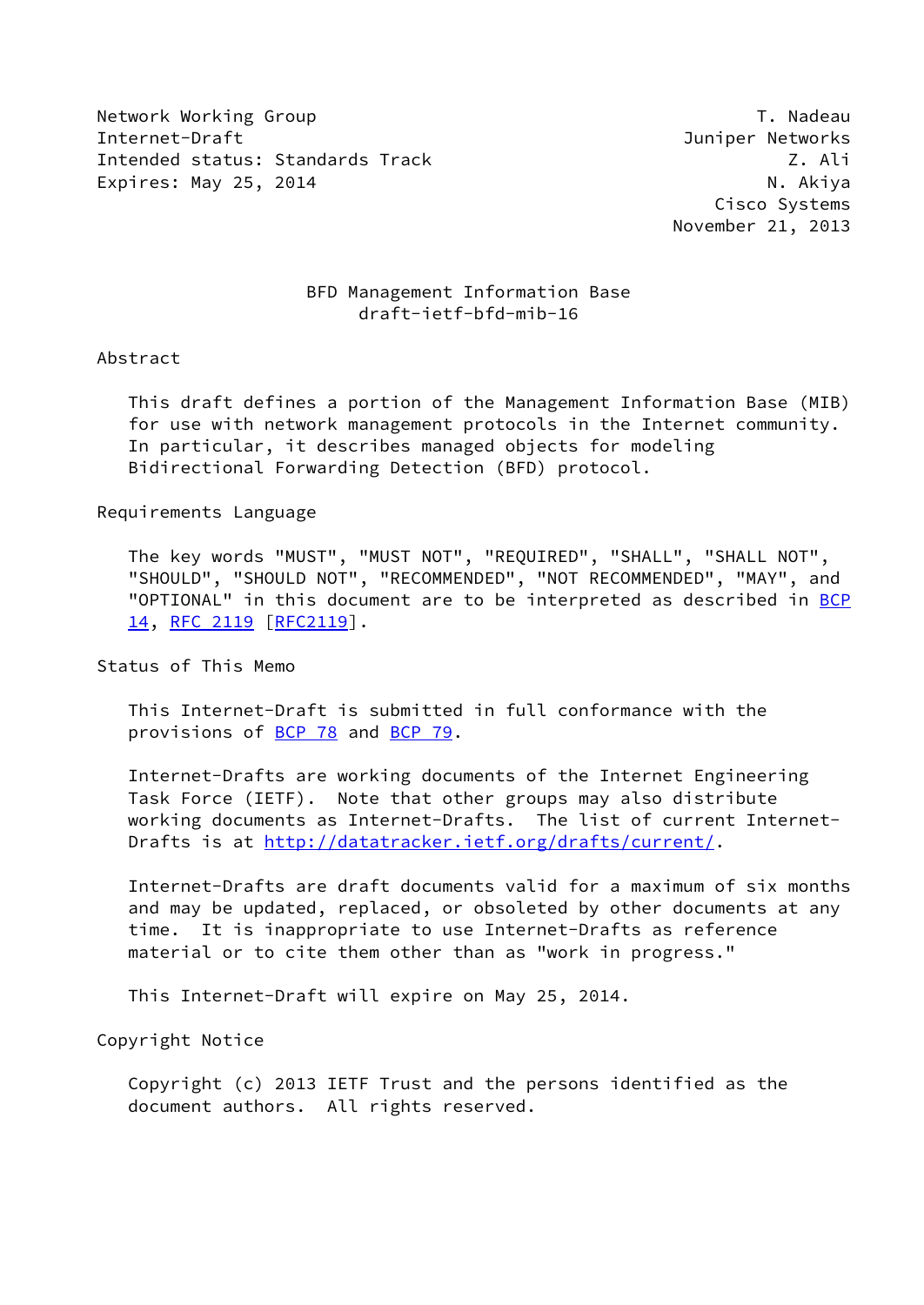<span id="page-1-1"></span>This document is subject to [BCP 78](https://datatracker.ietf.org/doc/pdf/bcp78) and the IETF Trust's Legal Provisions Relating to IETF Documents [\(http://trustee.ietf.org/license-info](http://trustee.ietf.org/license-info)) in effect on the date of publication of this document. Please review these documents carefully, as they describe your rights and restrictions with respect to this document. Code Components extracted from this document must

 include Simplified BSD License text as described in Section 4.e of the Trust Legal Provisions and are provided without warranty as described in the Simplified BSD License.

Table of Contents

| The Internet-Standard Management Framework $\dots \dots \dots$ |  |  | $\overline{2}$  |
|----------------------------------------------------------------|--|--|-----------------|
| $2$ .                                                          |  |  | $\overline{2}$  |
| 3.                                                             |  |  | $\overline{3}$  |
| Brief Description of MIB Objects<br>4.                         |  |  | $\overline{3}$  |
| 4.1.                                                           |  |  | $\overline{3}$  |
| 4.2. Session Table (bfdSessionTable)                           |  |  | $\overline{3}$  |
| 4.3. Session Performance Table (bfdSessionPerfTable)           |  |  | $\overline{3}$  |
| 4.4. BFD Session Discriminator Mapping Table                   |  |  |                 |
| (bfdSessDiscMapTable)                                          |  |  | $\frac{3}{2}$   |
| BFD Session IP Mapping Table (bfdSessIpMapTable)<br>4.5.       |  |  | $\overline{3}$  |
| BFD MIB Module Definitions<br>5.                               |  |  | $\overline{4}$  |
| 6.                                                             |  |  | 34              |
| 7.                                                             |  |  | 36              |
| 8.                                                             |  |  | 36              |
| 9.                                                             |  |  | 36              |
| Normative References<br>9.1.                                   |  |  | 36              |
| 9.2. Informative References                                    |  |  | $\overline{37}$ |

<span id="page-1-0"></span>[1](#page-1-0). The Internet-Standard Management Framework

 For a detailed overview of the documents that describe the current Internet-Standard Management Framework, please refer to [section](https://datatracker.ietf.org/doc/pdf/rfc3410#section-7) 7 of RFC 3410 [\[RFC3410](https://datatracker.ietf.org/doc/pdf/rfc3410)].

 Managed objects are accessed via a virtual information store, termed the Management Information Base or MIB. MIB objects are generally accessed through the Simple Network Management Protocol (SNMP). Objects in the MIB are defined using the mechanisms defined in the Structure of Management Information (SMI). This memo specifies a MIB module that is compliant to the SMIv2, which is described in STD 58, [RFC 2578](https://datatracker.ietf.org/doc/pdf/rfc2578) [\[RFC2578](https://datatracker.ietf.org/doc/pdf/rfc2578)], STD 58, [RFC 2579 \[RFC2579](https://datatracker.ietf.org/doc/pdf/rfc2579)] and STD 58, [RFC 2580](https://datatracker.ietf.org/doc/pdf/rfc2580)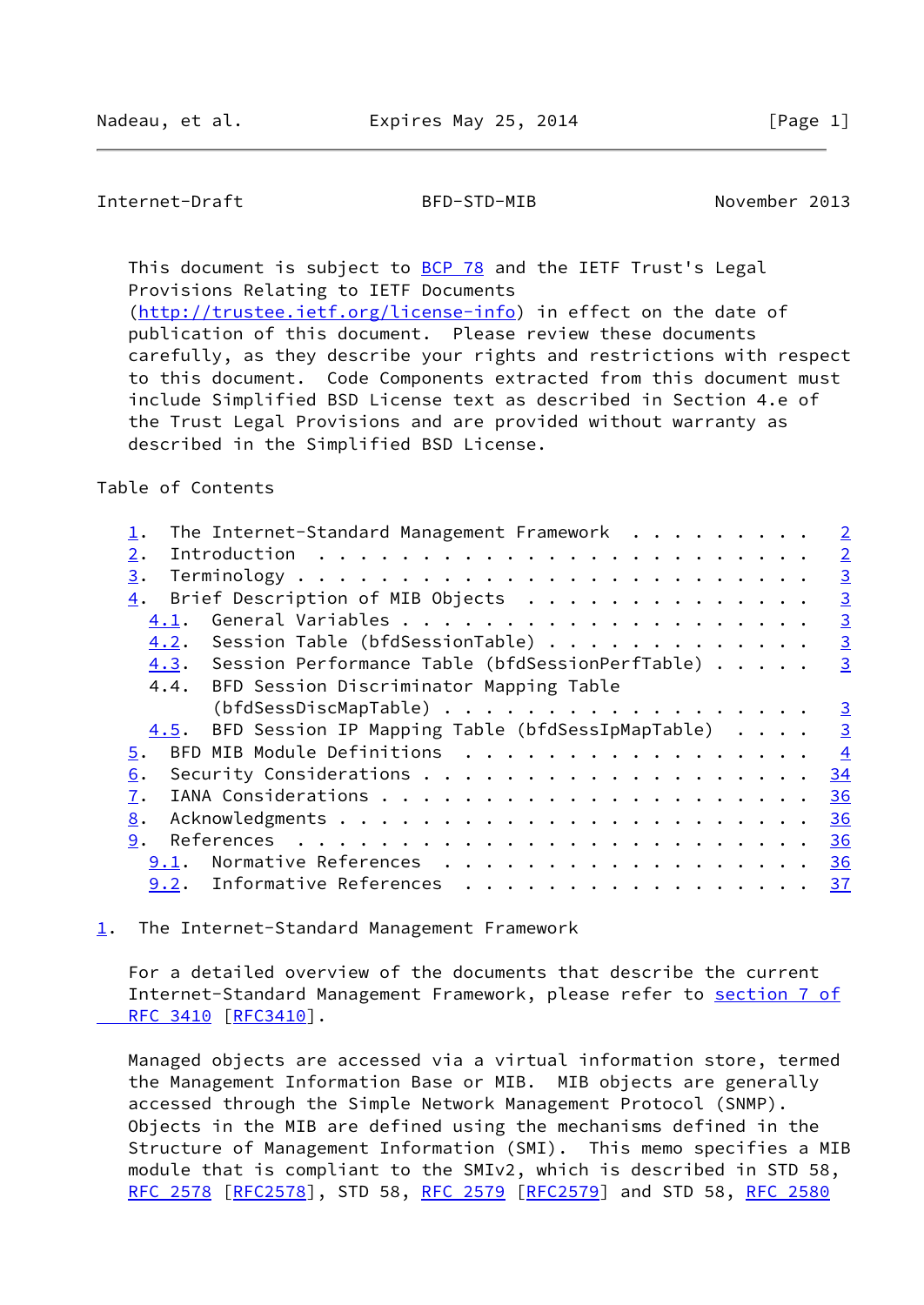[\[RFC2580](https://datatracker.ietf.org/doc/pdf/rfc2580)].

<span id="page-2-0"></span>[2](#page-2-0). Introduction

Nadeau, et al. **Expires May 25, 2014** [Page 2]

<span id="page-2-2"></span>Internet-Draft BFD-STD-MIB November 2013

 This memo defines an portion of the Management Information Base (MIB) for use with network management protocols in the Internet community. In particular, it describes managed objects to configure and/or monitor Bi-Directional Forwarding Detection for [\[RFC5880](https://datatracker.ietf.org/doc/pdf/rfc5880)], [[RFC5881\]](https://datatracker.ietf.org/doc/pdf/rfc5881) and  $[RECS883]$ , BFD versions 0 and/or 1, on devices supporting this feature.

<span id="page-2-1"></span>[3](#page-2-1). Terminology

 This document adopts the definitions, acronyms and mechanisms described in [\[RFC5880](https://datatracker.ietf.org/doc/pdf/rfc5880)], [\[RFC5881](https://datatracker.ietf.org/doc/pdf/rfc5881)] and [[RFC5883](https://datatracker.ietf.org/doc/pdf/rfc5883)]. Unless otherwise stated, the mechanisms described therein will not be re-described here.

<span id="page-2-3"></span>[4](#page-2-3). Brief Description of MIB Objects

 This section describes objects pertaining to BFD. The MIB objects are derived from [\[RFC5880](https://datatracker.ietf.org/doc/pdf/rfc5880)], [\[RFC5881](https://datatracker.ietf.org/doc/pdf/rfc5881)] and [[RFC5883](https://datatracker.ietf.org/doc/pdf/rfc5883)], and also include textual conventions defined in [\[I-D.ietf-bfd-tc-mib](#page-41-1)].

<span id="page-2-4"></span>[4.1](#page-2-4). General Variables

 The General Variables are used to identify parameters that are global to the BFD process.

<span id="page-2-5"></span>[4.2](#page-2-5). Session Table (bfdSessionTable)

 The session table is used to identify a BFD session between a pair of nodes.

<span id="page-2-6"></span>[4.3](#page-2-6). Session Performance Table (bfdSessionPerfTable)

 The session performance table is used for collecting BFD performance counters on a per session basis. This table is an AUGMENT to the bfdSessionTable.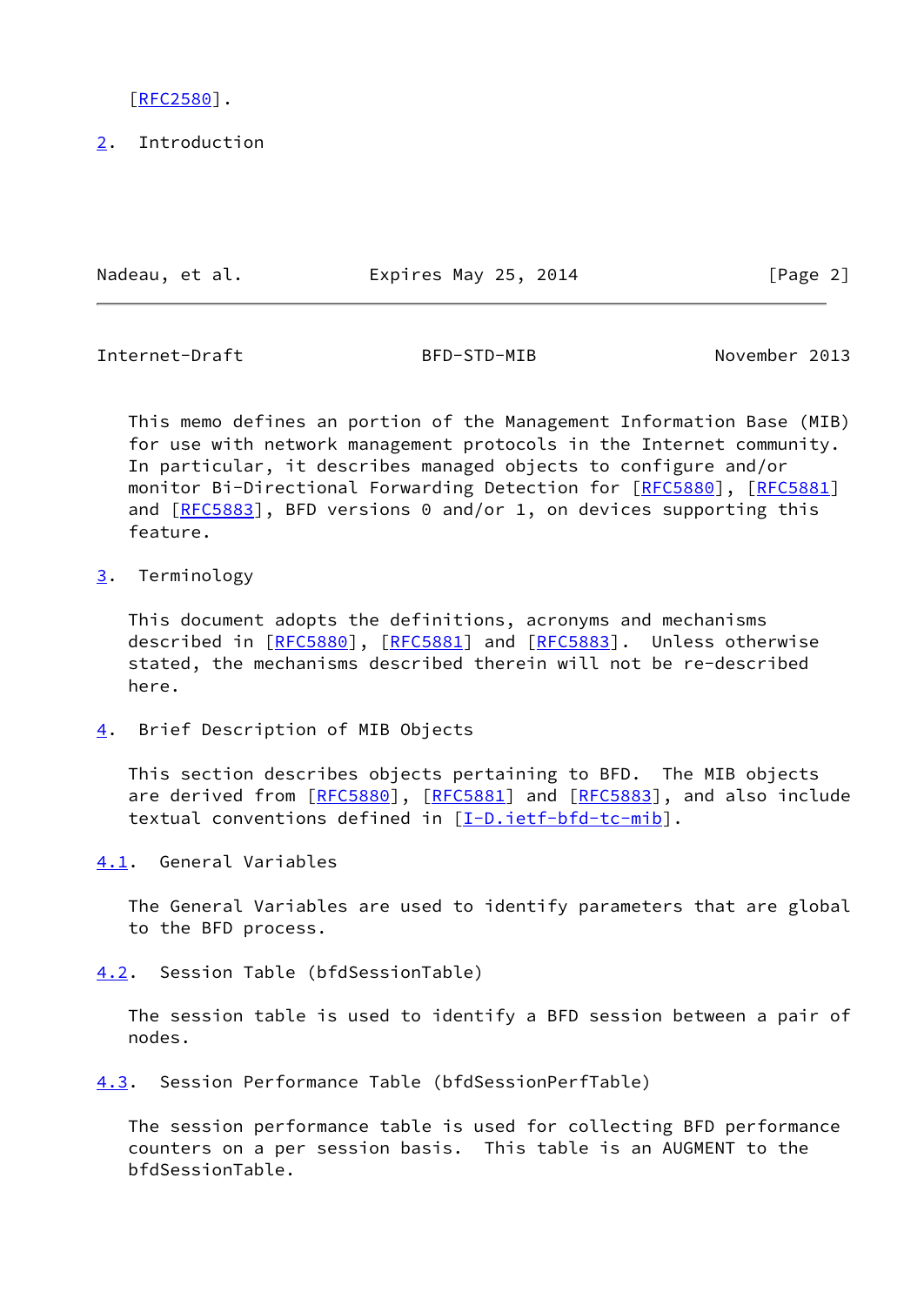<span id="page-3-3"></span>[4.4](#page-3-3). BFD Session Discriminator Mapping Table (bfdSessDiscMapTable)

 The BFD Session Discriminator Mapping Table maps a local discriminator value to associated BFD session's IANAbfdSessIndexTC used in the bfdSessionTable.

<span id="page-3-0"></span>[4.5](#page-3-0). BFD Session IP Mapping Table (bfdSessIpMapTable)

Nadeau, et al. **Expires May 25, 2014** [Page 3]

<span id="page-3-2"></span>Internet-Draft BFD-STD-MIB November 2013

 The BFD Session IP Mapping Table maps, given bfdSessInterface, bfdSessSrcAddrType, bfdSessSrcAddr, bfdSessDstAddrType, and bfdSessDstAddr, to an associated BFD session's IANAbfdSessIndexTC used in the bfdSessionTable. This table SHOULD contains those BFD sessions that are of IP type.

<span id="page-3-1"></span>[5](#page-3-1). BFD MIB Module Definitions

 This MIB module makes references to the following documents. [\[RFC2579](https://datatracker.ietf.org/doc/pdf/rfc2579)], [[RFC2580\]](https://datatracker.ietf.org/doc/pdf/rfc2580), [[RFC2863](https://datatracker.ietf.org/doc/pdf/rfc2863)], [\[RFC4001](https://datatracker.ietf.org/doc/pdf/rfc4001)], and [\[RFC3413](https://datatracker.ietf.org/doc/pdf/rfc3413)].

BFD-STD-MIB DEFINITIONS ::= BEGIN

IMPORTS

 MODULE-IDENTITY, OBJECT-TYPE, NOTIFICATION-TYPE, mib-2, Integer32, Unsigned32, Counter32, Counter64 FROM SNMPv2-SMI

 TruthValue, RowStatus, StorageType, TimeStamp FROM SNMPv2-TC

 MODULE-COMPLIANCE, OBJECT-GROUP, NOTIFICATION-GROUP FROM SNMPv2-CONF

 InterfaceIndexOrZero FROM IF-MIB

 InetAddress, InetAddressType, InetPortNumber FROM INET-ADDRESS-MIB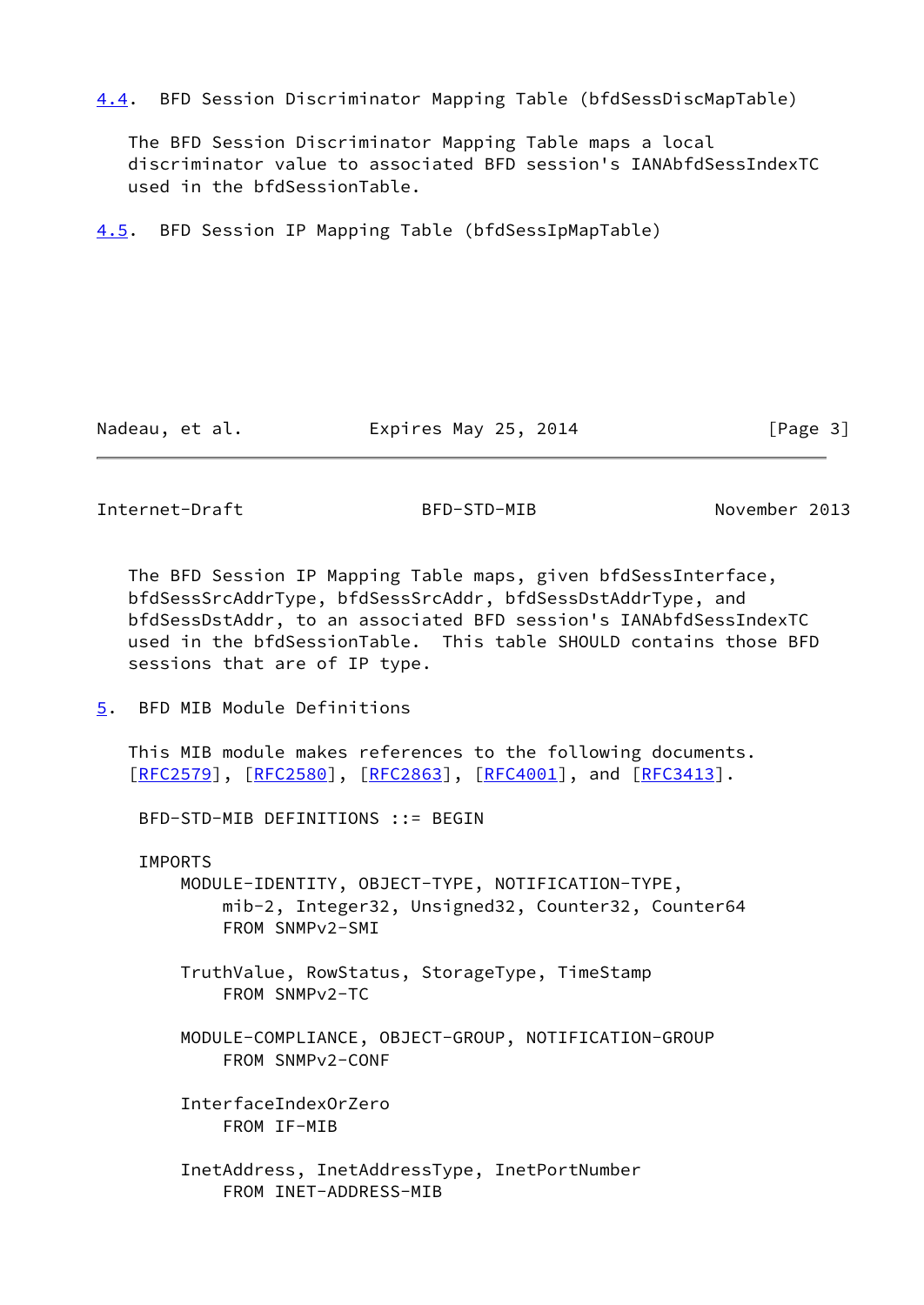IANAbfdSessIndexTC, IANAbfdIntervalTC, IANAbfdMultiplierTC, IANAbfdDiagTC, IANAbfdSessTypeTC, IANAbfdSessOperModeTC, IANAbfdCtrlDestPortNumberTC, IANAbfdCtrlSourcePortNumberTC, IANAbfdSessStateTC, IANAbfdSessAuthenticationTypeTC, IANAbfdSessAuthenticationKeyTC FROM IANA-BFD-TC-STD-MIB; bfdMIB MODULE-IDENTITY LAST-UPDATED "201311211200Z" -- 21 Nov. 2013 12:00:00 EST ORGANIZATION "IETF Bidirectional Forwarding Detection Working Group" CONTACT-INFO "Thomas D. Nadeau Juniper Networks Email: tnadeau@lucidvision.com Zafar Ali Cisco Systems, Inc.

| Nadeau, et al. | Expires May 25, 2014 | [Page 4] |
|----------------|----------------------|----------|
|                |                      |          |

Internet-Draft BFD-STD-MIB November 2013

Email: zali@cisco.com

 Nobo Akiya Cisco Systems, Inc. Email: nobo@cisco.com

 Comments about this document should be emailed directly to the BFD working group mailing list at rtg-bfd@ietf.org" DESCRIPTION "Bidirectional Forwarding Management Information Base." REVISION "201311211200Z" -- 21 Nov. 2013 12:00:00 EST DESCRIPTION "Initial version. Published as RFC xxxx." -- RFC Ed.: RFC-editor pls fill in xxxx ::= { mib-2 XXX } -- RFC Ed.: assigned by IANA, see section 7.1 for details -- Top level components of this MIB module.

bfdNotifications OBJECT IDENTIFIER ::= { bfdMIB 0 }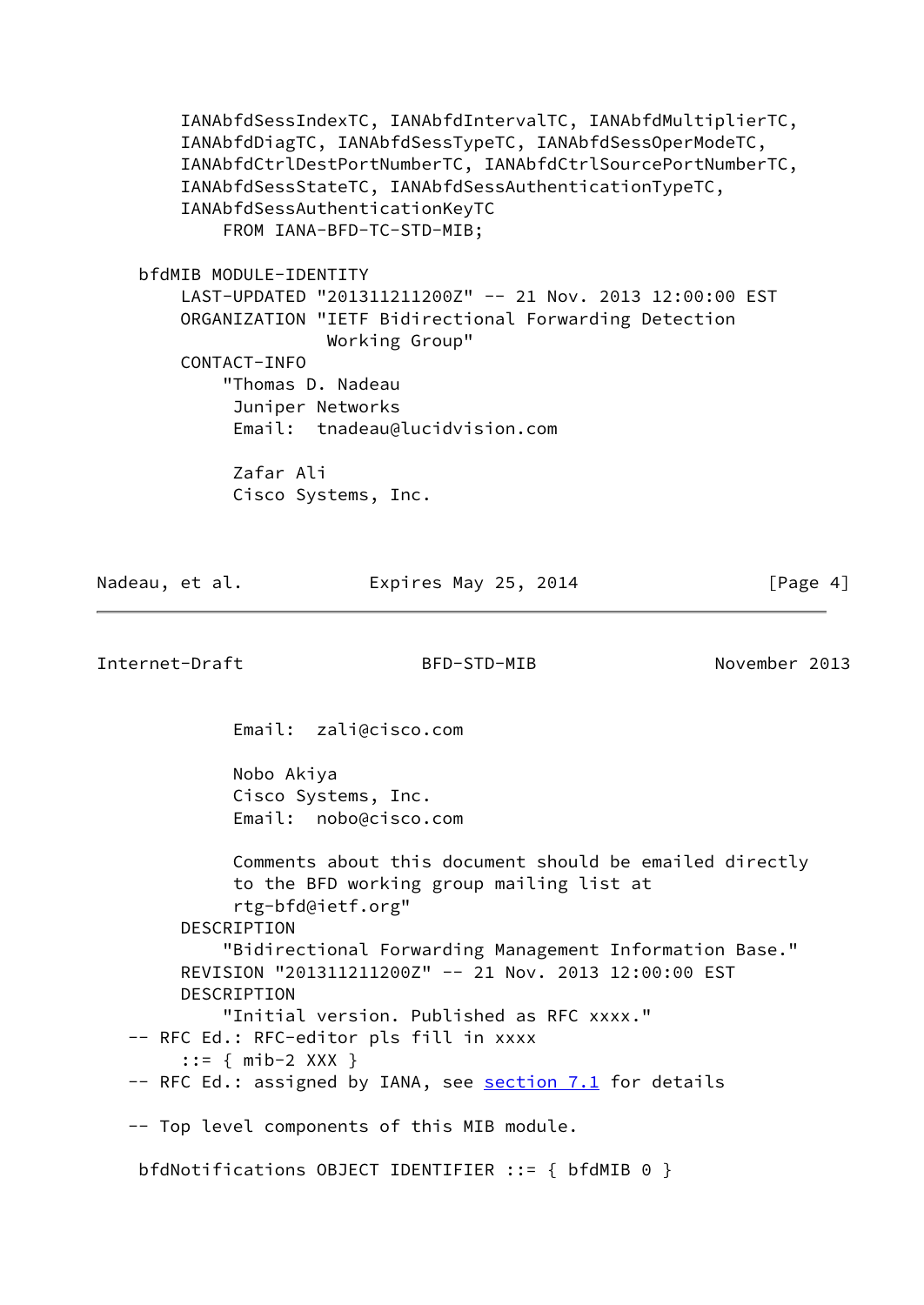```
 bfdObjects OBJECT IDENTIFIER ::= { bfdMIB 1 }
    bfdConformance OBJECT IDENTIFIER ::= { bfdMIB 2 }
    bfdScalarObjects OBJECT IDENTIFIER ::= { bfdObjects 1 }
   -- BFD General Variables
    -- These parameters apply globally to the Systems'
    -- BFD Process.
    bfdAdminStatus OBJECT-TYPE
       SYNTAX INTEGER {
            enabled(1),
            disabled(2)
        }
        MAX-ACCESS read-write
        STATUS current
        DESCRIPTION
            "The global administrative status of BFD in this device.
             The value 'enabled' denotes that the BFD Process is
             active on at least one interface; 'disabled' disables
             it on all interfaces."
        DEFVAL { enabled }
        ::= { bfdScalarObjects 1 }
Nadeau, et al. Expires May 25, 2014 [Page 5]
```

```
 bfdSessNotificationsEnable OBJECT-TYPE
    SYNTAX TruthValue
    MAX-ACCESS read-write
    STATUS current
    DESCRIPTION
         "If this object is set to true(1), then it enables
         the emission of bfdSessUp and bfdSessDown
         notifications; otherwise these notifications are not
         emitted."
    REFERENCE
       RFC3413 for explanation that
         notifications are under the ultimate control of the
         MIB modules in this document."
    DEFVAL { false }
     ::= { bfdScalarObjects 2 }
```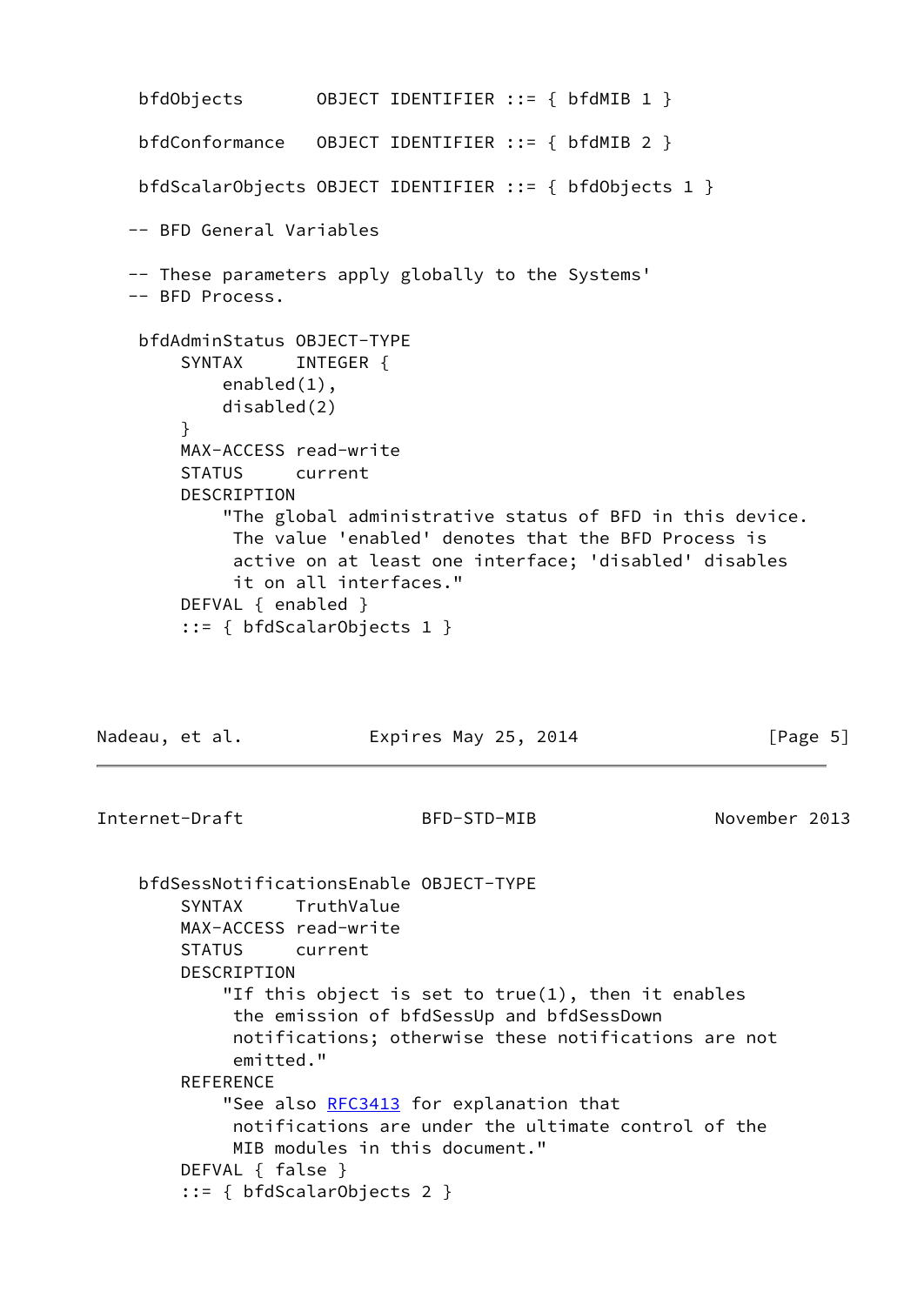-- BFD Session Table -- The BFD Session Table specifies BFD session specific -- information. bfdSessTable OBJECT-TYPE SYNTAX SEQUENCE OF BfdSessEntry MAX-ACCESS not-accessible STATUS current **DESCRIPTION**  "The BFD Session Table describes the BFD sessions." REFERENCE "Katz, D. and D. Ward, Bidirectional Forwarding Detection (BFD), [RFC 5880,](https://datatracker.ietf.org/doc/pdf/rfc5880) June 2012." ::= { bfdObjects 2 } bfdSessEntry OBJECT-TYPE SYNTAX BfdSessEntry MAX-ACCESS not-accessible STATUS current DESCRIPTION "The BFD Session Entry describes BFD session." INDEX { bfdSessIndex } ::= { bfdSessTable 1 } BfdSessEntry ::= SEQUENCE { bfdSessIndex IANAbfdSessIndexTC, bfdSessVersionNumber Unsigned32, bfdSessType IANAbfdSessTypeTC, bfdSessDiscriminator Unsigned32, bfdSessRemoteDiscr Unsigned32, bfdSessDestinationUdpPort IANAbfdCtrlDestPortNumberTC, bfdSessSourceUdpPort IANAbfdCtrlSourcePortNumberTC, Nadeau, et al. Expires May 25, 2014 [Page 6]

Internet-Draft BFD-STD-MIB November 2013

 bfdSessEchoSourceUdpPort InetPortNumber, bfdSessAdminStatus INTEGER, bfdSessState IANAbfdSessStateTC, bfdSessRemoteHeardFlag TruthValue, bfdSessDiag and IANAbfdDiagTC, bfdSessOperMode IANAbfdSessOperModeTC, bfdSessDemandModeDesiredFlag TruthValue, bfdSessControlPlaneIndepFlag TruthValue,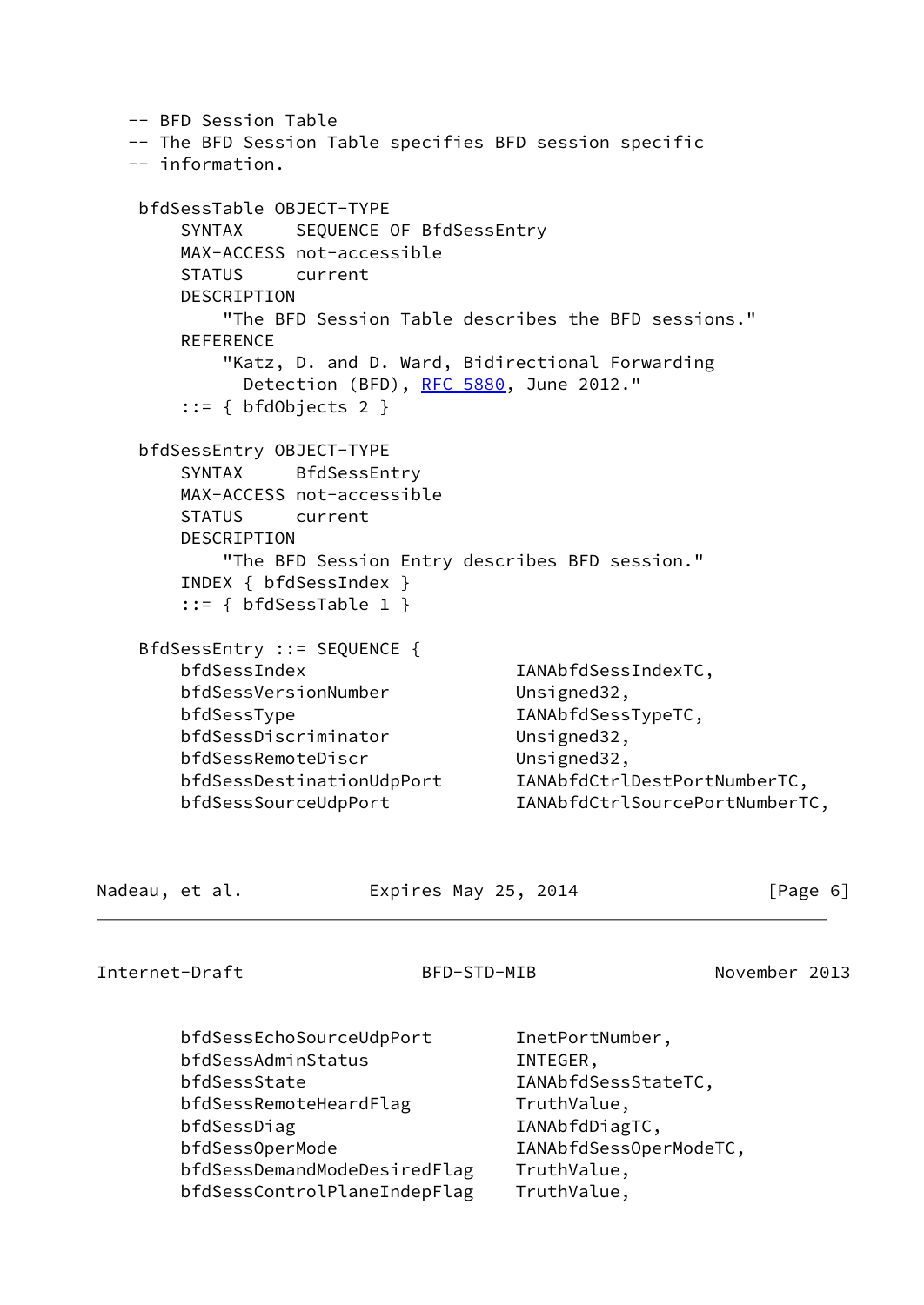```
bfdSessMultipointFlag TruthValue,
       bfdSessInterface InterfaceIndexOrZero,
      bfdSessSrcAddrType InetAddressType,
      bfdSessSrcAddr InetAddress,
      bfdSessDstAddrType InetAddressType,
      bfdSessDstAddr InetAddress,
      bfdSessGTSM TruthValue.
      bfdSessGTSMTTL Unsigned32,
      bfdSessDesiredMinTxInterval IANAbfdIntervalTC,
      bfdSessReqMinRxInterval IANAbfdIntervalTC,
       bfdSessReqMinEchoRxInterval IANAbfdIntervalTC,
      bfdSessDetectMult IANAbfdMultiplierTC,
      bfdSessNegotiatedInterval IANAbfdIntervalTC,
       bfdSessNegotiatedEchoInterval IANAbfdIntervalTC,
       bfdSessNegotiatedDetectMult IANAbfdMultiplierTC,
      bfdSessAuthPresFlag TruthValue,
       bfdSessAuthenticationType IANAbfdSessAuthenticationTypeTC,
      bfdSessAuthenticationKeyID Integer32,
       bfdSessAuthenticationKey IANAbfdSessAuthenticationKeyTC,
      bfdSessStorageType StorageType,
      bfdSessRowStatus RowStatus
    }
    bfdSessIndex OBJECT-TYPE
       SYNTAX IANAbfdSessIndexTC
       MAX-ACCESS not-accessible
       STATUS current
       DESCRIPTION
           "This object contains an index used to represent a
            unique BFD session on this device."
        ::= { bfdSessEntry 1 }
    bfdSessVersionNumber OBJECT-TYPE
      SYNTAX Unsigned32 (0..7)
       MAX-ACCESS read-create
       STATUS current
       DESCRIPTION
           "The version number of the BFD protocol that this session
            is running in. Write access is available for this object
            to provide ability to set desired version for this
Nadeau, et al. Expires May 25, 2014 [Page 7]
```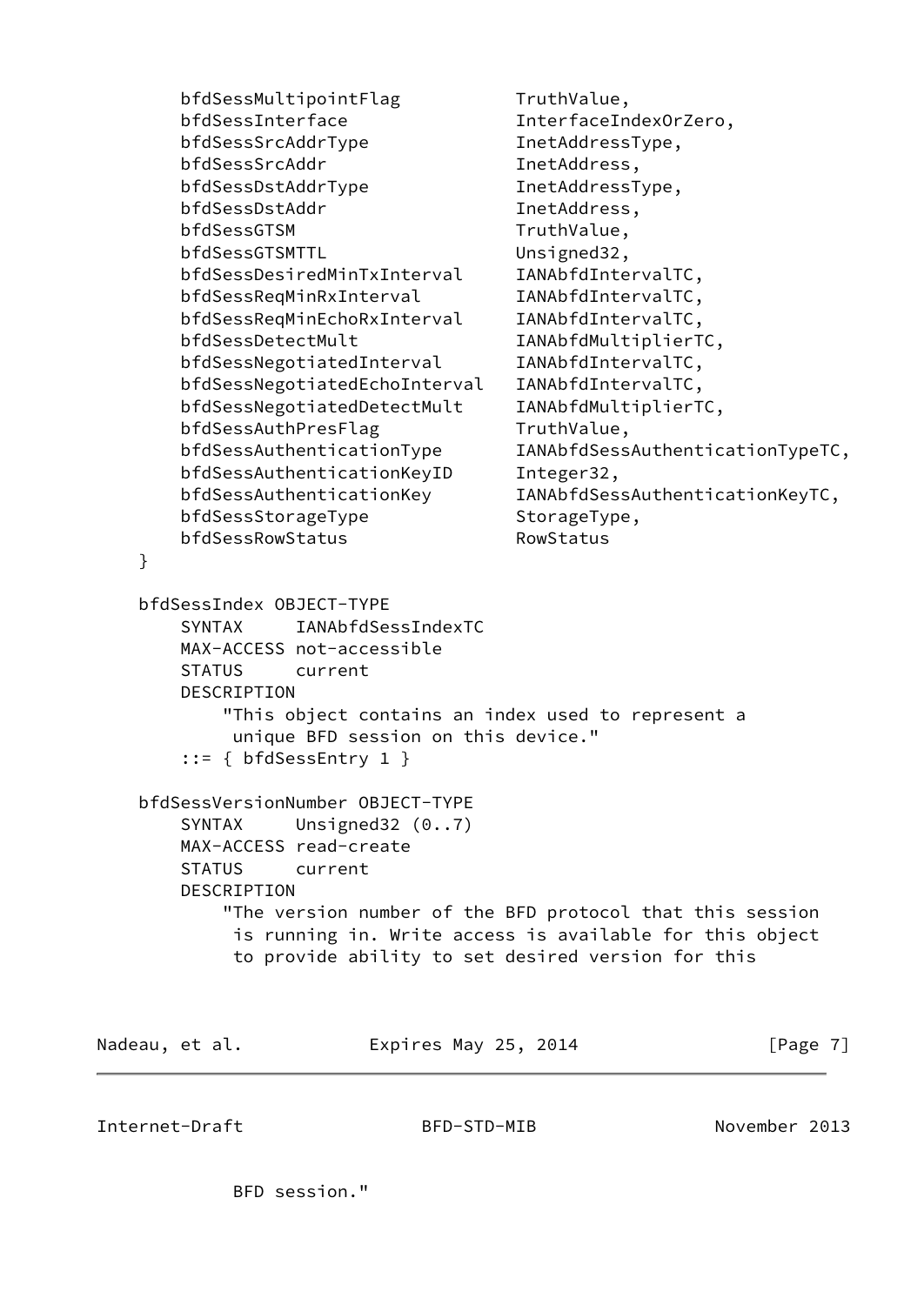```
 REFERENCE
         "Katz, D. and D. Ward, Bidirectional Forwarding
          RFC 5880, June 2012."
     DEFVAL { 1 }
     ::= { bfdSessEntry 2 }
 bfdSessType OBJECT-TYPE
     SYNTAX IANAbfdSessTypeTC
     MAX-ACCESS read-create
     STATUS current
     DESCRIPTION
         "This object specifies the type of this BFD session."
     ::= { bfdSessEntry 3 }
 bfdSessDiscriminator OBJECT-TYPE
     SYNTAX Unsigned32 (1..4294967295)
    MAX-ACCESS read-create
     STATUS current
    DESCRIPTION
         "This object specifies the local discriminator for this BFD
         session, used to uniquely identify it."
     ::= { bfdSessEntry 4 }
 bfdSessRemoteDiscr OBJECT-TYPE
    SYNTAX Unsigned32 (0 | 1..4294967295)
    MAX-ACCESS read-only
     STATUS current
     DESCRIPTION
         "This object specifies the session discriminator chosen
         by the remote system for this BFD session. The value may
         be zero(0) if the remote discriminator is not yet known
          or if the session is in the down or adminDown(1) state."
     REFERENCE
        "Section 6.8.6, from Katz, D. and D. Ward, Bidirectional
         Forwarding Detection (BFD), RFC 5880, June 2012."
     ::= { bfdSessEntry 5 }
 bfdSessDestinationUdpPort OBJECT-TYPE
     SYNTAX IANAbfdCtrlDestPortNumberTC
     MAX-ACCESS read-create
     STATUS current
     DESCRIPTION
         "This object specifies the destination UDP port number
         used for this BFD session's control packets. The value
         may be zero(0) if the session is in adminDown(1) state."
    DEFVAL { 0 }
     ::= { bfdSessEntry 6 }
```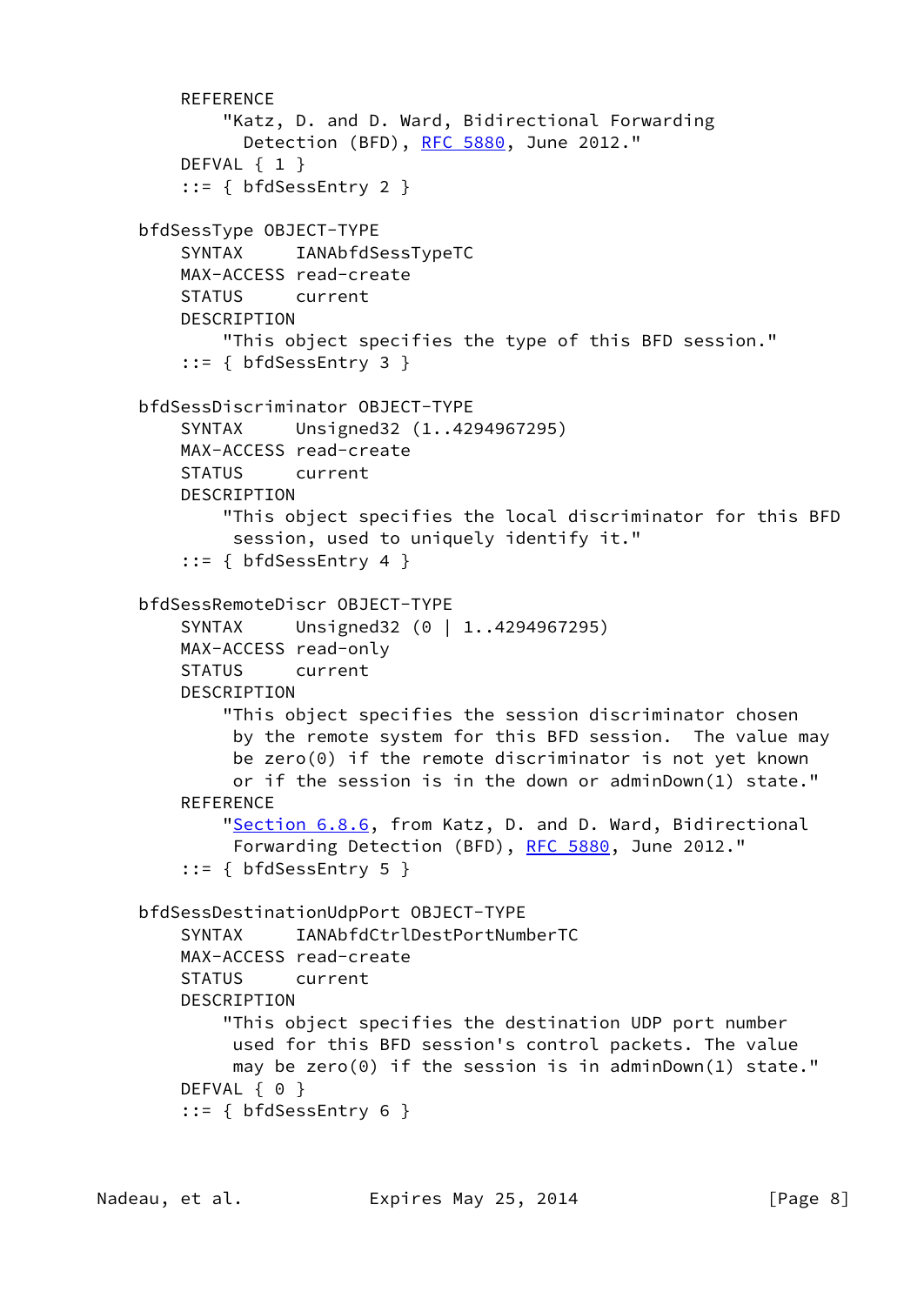```
 bfdSessSourceUdpPort OBJECT-TYPE
         SYNTAX IANAbfdCtrlSourcePortNumberTC
        MAX-ACCESS read-create
         STATUS current
        DESCRIPTION
             "This object specifies the source UDP port number used
              for this BFD session's control packets. The value may be
              zero(0) if the session is in adminDown(1) state. Upon
             creation of a new BFD session via this MIB, the value of
             zero(0) specified would permit the implementation to
              choose its own source port number."
       DEFVAL { 0 }
         ::= { bfdSessEntry 7 }
    bfdSessEchoSourceUdpPort OBJECT-TYPE
        SYNTAX InetPortNumber
        MAX-ACCESS read-create
         STATUS current
         DESCRIPTION
             "This object specifies the source UDP port number used for
             this BFD session's echo packets. The value may be zero(0)
             if the session is not running in the echo mode, or the
              session is in adminDown(1) state. Upon creation of a new
             BFD session via this MIB, the value of zero(0) would
             permit the implementation to choose its own source port
             number."
       DEFVAL { 0 }
         ::= { bfdSessEntry 8 }
    bfdSessAdminStatus OBJECT-TYPE
        SYNTAX INTEGER {
                            stop(1),
                             start(2)
 }
        MAX-ACCESS read-create
        STATUS current
        DESCRIPTION
                 "A transition from 'stop' to 'start' will start
                  the BFD state machine for the session. The state
                  machine will have an initial state of down.
                  A transition from 'start' to 'stop' will cause
                  the BFD session to be brought down to
                  adminDown(1). Care should be used in providing
                  write access to this object without adequate
                  authentication."
        DEFVAL { 2 }
```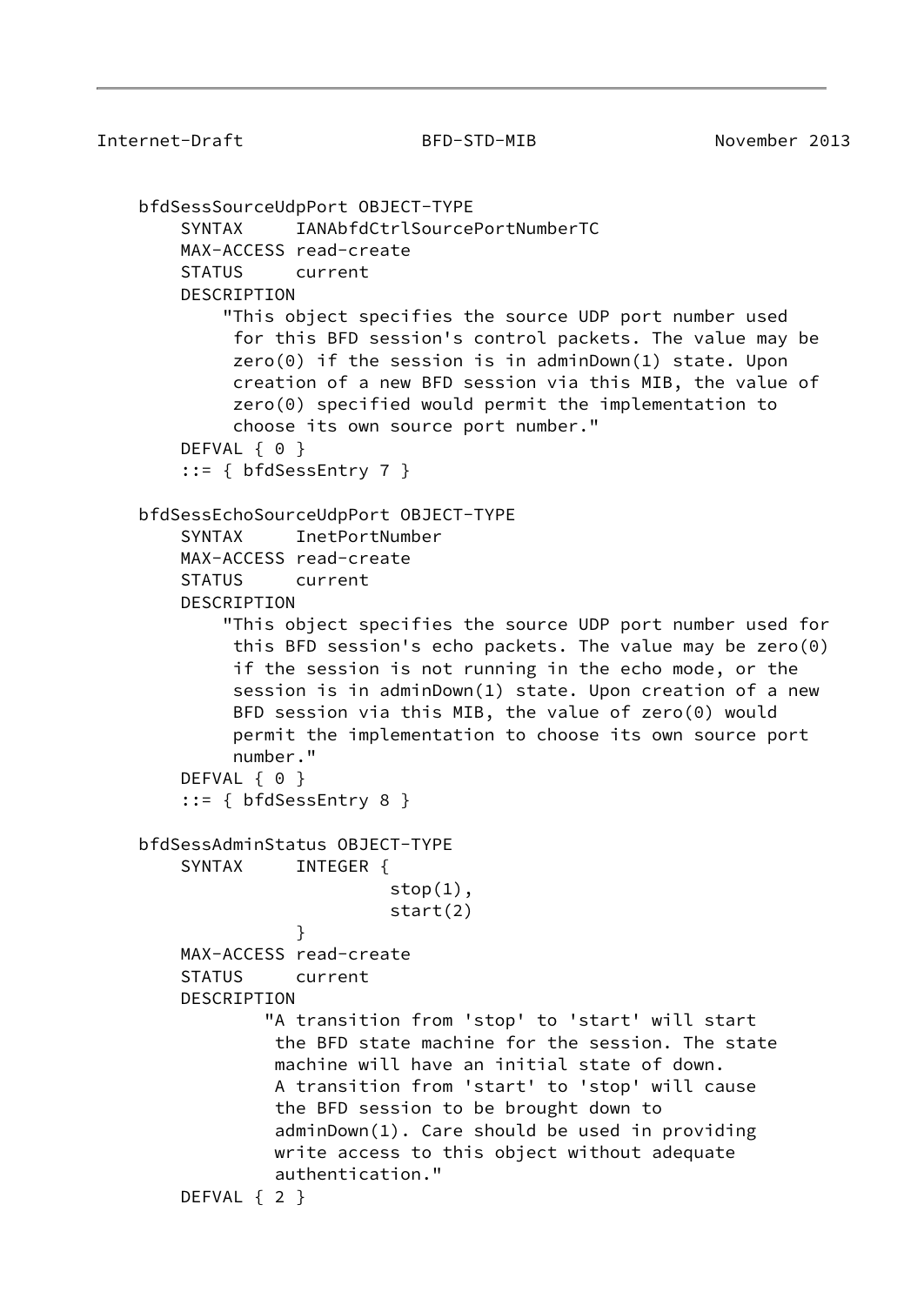```
 bfdSessState OBJECT-TYPE
     SYNTAX IANAbfdSessStateTC
    MAX-ACCESS read-only
    STATUS current
    DESCRIPTION
        "BFD session state."
    DEFVAL { 2 }
    ::= { bfdSessEntry 10 }
 bfdSessRemoteHeardFlag OBJECT-TYPE
    SYNTAX TruthValue
    MAX-ACCESS read-only
    STATUS current
    DESCRIPTION
         "This object specifies status of BFD packet reception from
         the remote system. Specifically, it is set to true(1) if
         the local system is actively receiving BFD packets from the
          remote system, and is set to false(2) if the local system
         has not received BFD packets recently (within the detection
         time) or if the local system is attempting to tear down
         the BFD session."
   REFERENCE
         "Katz, D. and D. Ward, Bidirectional
          RFC 5880, June 2012."
    DEFVAL { false }
     ::= { bfdSessEntry 11 }
 bfdSessDiag OBJECT-TYPE
     SYNTAX IANAbfdDiagTC
    MAX-ACCESS read-only
    STATUS current
    DESCRIPTION
         "A diagnostic code specifying the local system's reason
         for the last transition of the session from up(4)
         to some other state."
     ::= { bfdSessEntry 12 }
 bfdSessOperMode OBJECT-TYPE
    SYNTAX IANAbfdSessOperModeTC
```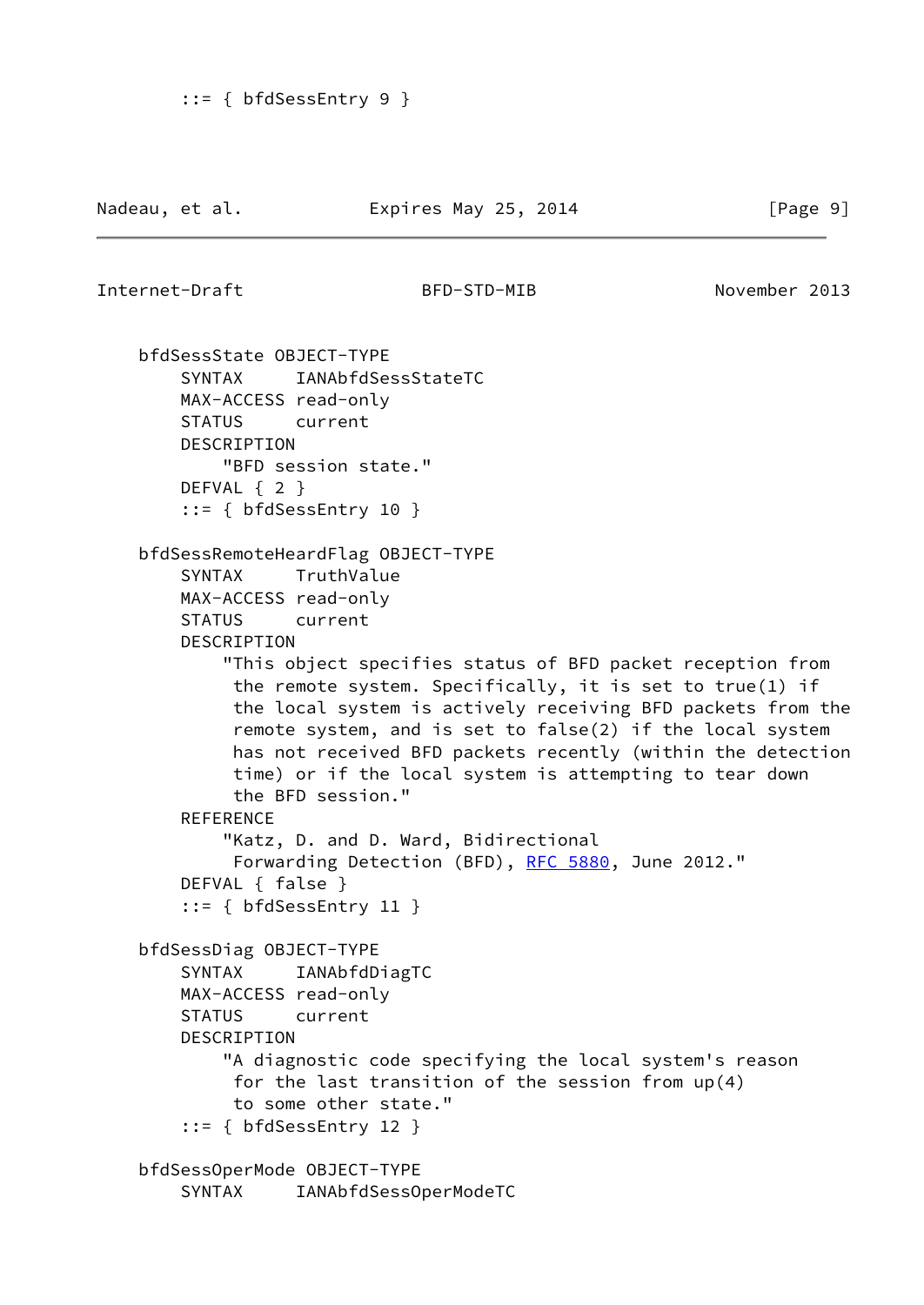MAX-ACCESS read-create STATUS current DESCRIPTION "This object specifies current operating mode that BFD session is operating in." ::= { bfdSessEntry 13 } bfdSessDemandModeDesiredFlag OBJECT-TYPE SYNTAX TruthValue Nadeau, et al. **Expires May 25, 2014** [Page 10] Internet-Draft BFD-STD-MIB November 2013 MAX-ACCESS read-create STATUS current DESCRIPTION "This object indicates that the local system's desire to use Demand mode. Specifically, it is set to true(1) if the local system wishes to use Demand mode or false(2) if not" DEFVAL { false } ::= { bfdSessEntry 14 } bfdSessControlPlaneIndepFlag OBJECT-TYPE SYNTAX TruthValue MAX-ACCESS read-create STATUS current DESCRIPTION "This object indicates that the local system's ability to continue to function through a disruption of the control plane. Specifically, it is set to true(1) if the local system BFD implementation is independent of the control plane. Otherwise, the value is set to false(2)" DEFVAL { false } ::= { bfdSessEntry 15 } bfdSessMultipointFlag OBJECT-TYPE SYNTAX TruthValue MAX-ACCESS read-create STATUS current DESCRIPTION "This object indicates the Multipoint (M) bit for this session. It is set to true(1) if Multipoint (M) bit is set to 1. Otherwise, the value is set to false(2)"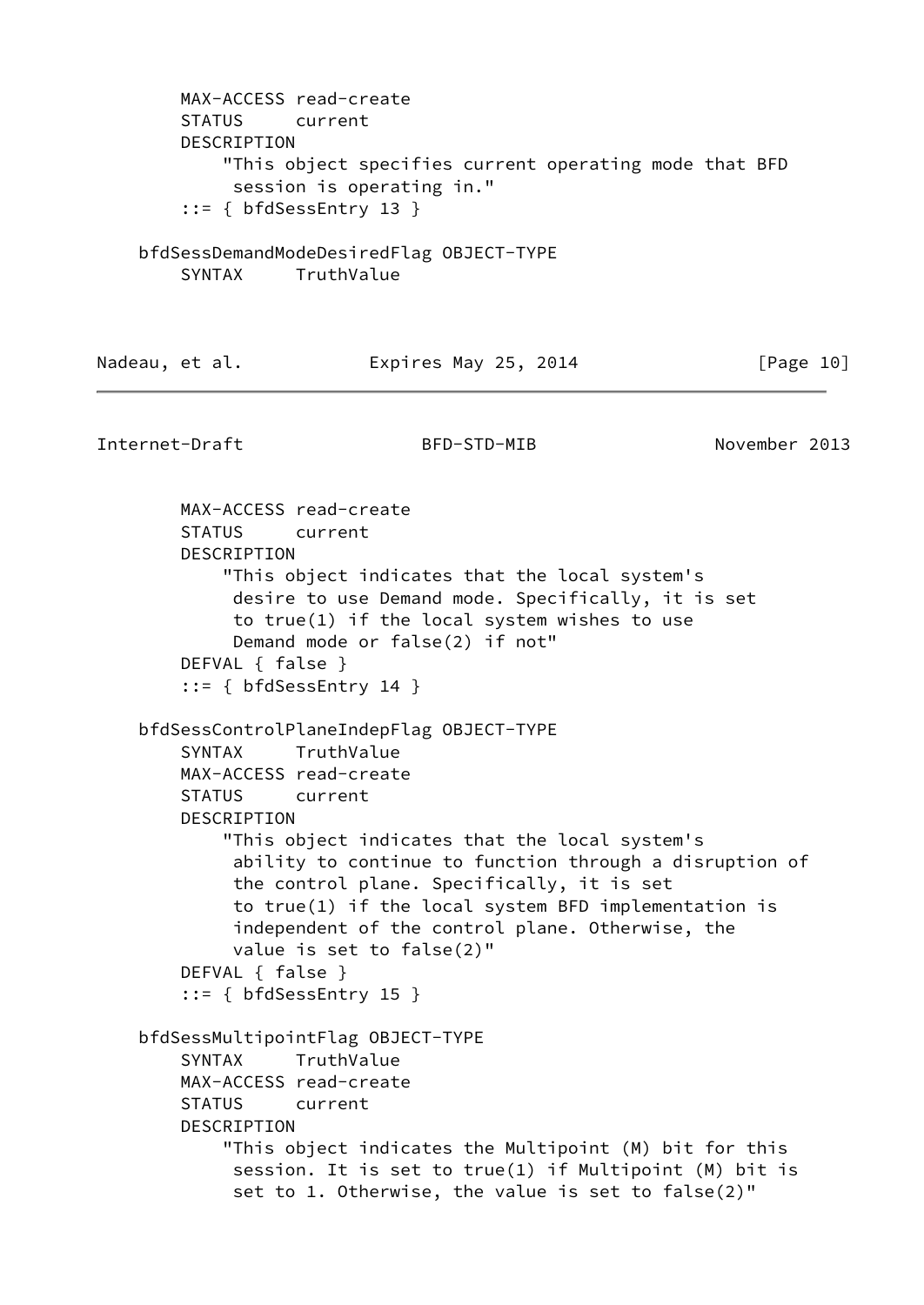```
 DEFVAL { false }
        ::= { bfdSessEntry 16 }
    bfdSessInterface OBJECT-TYPE
        SYNTAX InterfaceIndexOrZero
        MAX-ACCESS read-create
        STATUS current
        DESCRIPTION
            "This object contains an interface index used to indicate
             the interface which this BFD session is running on. This
             value can be zero if there is no interface associated
             with this BFD session."
        ::= { bfdSessEntry 17 }
    bfdSessSrcAddrType OBJECT-TYPE
        SYNTAX InetAddressType
Nadeau, et al. Expires May 25, 2014 [Page 11]
```

```
 MAX-ACCESS read-create
    STATUS current
    DESCRIPTION
         "This object specifies IP address type of the source IP
          address of this BFD session. Only values unknown(0),
         ipv4(1), ipv6(2), or ipv6z(4) have to be supported.
          The value of unknown(0) is allowed only when the session
          is singleHop(1) and the source IP address of this BFD
          session is derived from the outgoing interface, or when
          the BFD session is not associated with a specific
          interface. If any other unsupported values are attempted
          in a set operation, the agent MUST return an
          inconsistentValue error."
   ::= { bfdSessEntry 18 }
 bfdSessSrcAddr OBJECT-TYPE
     SYNTAX InetAddress
    MAX-ACCESS read-create
    STATUS current
    DESCRIPTION
         "This object specifies the source IP address of this BFD
         session."
     ::= { bfdSessEntry 19 }
```
bfdSessDstAddrType OBJECT-TYPE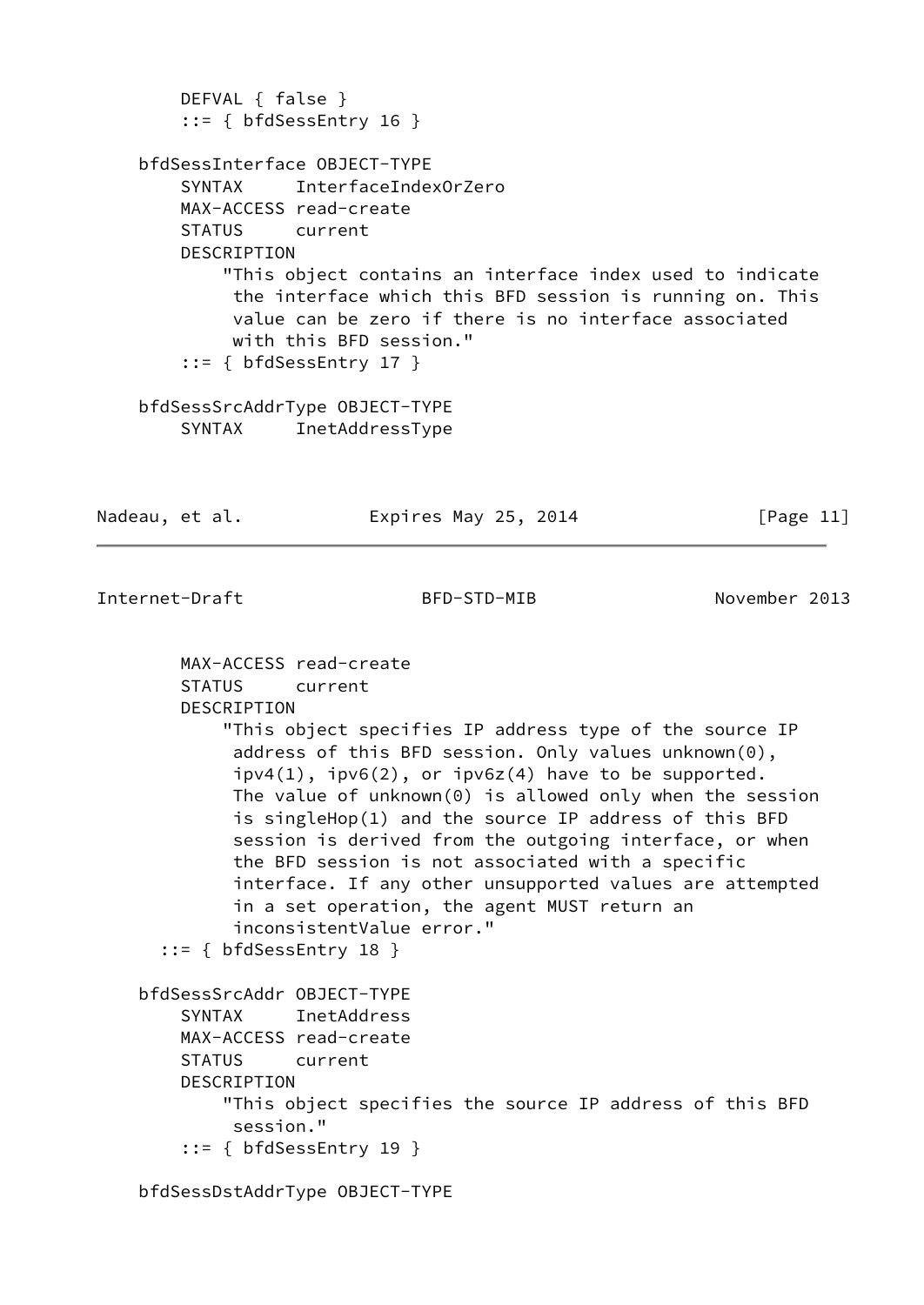```
 SYNTAX InetAddressType
        MAX-ACCESS read-create
        STATUS current
        DESCRIPTION
             "This object specifies IP address type of the neighboring IP
             address which is being monitored with this BFD session.
            Only values unknown(0), ipv4(1), ipv6(2), or ipv6z(4) have to be supported. The value of unknown(0) is allowed
             only when the session is singleHop(1) and the outgoing
             interface is of type point-to-point, or when the BFD
             session is not associated with a specific interface. If any
             other unsupported values are attempted in a set operation,
             the agent MUST return an inconsistentValue error."
       ::= { bfdSessEntry 20 }
     bfdSessDstAddr OBJECT-TYPE
         SYNTAX InetAddress
        MAX-ACCESS read-create
        STATUS current
        DESCRIPTION
             "This object specifies the neighboring IP address which is
             being monitored with this BFD session."
         ::= { bfdSessEntry 21 }
Nadeau, et al. Expires May 25, 2014 [Page 12]
Internet-Draft BFD-STD-MIB November 2013
     bfdSessGTSM OBJECT-TYPE
         SYNTAX TruthValue
        MAX-ACCESS read-create
        STATUS current
        DESCRIPTION
           "Setting the value of this object to true(1) will enable GTSM
            protection of the BFD session. GTSM MUST be enabled on a
            singleHop(1) session if no authentication is in use."
        REFERENCE
            "RFC5082, The Generalized TTL Security Mechanism (GTSM).
            RFC5881, Section 5"
        DEFVAL { false }
         ::= { bfdSessEntry 22 }
    bfdSessGTSMTTL OBJECT-TYPE
         SYNTAX Unsigned32 (0..255)
        MAX-ACCESS read-create
        STATUS current
```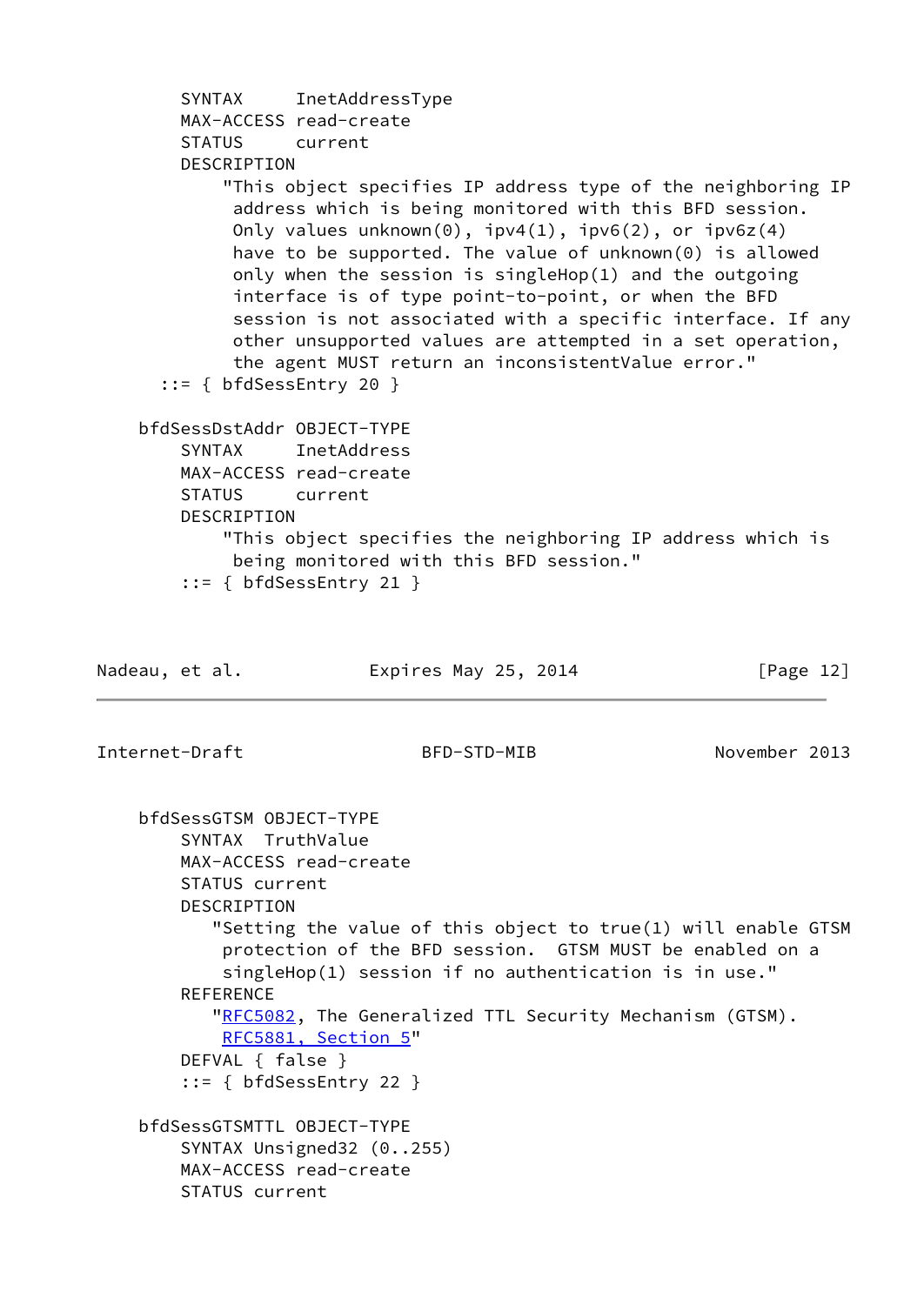```
 DESCRIPTION
            "This object is valid only when bfdSessGTSM protection is
             enabled on the system. This object specifies the minimum
             allowed TTL for received BFD control packets. For
             singleHop(1) session, if GTSM protection is enabled,
             this object SHOULD be set to maximum TTL allowed for
             single hop. The value of zero(0) indicates that
             bfdSessGTSM is disabled."
       REFERENCE
          "RFC5082, The Generalized TTL Security Mechanism (GTSM).
            RFC5881, Section 5"
       DEFVAL { 0 }
        ::= { bfdSessEntry 23 }
    bfdSessDesiredMinTxInterval OBJECT-TYPE
        SYNTAX IANAbfdIntervalTC
        MAX-ACCESS read-create
        STATUS current
        DESCRIPTION
            "This object specifies the minimum interval, in
             microseconds, that the local system would like to use
             when transmitting BFD Control packets. The value of
             zero(0) is reserved, and should not be used."
       REFERENCE
           "Section 4.1 from Katz, D. and D. Ward, Bidirectional
             RFC 5880, June 2012."
        ::= { bfdSessEntry 24 }
    bfdSessReqMinRxInterval OBJECT-TYPE
       SYNTAX IANAbfdIntervalTC
Nadeau, et al. Expires May 25, 2014 [Page 13]
Internet-Draft BFD-STD-MIB November 2013
```
 MAX-ACCESS read-create STATUS current DESCRIPTION "This object specifies the minimum interval, in microseconds, between received BFD Control packets the local system is capable of supporting. The value of zero(0) can be specified when the transmitting system does not want the remote system to send any periodic BFD control packets." **REFERENCE** ["Section 4.1](#page-2-4) from Katz, D. and D. Ward, Bidirectional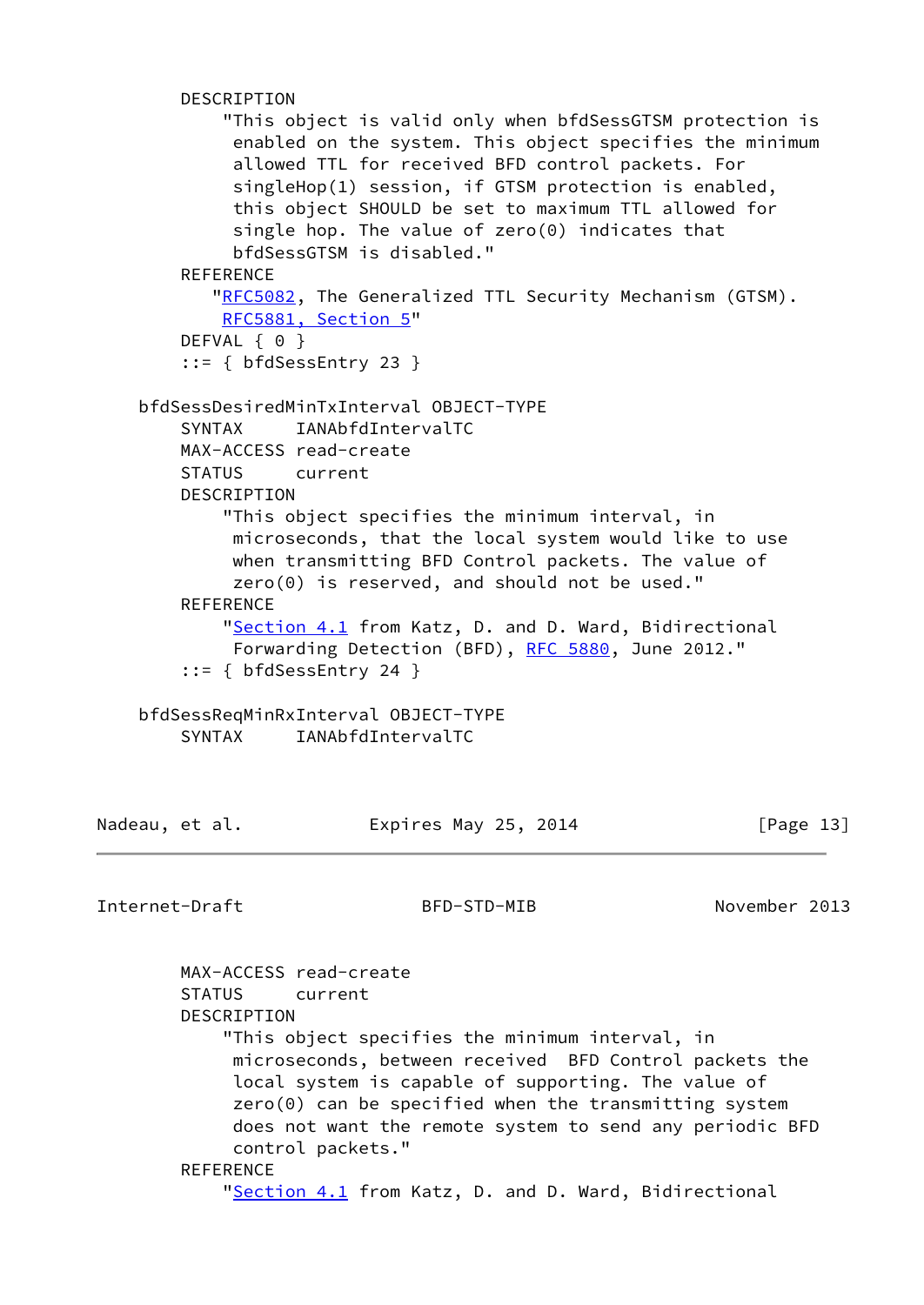```
 RFC 5880, June 2012."
     ::= { bfdSessEntry 25 }
 bfdSessReqMinEchoRxInterval OBJECT-TYPE
    SYNTAX IANAbfdIntervalTC
    MAX-ACCESS read-create
    STATUS current
    DESCRIPTION
        "This object specifies the minimum interval, in
         microseconds, between received BFD Echo packets that this
         system is capable of supporting. Value must be zero(0) if
         this is a multihop BFD session."
     ::= { bfdSessEntry 26 }
 bfdSessDetectMult OBJECT-TYPE
    SYNTAX IANAbfdMultiplierTC
    MAX-ACCESS read-create
    STATUS current
    DESCRIPTION
        "This object specifies the Detect time multiplier."
    ::= { bfdSessEntry 27 }
 bfdSessNegotiatedInterval OBJECT-TYPE
    SYNTAX IANAbfdIntervalTC
    MAX-ACCESS read-only
    STATUS current
    DESCRIPTION
        "This object specifies the negotiated interval, in
         microseconds, that the local system is transmitting
         BFD Control packets."
     ::= { bfdSessEntry 28 }
 bfdSessNegotiatedEchoInterval OBJECT-TYPE
    SYNTAX IANAbfdIntervalTC
    MAX-ACCESS read-only
    STATUS current
    DESCRIPTION
```
Nadeau, et al. **Expires May 25, 2014** [Page 14]

Internet-Draft BFD-STD-MIB November 2013

 "This object specifies the negotiated interval, in microseconds, that the local system is transmitting BFD echo packets. Value is expected to be zero if the sessions is not running in echo mode."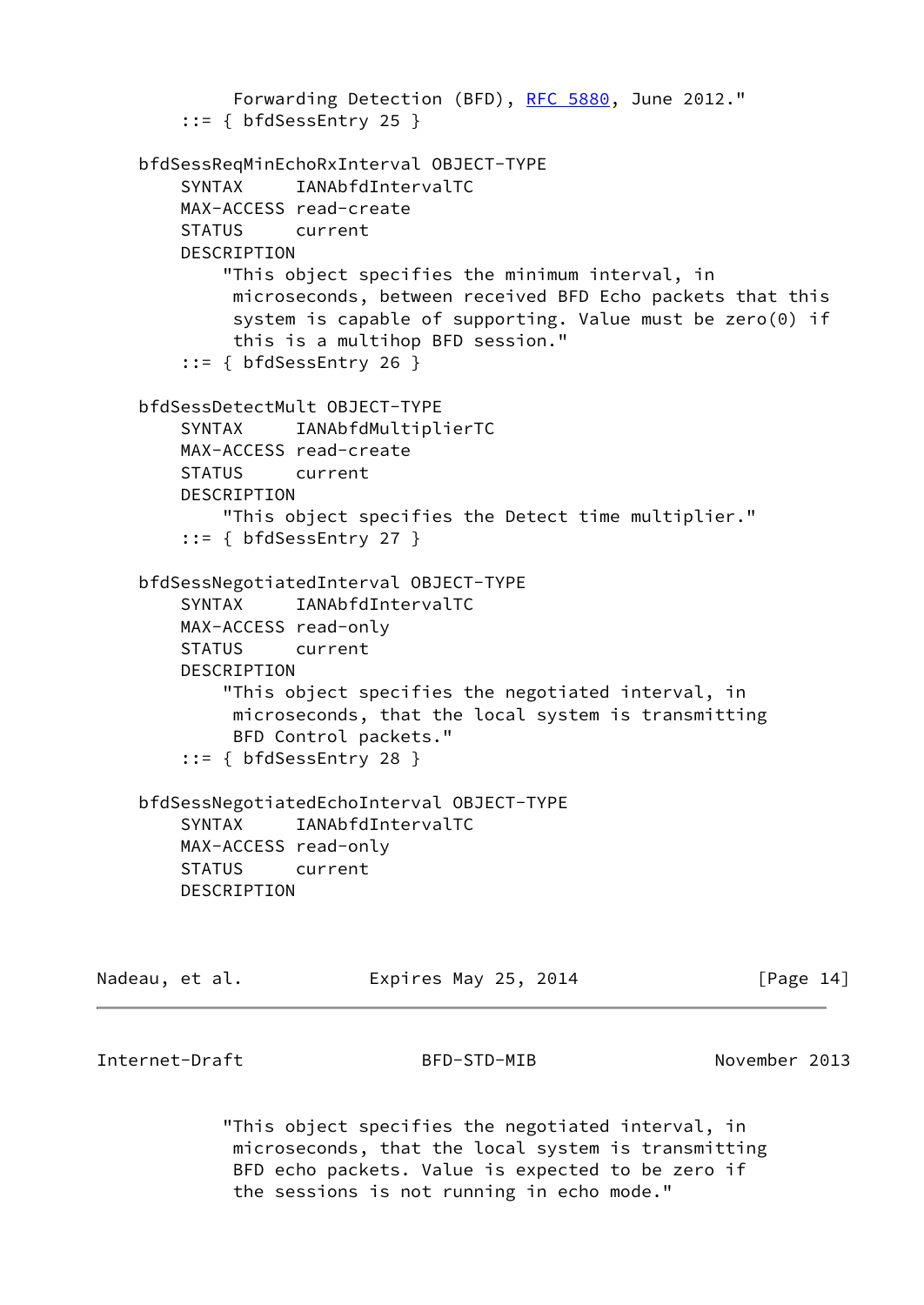```
 ::= { bfdSessEntry 29 }
 bfdSessNegotiatedDetectMult OBJECT-TYPE
     SYNTAX IANAbfdMultiplierTC
     MAX-ACCESS read-only
     STATUS current
     DESCRIPTION
         "This object specifies the Detect time multiplier."
     ::= { bfdSessEntry 30 }
 bfdSessAuthPresFlag OBJECT-TYPE
     SYNTAX TruthValue
     MAX-ACCESS read-create
     STATUS current
     DESCRIPTION
         "This object indicates that the local system's
          desire to use Authentication. Specifically, it is set
          to true(1) if the local system wishes the session
          to be authenticated or false(2) if not."
    REFERENCE
        "Sections 4.2 4.4 from Katz, D. and D. Ward,
          Bidirectional Forwarding Detection (BFD), RFC 5880,
          June 2012."
     DEFVAL { false }
     ::= { bfdSessEntry 31 }
 bfdSessAuthenticationType OBJECT-TYPE
     SYNTAX IANAbfdSessAuthenticationTypeTC
     MAX-ACCESS read-create
     STATUS current
     DESCRIPTION
         "The Authentication Type used for this BFD session.
          This field is valid only when the Authentication
          Present bit is set. Max-access to this object as well as
          other authentication related objects are set to
          read-create in order to support management of a single
          key ID at a time, key rotation is not handled. Key update
          in practice must be done by atomic update using a set
          containing all affected objects in the same varBindList
          or otherwise risk the session dropping. Value -1
          indicates that no authentication is in use for this
          session."
    REFERENCE
        "Sections 4.2 4.4 from Katz, D. and D. Ward,
```
Nadeau, et al. **Expires May 25, 2014** [Page 15]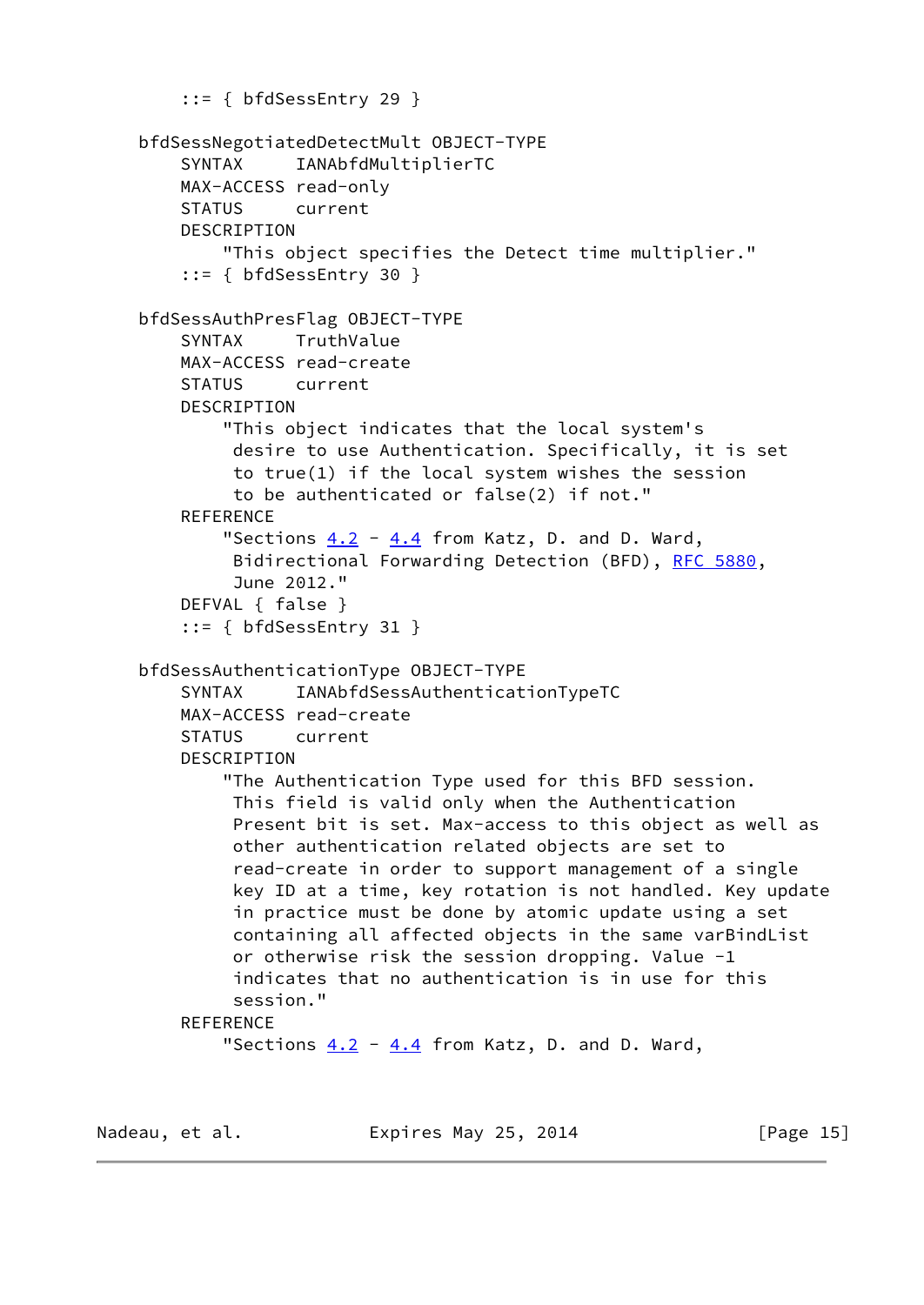```
RFC 5880,
          June 2012."
   DEFVAL \{-1\} ::= { bfdSessEntry 32 }
 bfdSessAuthenticationKeyID OBJECT-TYPE
     SYNTAX Integer32 (-1 | 0..255)
    MAX-ACCESS read-create
    STATUS current
    DESCRIPTION
         "The authentication key ID in use for this session. This
         object permits multiple keys to be active simultaneously.
         When bfdSessAuthPresFlag is false(2), then the value
         of this object MUST be -1. The value -1 indicates that
         no Authentication Key ID will be present in the optional
         BFD Authentication Section."
   REFERENCE
        "Sections 4.2 4.4 from Katz, D. and D. Ward,
         Bidirectional Forwarding Detection (BFD), RFC 5880,
         June 2012."
   DEFVAL \{-1\} ::= { bfdSessEntry 33 }
 bfdSessAuthenticationKey OBJECT-TYPE
    SYNTAX IANAbfdSessAuthenticationKeyTC
    MAX-ACCESS read-create
    STATUS current
    DESCRIPTION
         "The authentication key. When the
         bfdSessAuthenticationType is simplePassword(1), the value
         of this object is the password present in the BFD packets.
         When the bfdSessAuthenticationType is one of the keyed
         authentication types, this value is used in the
          computation of the key present in the BFD authentication
         packet."
    REFERENCE
        "Sections 4.2 4.4 from Katz, D. and D. Ward,
         Bidirectional Forwarding Detection (BFD), RFC 5880,
         June 2012."
     ::= { bfdSessEntry 34 }
 bfdSessStorageType OBJECT-TYPE
   SYNTAX StorageType
    MAX-ACCESS read-create
    STATUS current
    DESCRIPTION
```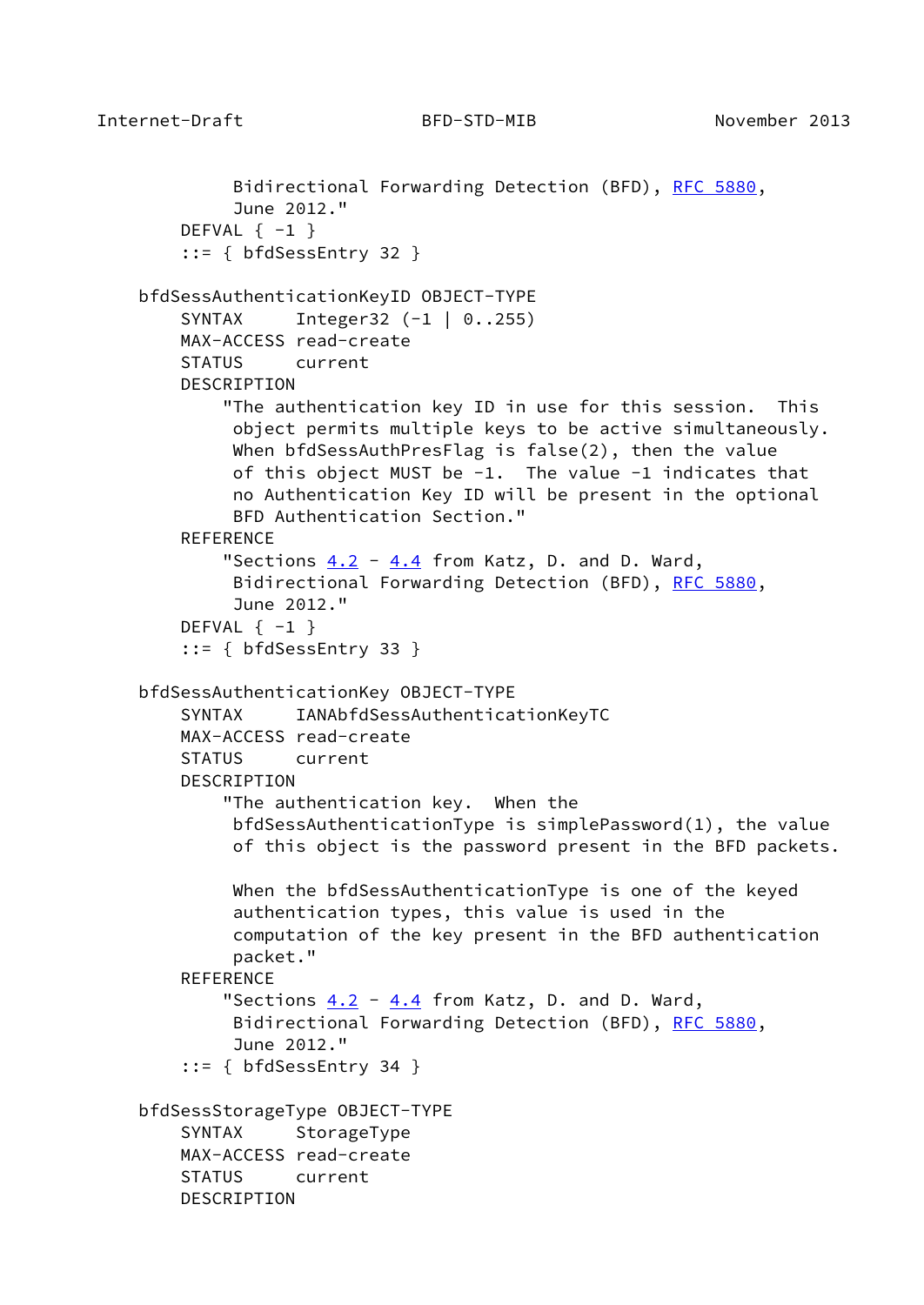```
Nadeau, et al. Expires May 25, 2014 [Page 16]
Internet-Draft BFD-STD-MIB November 2013
             object. Conceptual rows having the value
             'permanent' need not allow write-access to any
             columnar objects in the row."
         ::= { bfdSessEntry 35 }
     bfdSessRowStatus OBJECT-TYPE
        SYNTAX RowStatus
        MAX-ACCESS read-create
        STATUS current
        DESCRIPTION
            "This variable is used to create, modify, and/or
             delete a row in this table. When a row in this
             table has a row in the active(1) state, no
             objects in this row can be modified except the
             bfdSessRowStatus and bfdSessStorageType."
         ::= { bfdSessEntry 36 }
   -- BFD Session Performance Table
    bfdSessPerfTable OBJECT-TYPE
        SYNTAX SEQUENCE OF BfdSessPerfEntry
        MAX-ACCESS not-accessible
        STATUS current
        DESCRIPTION
            "This table specifies BFD Session performance counters."
         ::= { bfdObjects 3 }
     bfdSessPerfEntry OBJECT-TYPE
        SYNTAX BfdSessPerfEntry
        MAX-ACCESS not-accessible
        STATUS current
        DESCRIPTION
            "An entry in this table is created by a BFD-enabled node
             for every BFD Session. bfdSessPerfDiscTime is used to
             indicate potential discontinuity for all counter objects
             in this table."
        AUGMENTS { bfdSessEntry }
         ::= { bfdSessPerfTable 1 }
    BfdSessPerfEntry ::= SEQUENCE {
```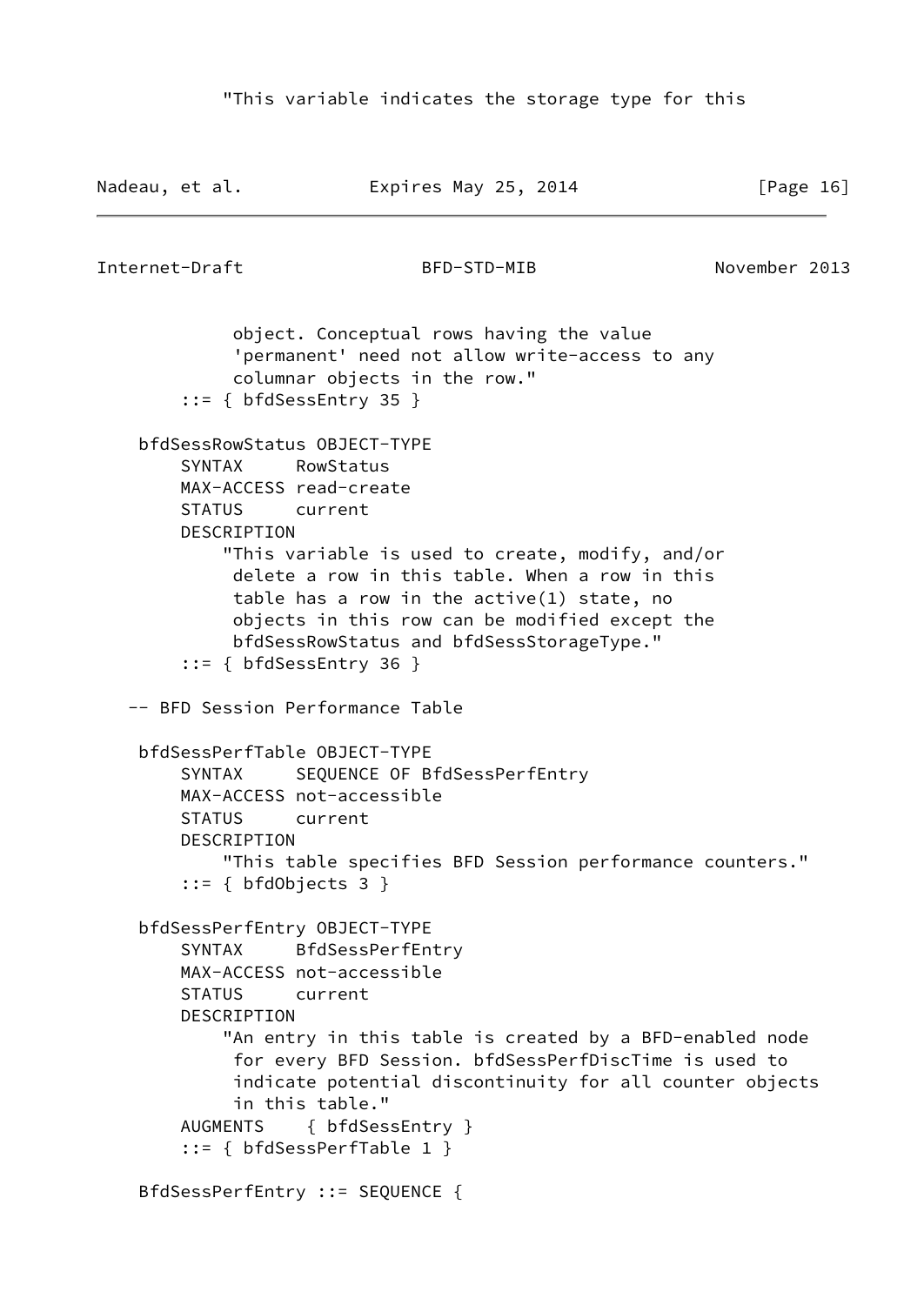bfdSessPerfCtrlPktIn Counter32, bfdSessPerfCtrlPktOut Counter32, bfdSessPerfCtrlPktDrop Counter32, bfdSessPerfCtrlPktDropLastTime TimeStamp, bfdSessPerfEchoPktIn Counter32, bfdSessPerfEchoPktOut Counter32, bfdSessPerfEchoPktDrop Counter32, bfdSessPerfEchoPktDropLastTime TimeStamp,

Nadeau, et al. **Expires May 25, 2014** [Page 17]

Internet-Draft BFD-STD-MIB November 2013

}

DESCRIPTION

bfdSessUpTime TimeStamp, bfdSessPerfLastSessDownTime TimeStamp, bfdSessPerfLastCommLostDiag IANAbfdDiagTC, bfdSessPerfSessUpCount Counter32, bfdSessPerfDiscTime TimeStamp, -- High Capacity Counters bfdSessPerfCtrlPktInHC Counter64, bfdSessPerfCtrlPktOutHC Counter64, bfdSessPerfCtrlPktDropHC Counter64, bfdSessPerfEchoPktInHC Counter64, bfdSessPerfEchoPktOutHC Counter64,

bfdSessPerfEchoPktDropHC Counter64

 bfdSessPerfCtrlPktIn OBJECT-TYPE SYNTAX Counter32 MAX-ACCESS read-only STATUS current DESCRIPTION "The total number of BFD control messages received for this BFD session. It MUST be equal to the least significant 32 bits of bfdSessPerfCtrlPktInHC if supported, and MUST do so with the rules spelled out in [RFC 2863](https://datatracker.ietf.org/doc/pdf/rfc2863)." ::= { bfdSessPerfEntry 1 } bfdSessPerfCtrlPktOut OBJECT-TYPE SYNTAX Counter32 MAX-ACCESS read-only STATUS current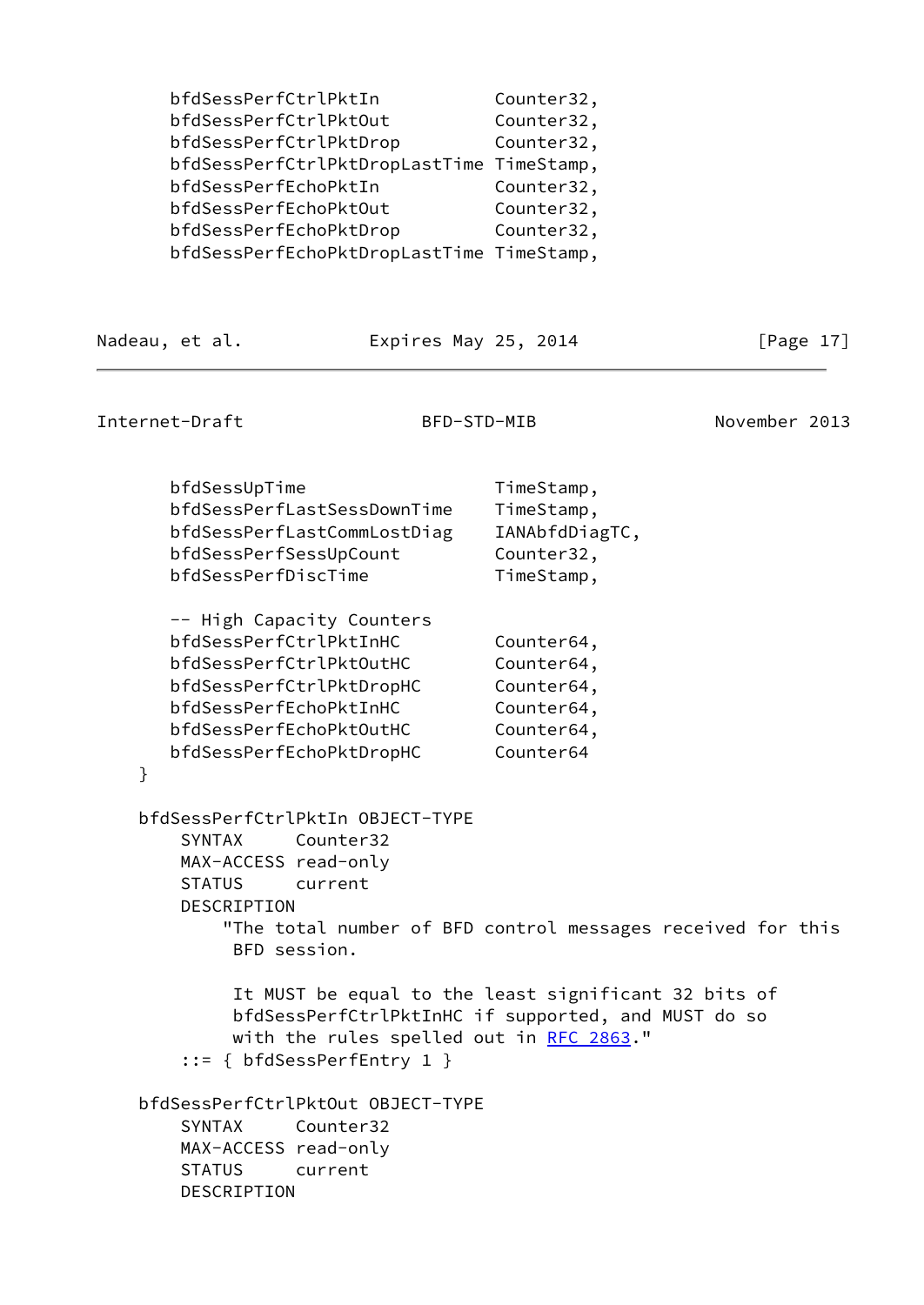"The total number of BFD control messages sent for this BFD session.

 It MUST be equal to the least significant 32 bits of bfdSessPerfCtrlPktOutHC if supported, and MUST do so with the rules spelled out in [RFC 2863](https://datatracker.ietf.org/doc/pdf/rfc2863)." ::= { bfdSessPerfEntry 2 }

 bfdSessPerfCtrlPktDrop OBJECT-TYPE SYNTAX Counter32 MAX-ACCESS read-only STATUS current DESCRIPTION "The total number of BFD control messages received for this session yet dropped for being invalid.

Nadeau, et al. **Expires May 25, 2014** [Page 18]

Internet-Draft BFD-STD-MIB November 2013

 It MUST be equal to the least significant 32 bits of bfdSessPerfCtrlPktDropHC if supported, and MUST do so with the rules spelled out in [RFC 2863](https://datatracker.ietf.org/doc/pdf/rfc2863)." ::= { bfdSessPerfEntry 3 } bfdSessPerfCtrlPktDropLastTime OBJECT-TYPE SYNTAX TimeStamp MAX-ACCESS read-only STATUS current DESCRIPTION "The value of sysUpTime on the most recent occasion at which received BFD control message for this session was dropped. If no such up event exists, this object contains a zero value." ::= { bfdSessPerfEntry 4 } bfdSessPerfEchoPktIn OBJECT-TYPE SYNTAX Counter32 MAX-ACCESS read-only STATUS current DESCRIPTION "The total number of BFD echo messages received for this BFD session. It MUST be equal to the least significant 32 bits of bfdSessPerfEchoPktInHC if supported, and MUST do so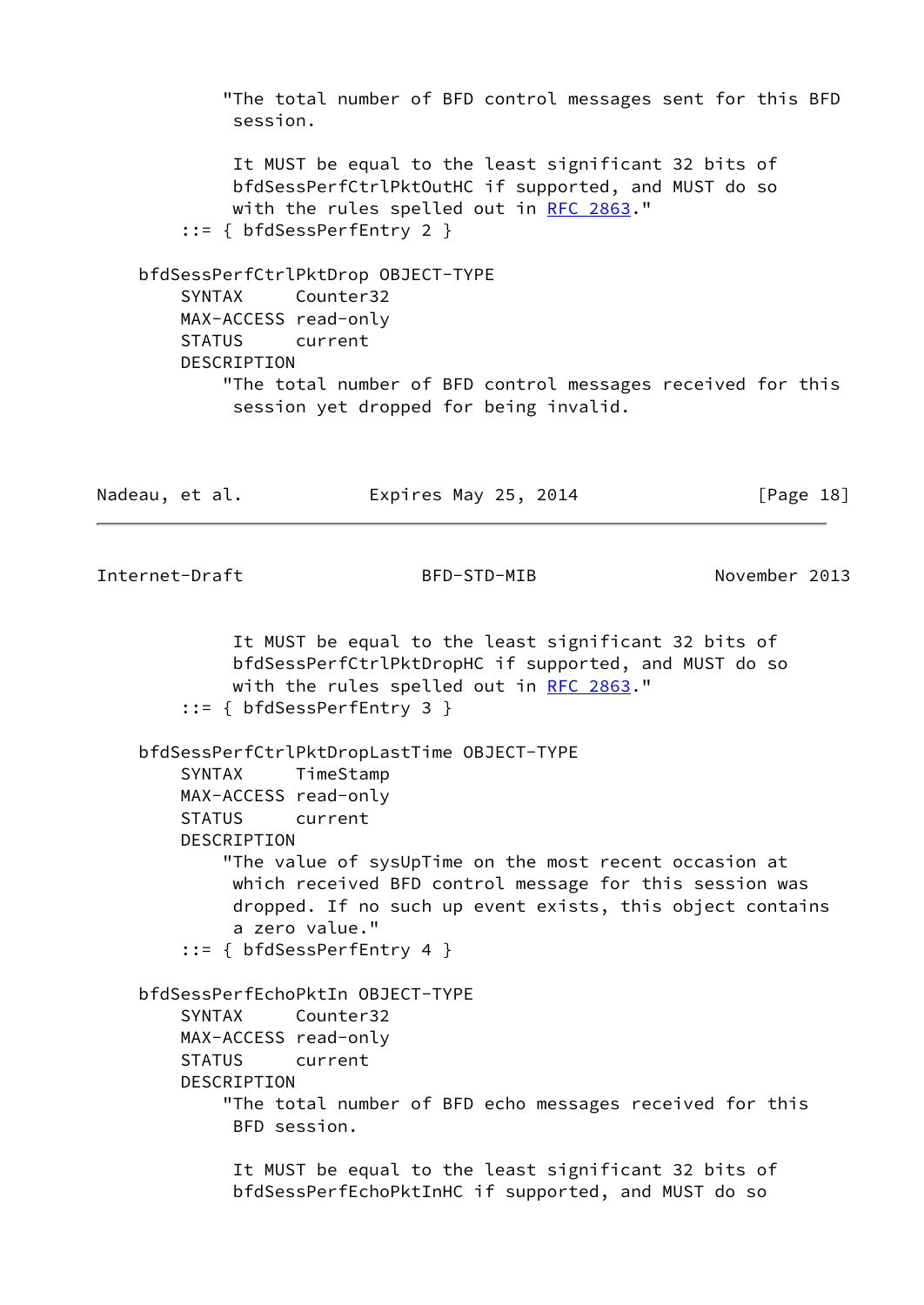with the rules spelled out in [RFC 2863](https://datatracker.ietf.org/doc/pdf/rfc2863)." ::= { bfdSessPerfEntry 5 } bfdSessPerfEchoPktOut OBJECT-TYPE SYNTAX Counter32 MAX-ACCESS read-only STATUS current DESCRIPTION "The total number of BFD echo messages sent for this BFD session. It MUST be equal to the least significant 32 bits of bfdSessPerfEchoPktOutHC if supported, and MUST do so with the rules spelled out in [RFC 2863](https://datatracker.ietf.org/doc/pdf/rfc2863)." ::= { bfdSessPerfEntry 6 } bfdSessPerfEchoPktDrop OBJECT-TYPE SYNTAX Counter32 MAX-ACCESS read-only STATUS current DESCRIPTION "The total number of BFD echo messages received for this Nadeau, et al. **Expires May 25, 2014** [Page 19] Internet-Draft BFD-STD-MIB November 2013 session yet dropped for being invalid. It MUST be equal to the least significant 32 bits of bfdSessPerfEchoPktDropHC if supported, and MUST do so with the rules spelled out in [RFC 2863](https://datatracker.ietf.org/doc/pdf/rfc2863)." ::= { bfdSessPerfEntry 7 } bfdSessPerfEchoPktDropLastTime OBJECT-TYPE SYNTAX TimeStamp MAX-ACCESS read-only STATUS current DESCRIPTION "The value of sysUpTime on the most recent occasion at which received BFD echo message for this session was dropped. If no such up event exists, this object contains a zero value." ::= { bfdSessPerfEntry 8 } bfdSessUpTime OBJECT-TYPE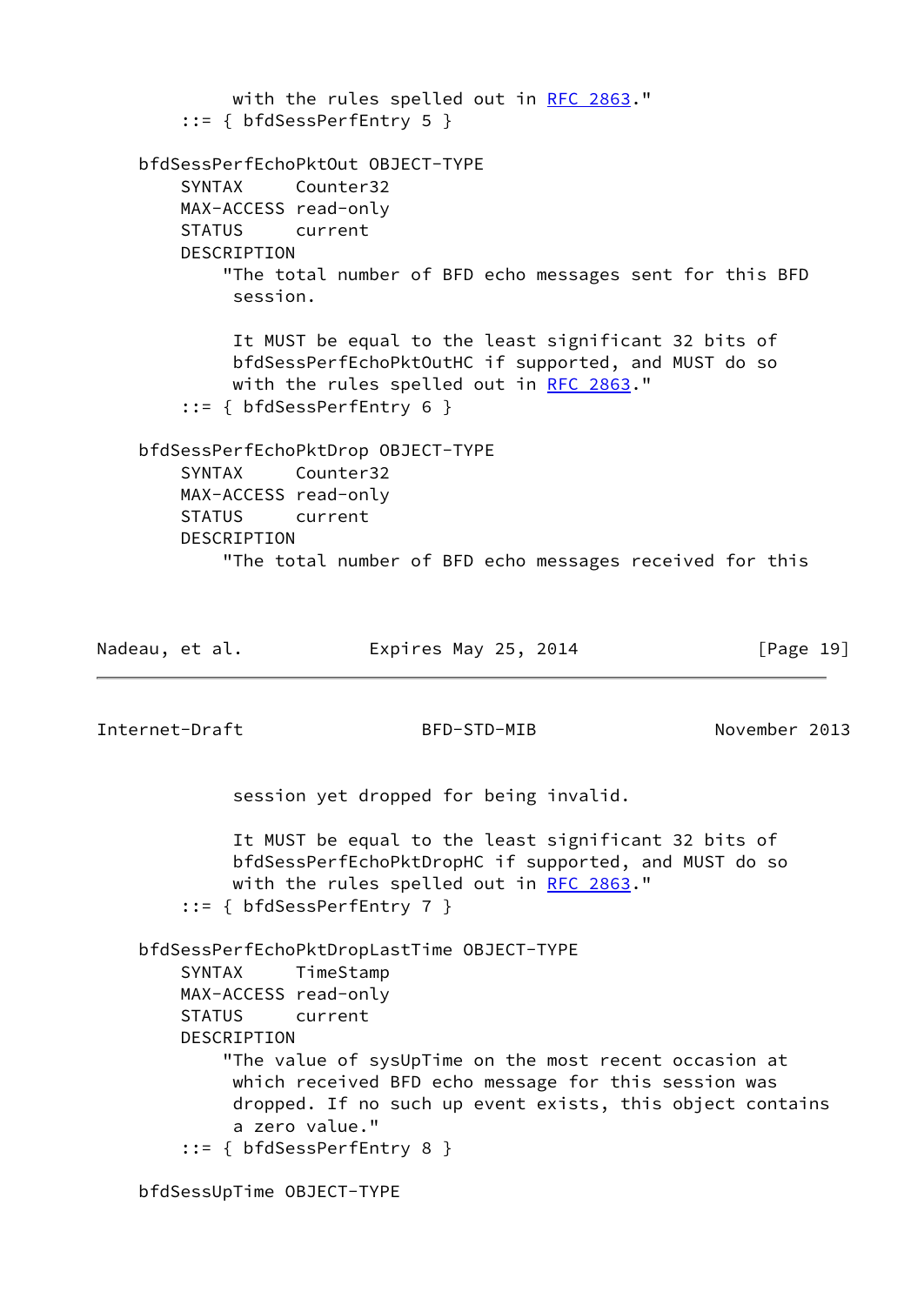```
 SYNTAX TimeStamp
        MAX-ACCESS read-only
        STATUS current
        DESCRIPTION
            "The value of sysUpTime on the most recent occasion at which
             the session came up. If no such up event exists this object
             contains a zero value."
        ::= { bfdSessPerfEntry 9 }
    bfdSessPerfLastSessDownTime OBJECT-TYPE
        SYNTAX TimeStamp
        MAX-ACCESS read-only
        STATUS current
        DESCRIPTION
            "The value of sysUpTime on the most recent occasion at
             which the last time communication was lost with the
             neighbor. If no such down event exist this object
             contains a zero value."
        ::= { bfdSessPerfEntry 10 }
    bfdSessPerfLastCommLostDiag OBJECT-TYPE
        SYNTAX IANAbfdDiagTC
        MAX-ACCESS read-only
        STATUS current
        DESCRIPTION
            "The BFD diag code for the last time communication was lost
             with the neighbor. If no such down event exists this object
             contains a zero value."
        ::= { bfdSessPerfEntry 11 }
Nadeau, et al. Expires May 25, 2014 [Page 20]
Internet-Draft BFD-STD-MIB November 2013
    bfdSessPerfSessUpCount OBJECT-TYPE
        SYNTAX Counter32
        MAX-ACCESS read-only
        STATUS current
        DESCRIPTION
            "The number of times this session has gone into the Up
             state since the system last rebooted."
        ::= { bfdSessPerfEntry 12 }
    bfdSessPerfDiscTime OBJECT-TYPE
        SYNTAX TimeStamp
        MAX-ACCESS read-only
```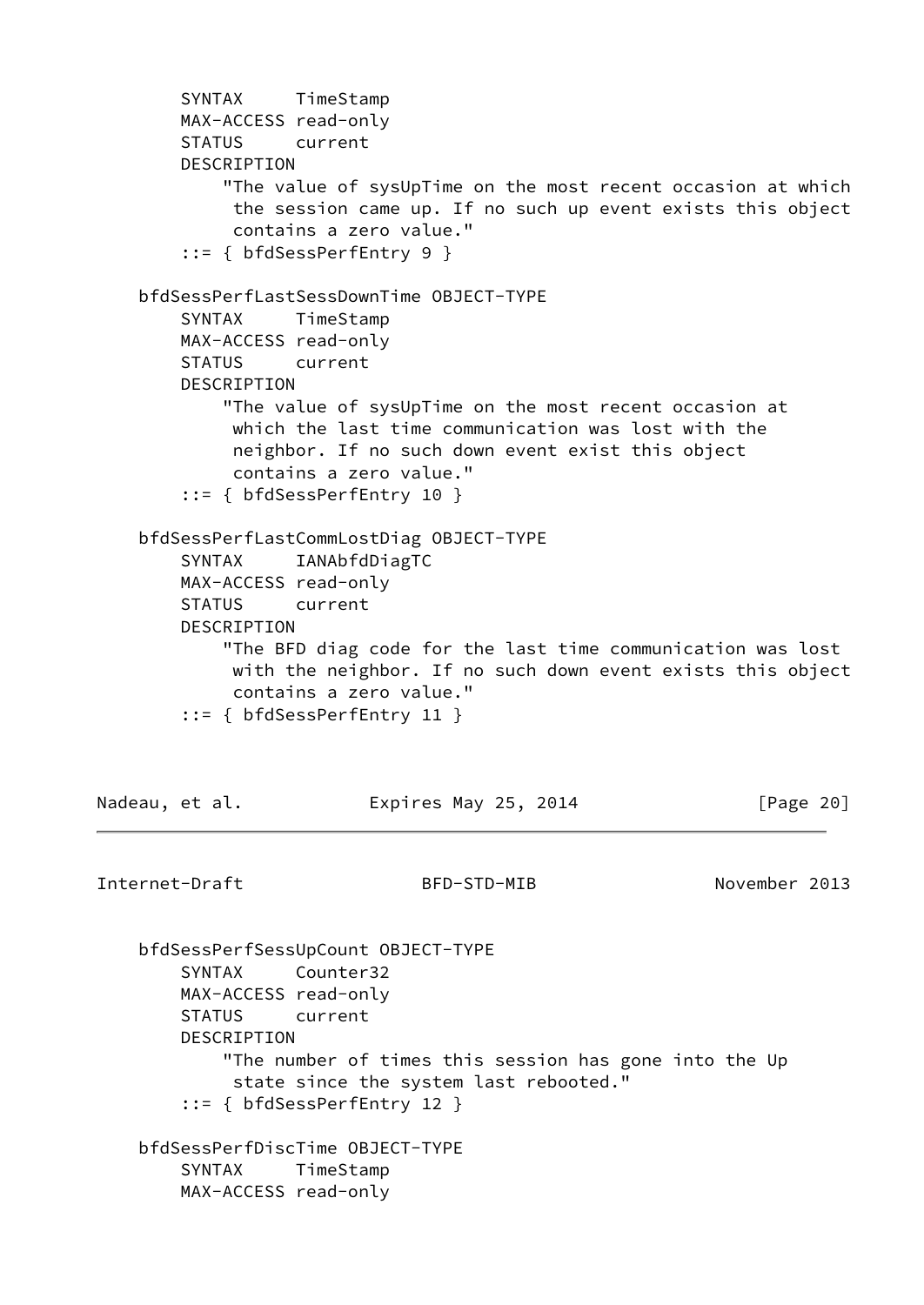| STATUS current<br>DESCRIPTION                                                                                                                                                                                                                                                                                                                        |  |
|------------------------------------------------------------------------------------------------------------------------------------------------------------------------------------------------------------------------------------------------------------------------------------------------------------------------------------------------------|--|
| "The value of sysUpTime on the most recent occasion at<br>which any one or more of the session counters suffered<br>a discontinuity.                                                                                                                                                                                                                 |  |
| The relevant counters are the specific instances associated<br>with this BFD session of any Counter32 object contained in<br>the BfdSessPerfTable. If no such discontinuities have<br>occurred since the last re-initialization of the local<br>management subsystem, then this object contains a zero<br>value."<br>$::= \{ bfdSessPerfEntry 13 \}$ |  |
| bfdSessPerfCtrlPktInHC OBJECT-TYPE                                                                                                                                                                                                                                                                                                                   |  |
| SYNTAX Counter64                                                                                                                                                                                                                                                                                                                                     |  |
| MAX-ACCESS read-only<br>current<br><b>STATUS</b>                                                                                                                                                                                                                                                                                                     |  |
| DESCRIPTION                                                                                                                                                                                                                                                                                                                                          |  |
| "This value represents the total number of BFD control<br>messages received for this BFD session.                                                                                                                                                                                                                                                    |  |
| The least significant 32 bits MUST equal to<br>bfdSessPerfCtrlPktIn, and MUST do so with<br>the rules spelled out in RFC 2863."<br>$::= \{ bfdSessPerfEntry 14 \}$                                                                                                                                                                                   |  |
| bfdSessPerfCtrlPktOutHC OBJECT-TYPE<br>Counter64<br>SYNTAX<br>MAX-ACCESS read-only<br><b>STATUS</b><br>current<br>DESCRIPTION<br>"This value represents the total number of BFD control                                                                                                                                                              |  |
| messages transmitted for this BFD session.                                                                                                                                                                                                                                                                                                           |  |
| The least significant 32 bits MUST equal to                                                                                                                                                                                                                                                                                                          |  |
| Expires May 25, 2014<br>[Page $21$ ]<br>Nadeau, et al.                                                                                                                                                                                                                                                                                               |  |
| Internet-Draft<br>November 2013<br>BFD-STD-MIB                                                                                                                                                                                                                                                                                                       |  |
| bfdSessPerfCtrlPktOut, and MUST do so with<br>the rules spelled out in RFC 2863."<br>$::= \{ bfdSessPerfEntry 15 \}$                                                                                                                                                                                                                                 |  |
| bfdSessPerfCtrlPktDropHC OBJECT-TYPE                                                                                                                                                                                                                                                                                                                 |  |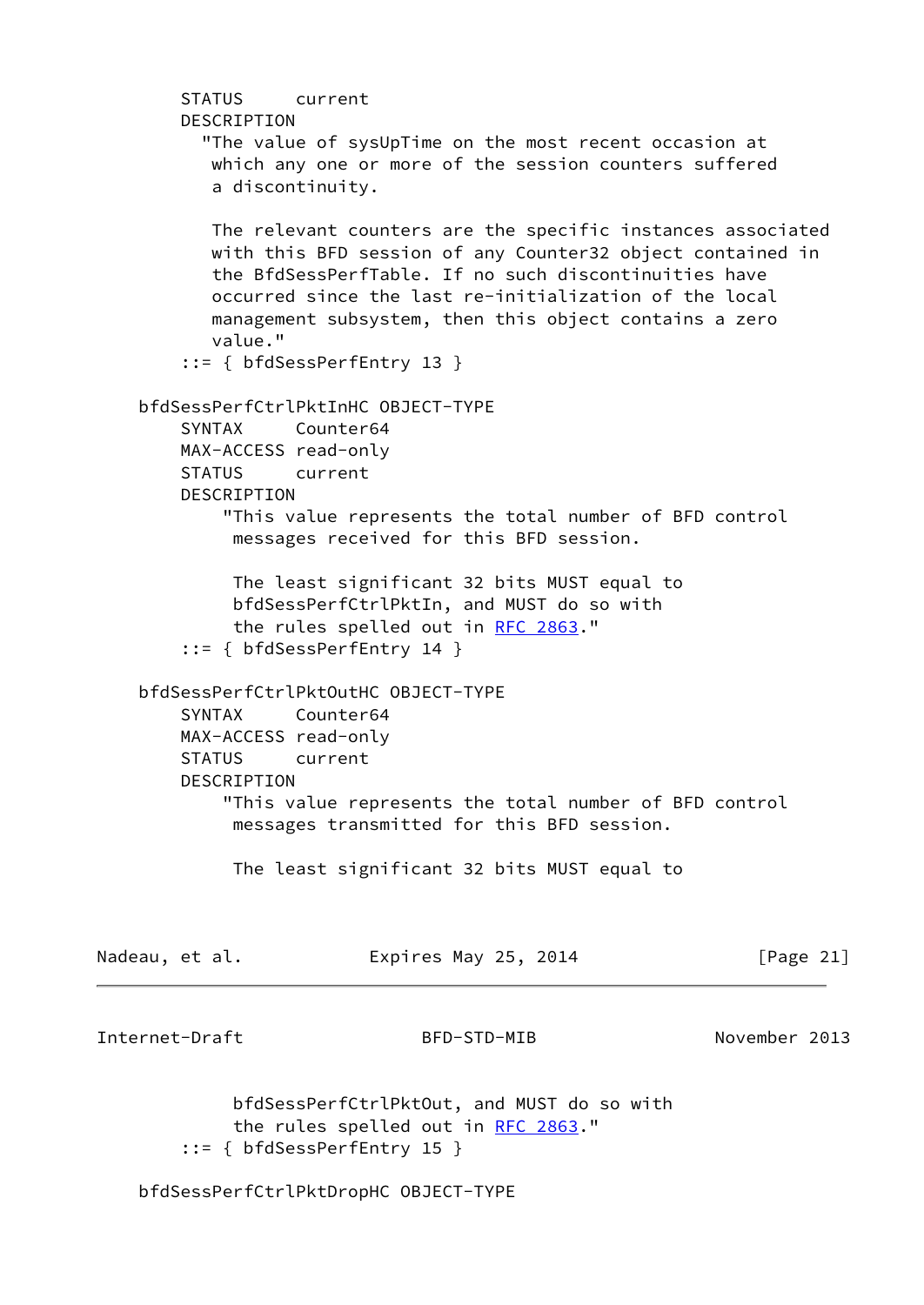SYNTAX Counter64 MAX-ACCESS read-only STATUS current DESCRIPTION "This value represents the total number of BFD control messages received for this BFD session yet dropped for being invalid. The least significant 32 bits MUST equal to bfdSessPerfCtrlPktDrop, and MUST do so with the rules spelled out in [RFC 2863.](https://datatracker.ietf.org/doc/pdf/rfc2863)" ::= { bfdSessPerfEntry 16 } bfdSessPerfEchoPktInHC OBJECT-TYPE SYNTAX Counter64 MAX-ACCESS read-only STATUS current DESCRIPTION "This value represents the total number of BFD echo messages received for this BFD session. The least significant 32 bits MUST equal to bfdSessPerfEchoPktIn, and MUST do so with the rules spelled out in [RFC 2863.](https://datatracker.ietf.org/doc/pdf/rfc2863)" ::= { bfdSessPerfEntry 17 } bfdSessPerfEchoPktOutHC OBJECT-TYPE SYNTAX Counter64 MAX-ACCESS read-only STATUS current DESCRIPTION "This value represents the total number of BFD echo messages transmitted for this BFD session. The least significant 32 bits MUST equal to bfdSessPerfEchoPktOut, and MUST do so with the rules spelled out in [RFC 2863.](https://datatracker.ietf.org/doc/pdf/rfc2863)" ::= { bfdSessPerfEntry 18 } bfdSessPerfEchoPktDropHC OBJECT-TYPE SYNTAX Counter64 MAX-ACCESS read-only STATUS current

| Nadeau, et al. | Expires May 25, 2014 | [Page 22] |
|----------------|----------------------|-----------|
|                |                      |           |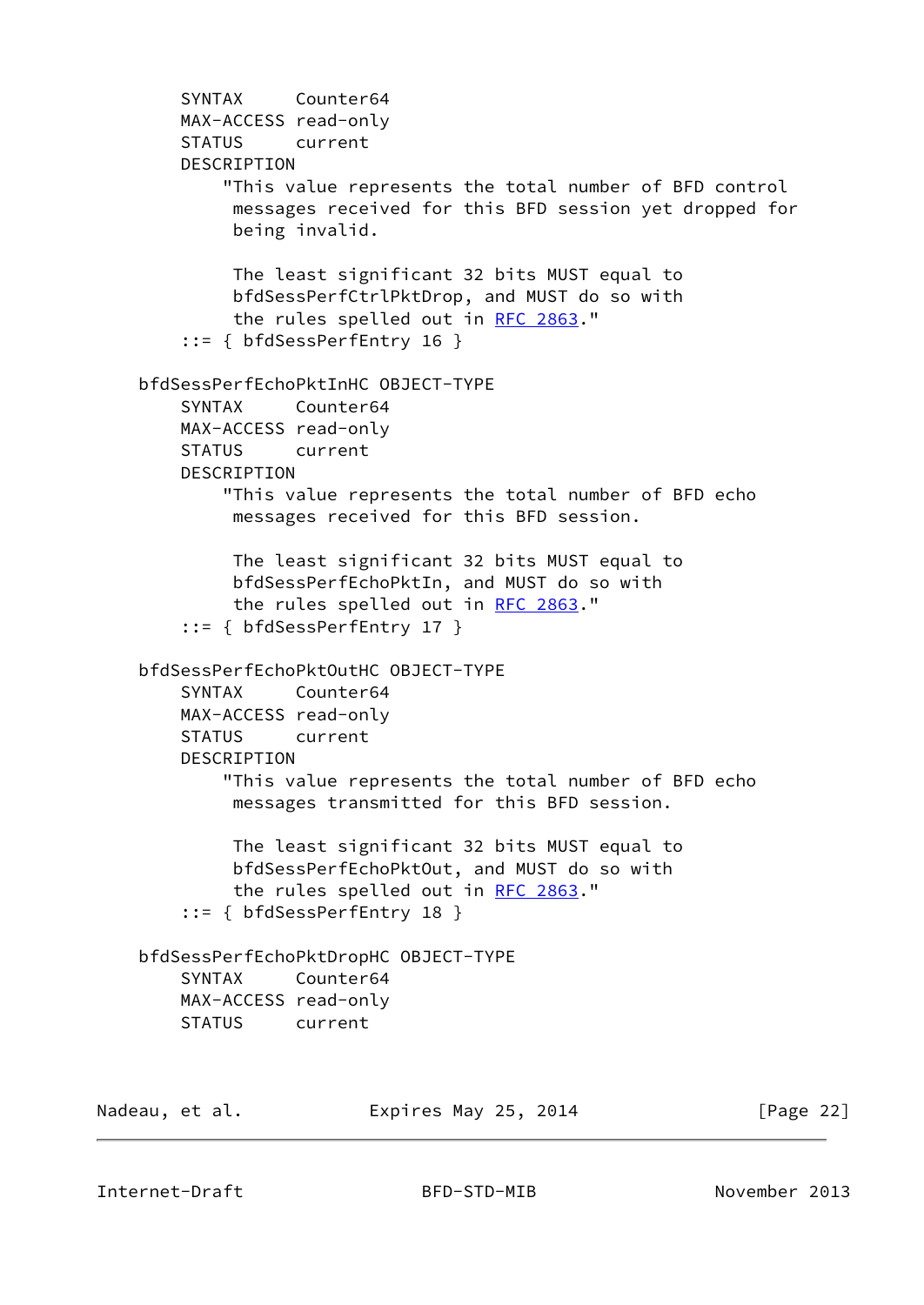```
 DESCRIPTION
          "This value represents the total number of BFD echo
          messages received for this BFD session yet dropped
           for being invalid.
          The least significant 32 bits MUST equal to
          bfdSessPerfEchoPktDrop, and MUST do so with
           the rules spelled out in RFC 2863."
      ::= { bfdSessPerfEntry 19 }
 -- BFD Session Discriminator Mapping Table
  bfdSessDiscMapTable OBJECT-TYPE
     SYNTAX SEQUENCE OF BfdSessDiscMapEntry
      MAX-ACCESS not-accessible
      STATUS current
      DESCRIPTION
          "The BFD Session Discriminator Mapping Table maps a
          local discriminator value to associated BFD session's
           IANAbfdSessIndexTC used in the bfdSessionTable."
     ::= { bfdObjects 4 }
  bfdSessDiscMapEntry OBJECT-TYPE
      SYNTAX BfdSessDiscMapEntry
      MAX-ACCESS not-accessible
      STATUS current
      DESCRIPTION
          "The BFD Session Discriminator Map Entry describes
           BFD session that is mapped to this IANAbfdSessIndexTC."
      INDEX { bfdSessDiscriminator }
      ::= { bfdSessDiscMapTable 1 }
  BfdSessDiscMapEntry ::= SEQUENCE {
      bfdSessDiscMapIndex IANAbfdSessIndexTC,
     bfdSessDiscMapStorageType StorageType,
      bfdSessDiscMapRowStatus RowStatus
  }
  bfdSessDiscMapIndex OBJECT-TYPE
      SYNTAX IANAbfdSessIndexTC
      MAX-ACCESS read-only
      STATUS current
     DESCRIPTION
          "This object specifies the IANAbfdSessIndexTC referred
           to by the indices of this row. In essence, a mapping is
           provided between these indexes and the BfdSessTable."
      ::= { bfdSessDiscMapEntry 1 }
```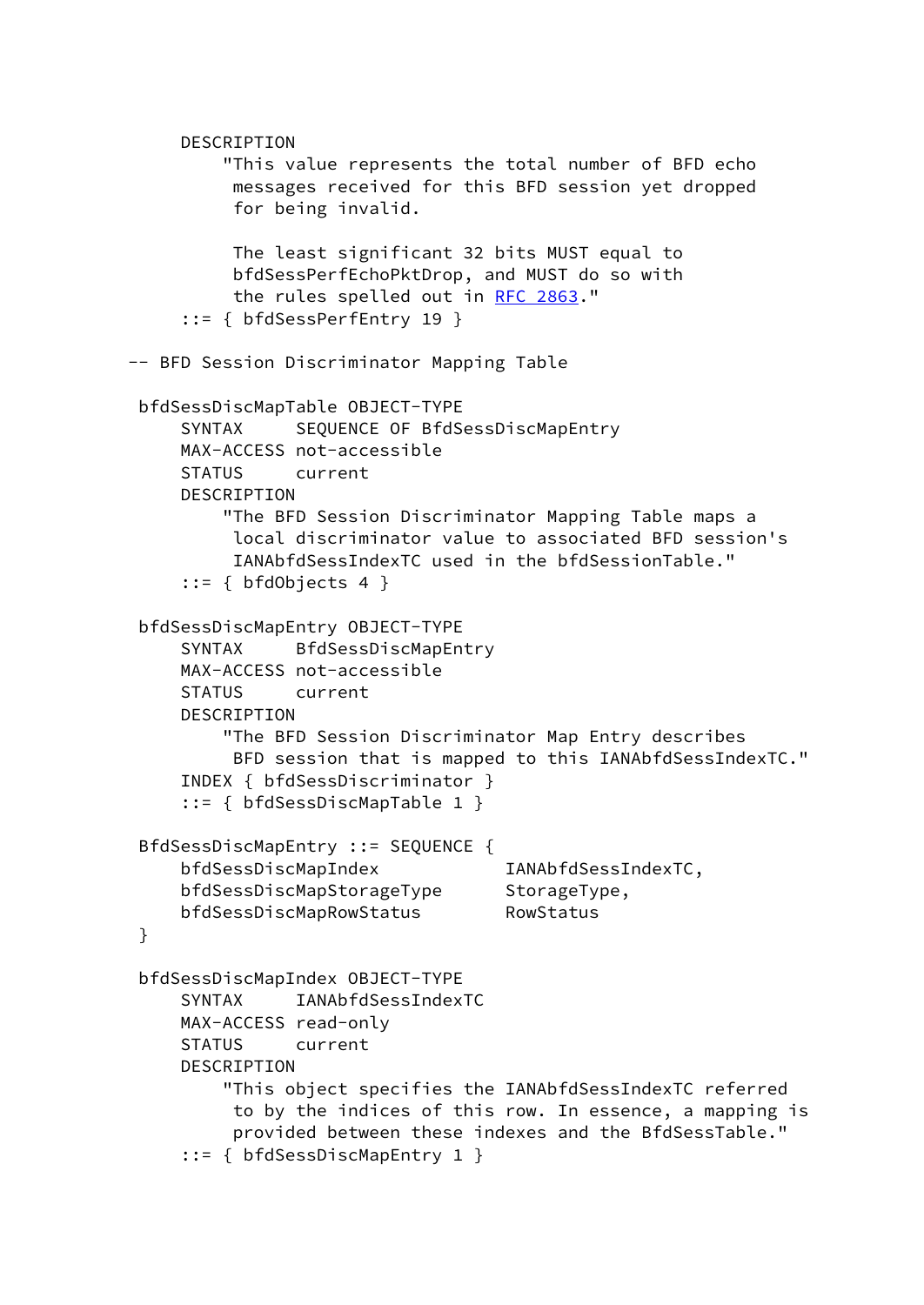```
Internet-Draft BFD-STD-MIB November 2013
    bfdSessDiscMapStorageType OBJECT-TYPE
        SYNTAX StorageType
        MAX-ACCESS read-create
        STATUS current
        DESCRIPTION
             "This variable indicates the storage type for this
             object. Conceptual rows having the value
              'permanent' need not allow write-access to any
             columnar objects in the row."
         ::= { bfdSessDiscMapEntry 2 }
     bfdSessDiscMapRowStatus OBJECT-TYPE
        SYNTAX RowStatus
        MAX-ACCESS read-create
        STATUS current
        DESCRIPTION
             "This variable is used to create, modify, and/or
             delete a row in this table. When a row in this
              table has a row in the active(1) state, no
             objects in this row can be modified except the
             bfdSessDiscMapRowStatus and bfdSessDiscMapStorageType."
         ::= { bfdSessDiscMapEntry 3 }
   -- BFD Session IP Mapping Table
    bfdSessIpMapTable OBJECT-TYPE
       SYNTAX SEQUENCE OF BfdSessIpMapEntry
        MAX-ACCESS not-accessible
        STATUS current
        DESCRIPTION
             "The BFD Session IP Mapping Table maps given
             bfdSessInterface, bfdSessSrcAddrType, bfdSessSrcAddr,
             bfdSessDstAddrType and bfdSessDstAddr
             to an associated BFD session's IANAbfdSessIndexTC
             used in the bfdSessionTable."
        ::= \{ bfdObjects 5 \} bfdSessIpMapEntry OBJECT-TYPE
         SYNTAX BfdSessIpMapEntry
        MAX-ACCESS not-accessible
        STATUS current
        DESCRIPTION
```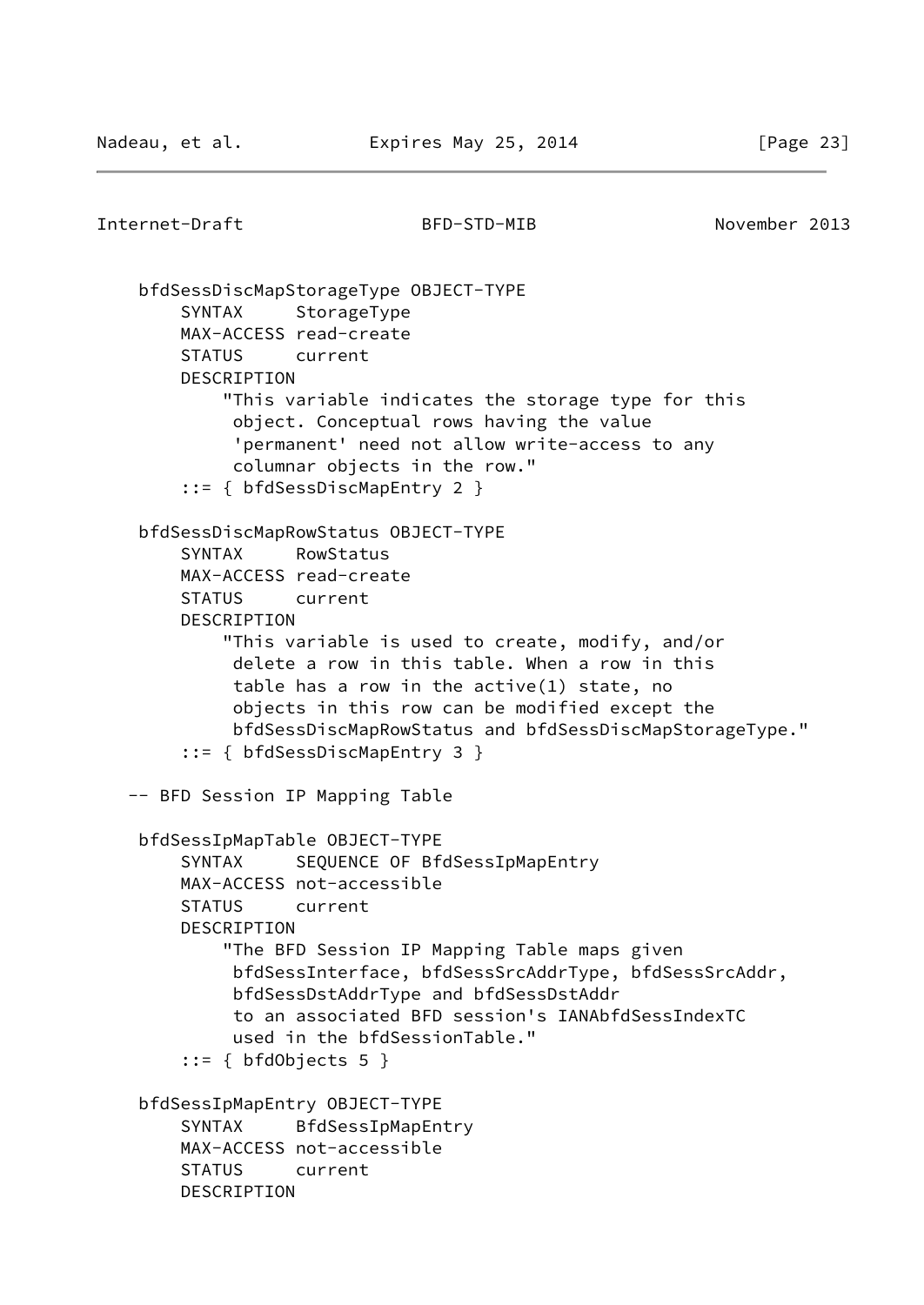```
 "The BFD Session IP Map Entry describes
            BFD session that is mapped to this IANAbfdSessIndexTC."
        INDEX {
            bfdSessInterface,
            bfdSessSrcAddrType,
            bfdSessSrcAddr,
Nadeau, et al. Expires May 25, 2014 [Page 24]
Internet-Draft BFD-STD-MIB November 2013
            bfdSessDstAddrType,
            bfdSessDstAddr
        }
        ::= { bfdSessIpMapTable 1 }
    BfdSessIpMapEntry ::= SEQUENCE {
       bfdSessIpMapIndex IANAbfdSessIndexTC,
 bfdSessIpMapStorageType StorageType,
 bfdSessIpMapRowStatus RowStatus
    }
    bfdSessIpMapIndex OBJECT-TYPE
        SYNTAX IANAbfdSessIndexTC
        MAX-ACCESS read-only
        STATUS current
        DESCRIPTION
            "This object specifies the IANAbfdSessIndexTC referred
             to by the indexes of this row. In essence, a mapping is
             provided between these indexes and the BfdSessTable."
        ::= { bfdSessIpMapEntry 1 }
    bfdSessIpMapStorageType OBJECT-TYPE
        SYNTAX StorageType
        MAX-ACCESS read-create
        STATUS current
        DESCRIPTION
            "This variable indicates the storage type for this
             object. Conceptual rows having the value
             'permanent' need not allow write-access to any
             columnar objects in the row."
        ::= { bfdSessIpMapEntry 2 }
    bfdSessIpMapRowStatus OBJECT-TYPE
        SYNTAX RowStatus
        MAX-ACCESS read-create
```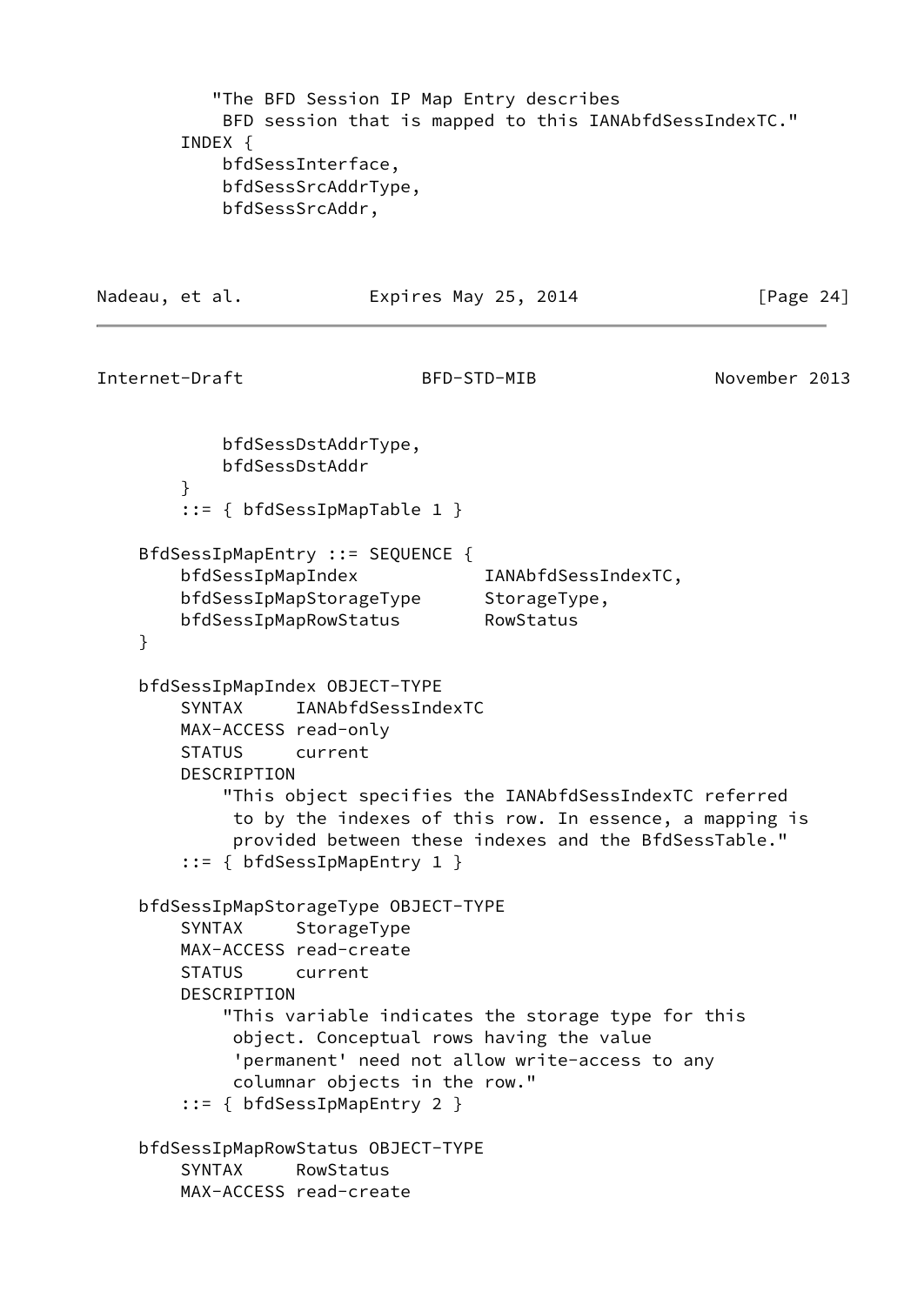STATUS current DESCRIPTION "This variable is used to create, modify, and/or delete a row in this table. When a row in this table has a row in the active(1) state, no objects in this row can be modified except the bfdSessIpMapRowStatus and bfdSessIpMapStorageType." ::= { bfdSessIpMapEntry 3 } -- Notification Configuration bfdSessUp NOTIFICATION-TYPE OBJECTS { Nadeau, et al. **Expires May 25, 2014** [Page 25] Internet-Draft BFD-STD-MIB November 2013 bfdSessDiag, -- low range value bfdSessDiag -- high range value } STATUS current DESCRIPTION "This notification is generated when the bfdSessState object for one or more contiguous entries in bfdSessTable are about to enter the up(4) state from some other state. The included values of bfdSessDiag MUST both be set equal to this new state  $(i.e: up(4))$ . The two instances of bfdSessDiag in this notification indicate the range of indexes that are affected. Note that all the indexes of the two ends of the range can be derived from the instance identifiers of these two objects. For the cases where a contiguous range of sessions have transitioned into the up(4) state at roughly the same time, the device SHOULD issue a single notification for each range of contiguous indexes in an effort to minimize the emission of a large number of notifications. If a notification has to be issued for just a single bfdSessEntry, then the instance identifier (and values) of the two bfdSessDiag objects MUST be the identical." ::= { bfdNotifications 1 } bfdSessDown NOTIFICATION-TYPE OBJECTS {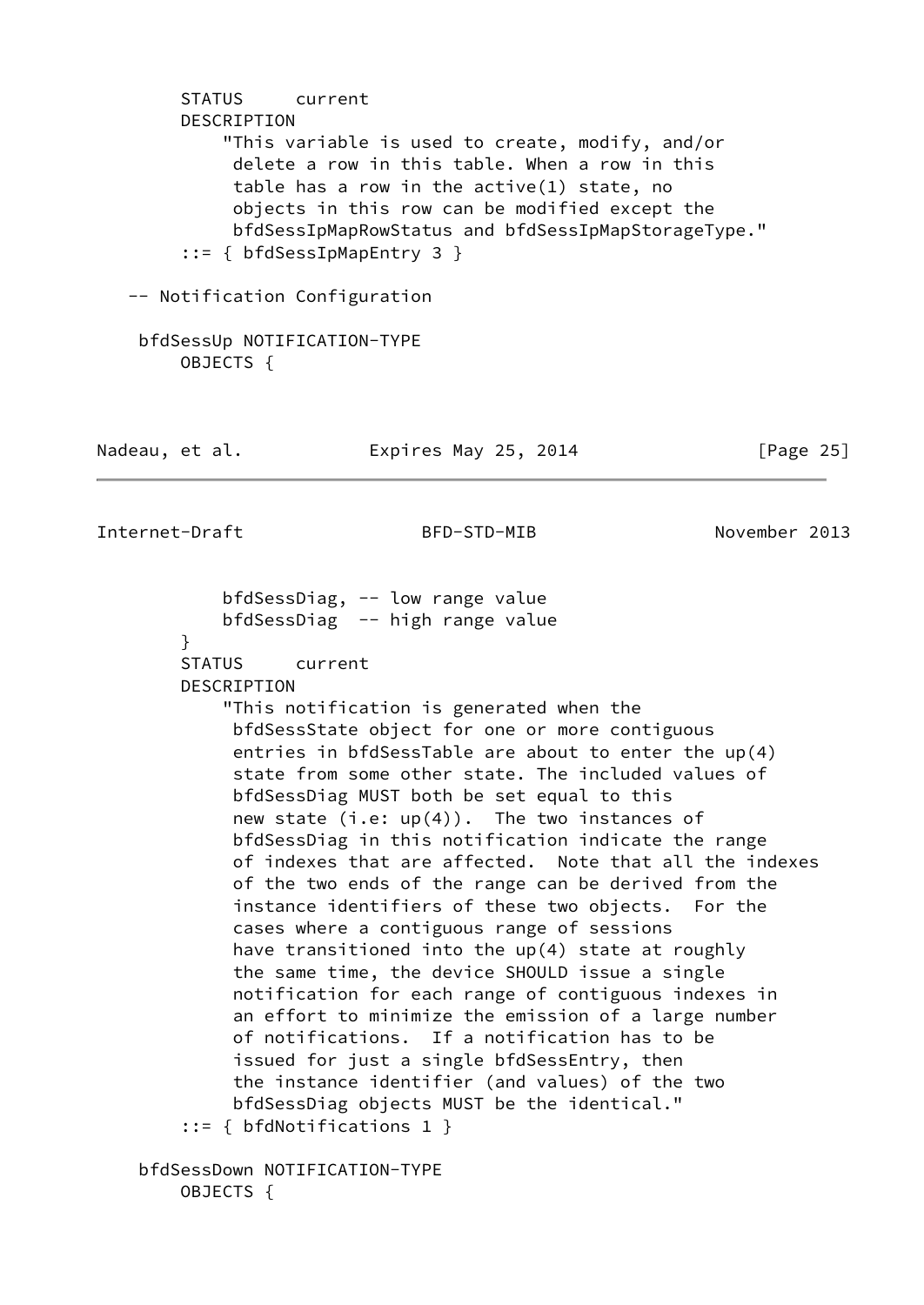```
 bfdSessDiag, -- low range value
     bfdSessDiag -- high range value
 }
 STATUS current
 DESCRIPTION
     "This notification is generated when the
      bfdSessState object for one or more contiguous
      entries in bfdSessTable are about to enter the down(2)
      or adminDown(1) states from some other state. The included
      values of bfdSessDiag MUST both be set equal to this new
     state (i.e: down(2) or adminDown(1)). The two instances
      of bfdSessDiag in this notification indicate the range
      of indexes that are affected. Note that all the indexes
      of the two ends of the range can be derived from the
      instance identifiers of these two objects. For
      cases where a contiguous range of sessions
      have transitioned into the down(2) or adminDown(1) states
      at roughly the same time, the device SHOULD issue a single
      notification for each range of contiguous indexes in
      an effort to minimize the emission of a large number
```

| Nadeau, et al. | Expires May 25, 2014 | [Page $26$ ] |
|----------------|----------------------|--------------|
|                |                      |              |

 of notifications. If a notification has to be issued for just a single bfdSessEntry, then the instance identifier (and values) of the two bfdSessDiag objects MUST be the identical." ::= { bfdNotifications 2 }

-- Module compliance.

```
 bfdGroups
     OBJECT IDENTIFIER ::= { bfdConformance 1 }
 bfdCompliances
```

```
 OBJECT IDENTIFIER ::= { bfdConformance 2 }
```
-- Compliance requirement for fully compliant implementations.

 bfdModuleFullCompliance MODULE-COMPLIANCE STATUS current DESCRIPTION "Compliance statement for agents that provide full support for the BFD-MIB module. Such devices can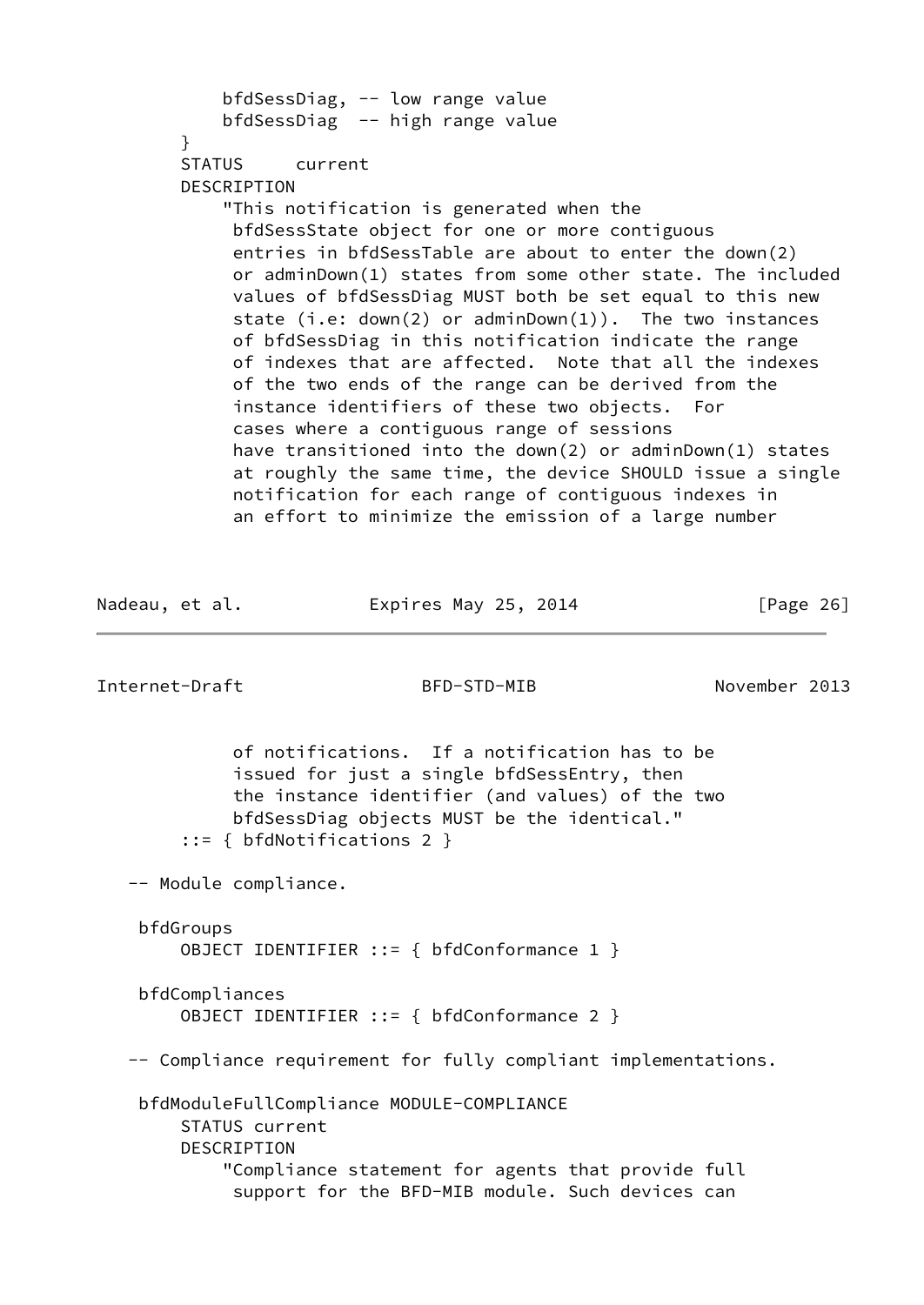|                                             | then be monitored and also be configured using<br>this MIB module."                                                                                            |
|---------------------------------------------|----------------------------------------------------------------------------------------------------------------------------------------------------------------|
| MODULE -- This module.                      |                                                                                                                                                                |
| MANDATORY-GROUPS {<br>bfdSessionGroup,<br>} | bfdSessionReadOnlyGroup,<br>bfdSessionPerfGroup,<br>bfdNotificationGroup                                                                                       |
| <b>GROUP</b><br>DESCRIPTION                 | bfdSessionPerfHCGroup<br>"This group is mandatory for all systems that<br>are able to support the Counter64 date type."                                        |
| OBJECT<br>SYNTAX                            | bfdSessSrcAddrType<br>InetAddressType { $unknown(0)$ , $ipv4(1)$ ,<br>$ipv6(2)$ , $ipv6z(4)$ }                                                                 |
| DESCRIPTION                                 | "Only unknown(0), $ipv4(1)$ , $ipv6(2)$ and $ipv6z(4)$<br>support are required."                                                                               |
| OBJECT<br><b>SYNTAX</b><br>DESCRIPTION      | bfdSessSrcAddr<br>InetAddress (SIZE $(0 4 16 20)$ )<br>"An implementation is only required to support<br>$unknown(0), ipv4(1), ipv6(2)$ and $ipv6z(4)$ sizes." |

Nadeau, et al. **Expires May 25, 2014** [Page 27]

| <b>OBJECT</b> | bfdSessDstAddrType                                                                                            |
|---------------|---------------------------------------------------------------------------------------------------------------|
| <b>SYNTAX</b> | InetAddressType { $unknown(0)$ , $ipv4(1)$ ,<br>$ipv6(2)$ , $ipv6z(4)$ }                                      |
| DESCRIPTION   | "Only unknown(0), $ipv4(1)$ , $ipv6(2)$ and $ipv6z(4)$<br>support are required."                              |
| <b>OBJECT</b> | bfdSessDstAddr                                                                                                |
| <b>SYNTAX</b> | InetAddress (SIZE $(0 4 16 20)$ )                                                                             |
| DESCRIPTION   | "An implementation is only required to support<br>$unknown(0)$ , $ipv4(1)$ , $ipv6(2)$ and $ipv6z(4)$ sizes." |
| <b>OBJECT</b> | bfdSessRowStatus                                                                                              |
| <b>SYNTAX</b> | RowStatus { $active(1)$ , $notInService(2)$ }                                                                 |
|               | WRITE-SYNTAX RowStatus { $active(1)$ , $notInService(2)$ ,                                                    |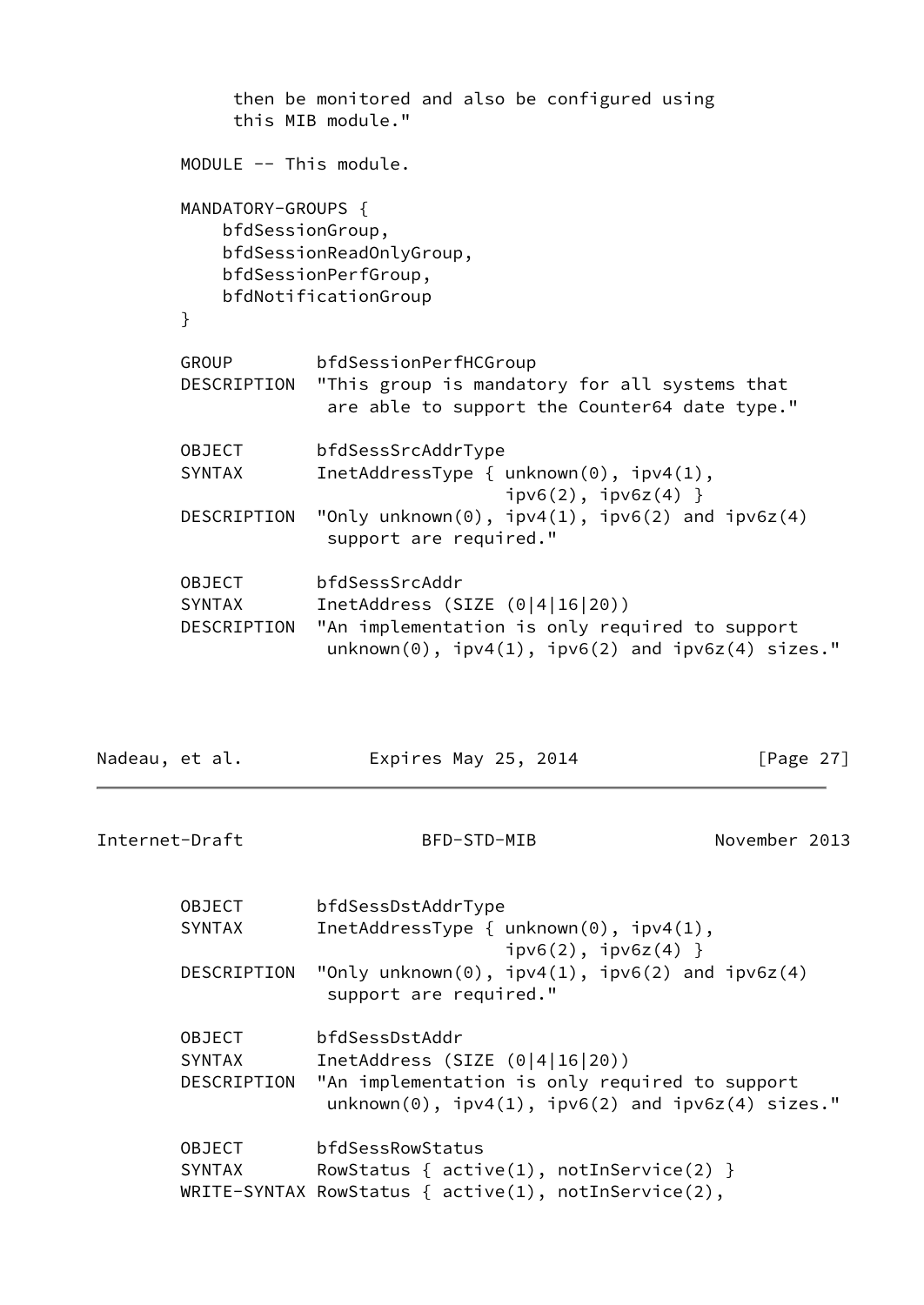createAndGo(4), destroy(6) } DESCRIPTION "Support for createAndWait and notReady is not required." OBJECT bfdSessDiscMapRowStatus SYNTAX RowStatus {  $active(1)$ ,  $notInService(2)$  } WRITE-SYNTAX RowStatus { active(1), notInService(2), createAndGo(4), destroy(6) } DESCRIPTION "Support for createAndWait and notReady is not required." OBJECT bfdSessIpMapRowStatus SYNTAX RowStatus {  $active(1)$ ,  $notInService(2)$  } WRITE-SYNTAX RowStatus { active(1), notInService(2), createAndGo(4), destroy(6) } DESCRIPTION "Support for createAndWait and notReady is not required." ::= { bfdCompliances 1 } bfdModuleReadOnlyCompliance MODULE-COMPLIANCE STATUS current DESCRIPTION "Compliance requirement for implementations that only provide read-only support for BFD-MIB. Such devices can then be monitored but cannot be configured using this MIB module." MODULE -- This module. MANDATORY-GROUPS { bfdSessionGroup, bfdSessionReadOnlyGroup, bfdSessionPerfGroup, Nadeau, et al. **Expires May 25, 2014** [Page 28] Internet-Draft BFD-STD-MIB November 2013 bfdNotificationGroup } GROUP bfdSessionPerfHCGroup DESCRIPTION "This group is mandatory for all systems that are able to support the Counter64 date type."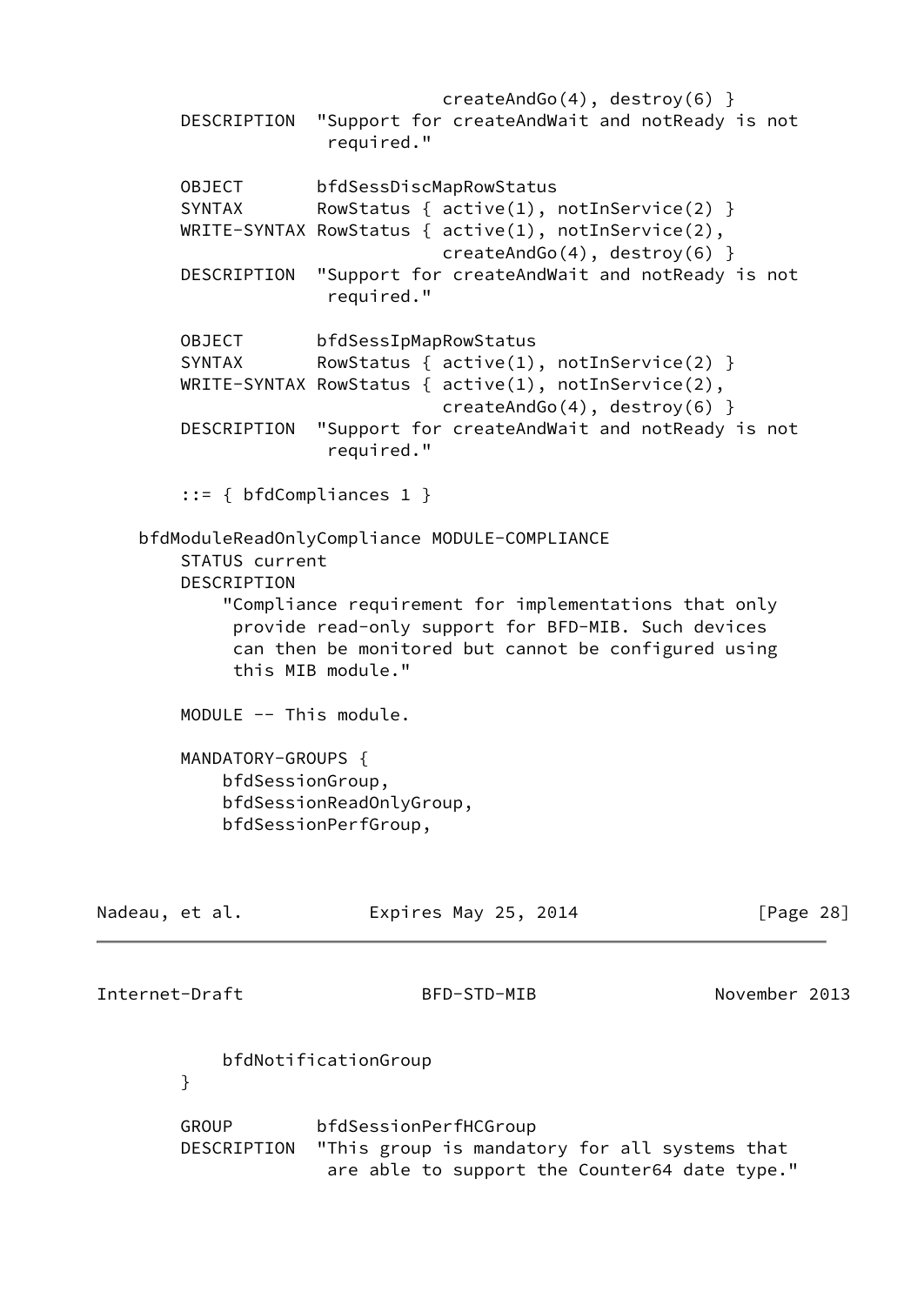OBJECT bfdSessVersionNumber MIN-ACCESS read-only DESCRIPTION "Write access is not required." OBJECT bfdSessType MIN-ACCESS read-only DESCRIPTION "Write access is not required." OBJECT bfdSessDiscriminator MIN-ACCESS read-only DESCRIPTION "Write access is not required." OBJECT bfdSessDestinationUdpPort MIN-ACCESS read-only DESCRIPTION "Write access is not required." OBJECT bfdSessSourceUdpPort MIN-ACCESS read-only DESCRIPTION "Write access is not required." OBJECT bfdSessEchoSourceUdpPort MIN-ACCESS read-only DESCRIPTION "Write access is not required." OBJECT bfdSessAdminStatus MIN-ACCESS read-only DESCRIPTION "Write access is not required." OBJECT bfdSessOperMode MIN-ACCESS read-only DESCRIPTION "Write access is not required." OBJECT bfdSessDemandModeDesiredFlag MIN-ACCESS read-only DESCRIPTION "Write access is not required." OBJECT bfdSessControlPlaneIndepFlag MIN-ACCESS read-only DESCRIPTION "Write access is not required." OBJECT bfdSessMultipointFlag Nadeau, et al. **Expires May 25, 2014** [Page 29]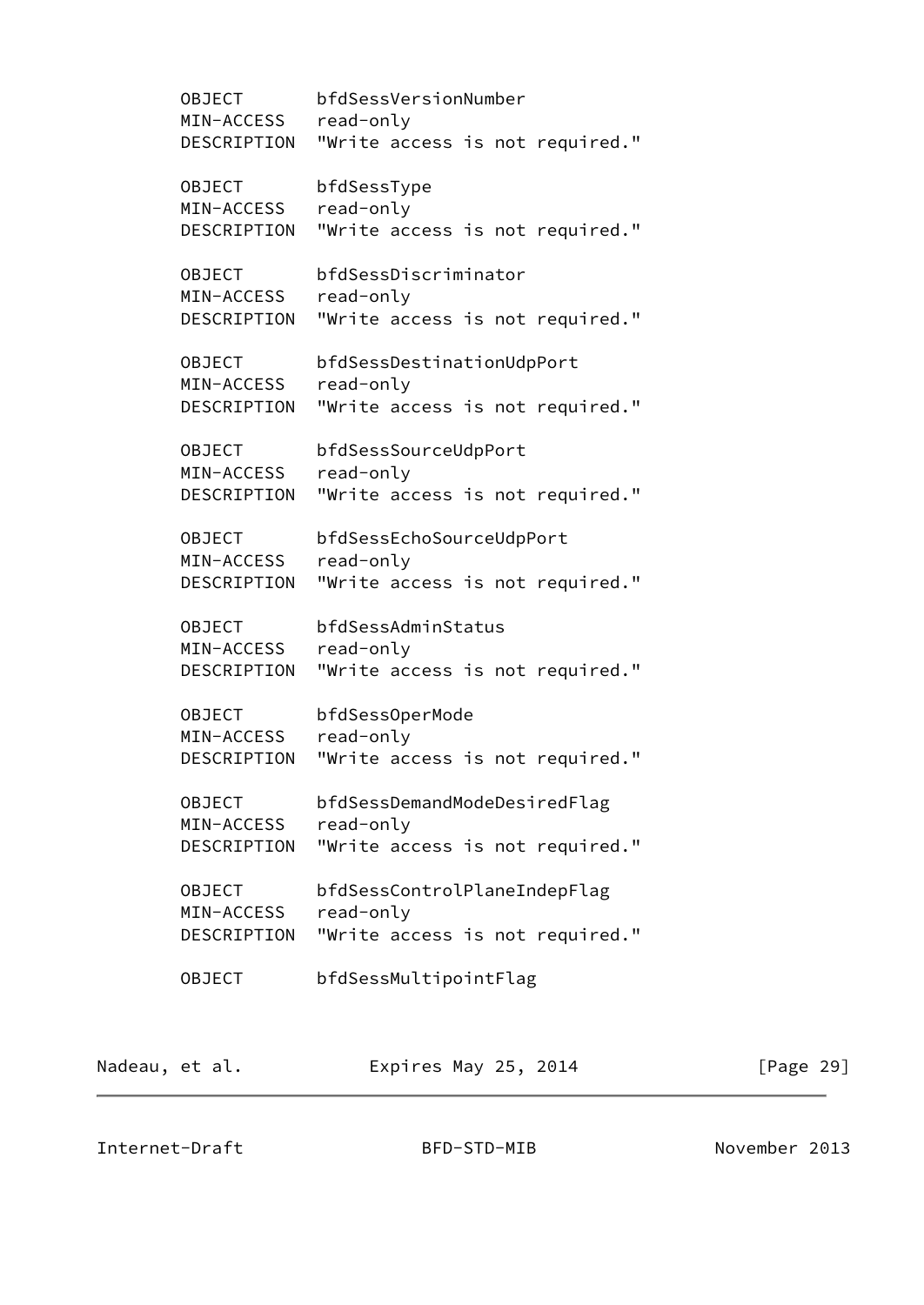MIN-ACCESS read-only DESCRIPTION "Write access is not required." OBJECT bfdSessInterface MIN-ACCESS read-only DESCRIPTION "Write access is not required." OBJECT bfdSessSrcAddrType SYNTAX InetAddressType { unknown(0), ipv4(1),  $ipv6(2)$ ,  $ipv6z(4)$  } MIN-ACCESS read-only DESCRIPTION "Only unknown(0),  $ipv4(1)$ ,  $ipv6(2)$  and  $ipv6z(4)$  support are required." OBJECT bfdSessSrcAddr SYNTAX InetAddress (SIZE (0|4|16|20)) MIN-ACCESS read-only DESCRIPTION "An implementation is only required to support  $unknown(0)$ ,  $ipv4(1)$ ,  $ipv6(2)$  and  $ipv6z(4)$  sizes." OBJECT bfdSessDstAddrType SYNTAX InetAddressType { unknown(0), ipv4(1),  $ipv6(2)$ ,  $ipv6z(4)$  } MIN-ACCESS read-only DESCRIPTION "Only unknown(0),  $ipv4(1)$ ,  $ipv6(2)$  and  $ipv6z(4)$  support are required." OBJECT bfdSessDstAddr SYNTAX InetAddress (SIZE (0|4|16|20)) MIN-ACCESS read-only DESCRIPTION "An implementation is only required to support  $unknown(0)$ ,  $ipv4(1)$ ,  $ipv6(2)$  and  $ipv6z(4)$  sizes." OBJECT bfdSessGTSM MIN-ACCESS read-only DESCRIPTION "Write access is not required." OBJECT bfdSessGTSMTTL MIN-ACCESS read-only DESCRIPTION "Write access is not required." OBJECT bfdSessDesiredMinTxInterval MIN-ACCESS read-only DESCRIPTION "Write access is not required." OBJECT bfdSessReqMinRxInterval MIN-ACCESS read-only DESCRIPTION "Write access is not required."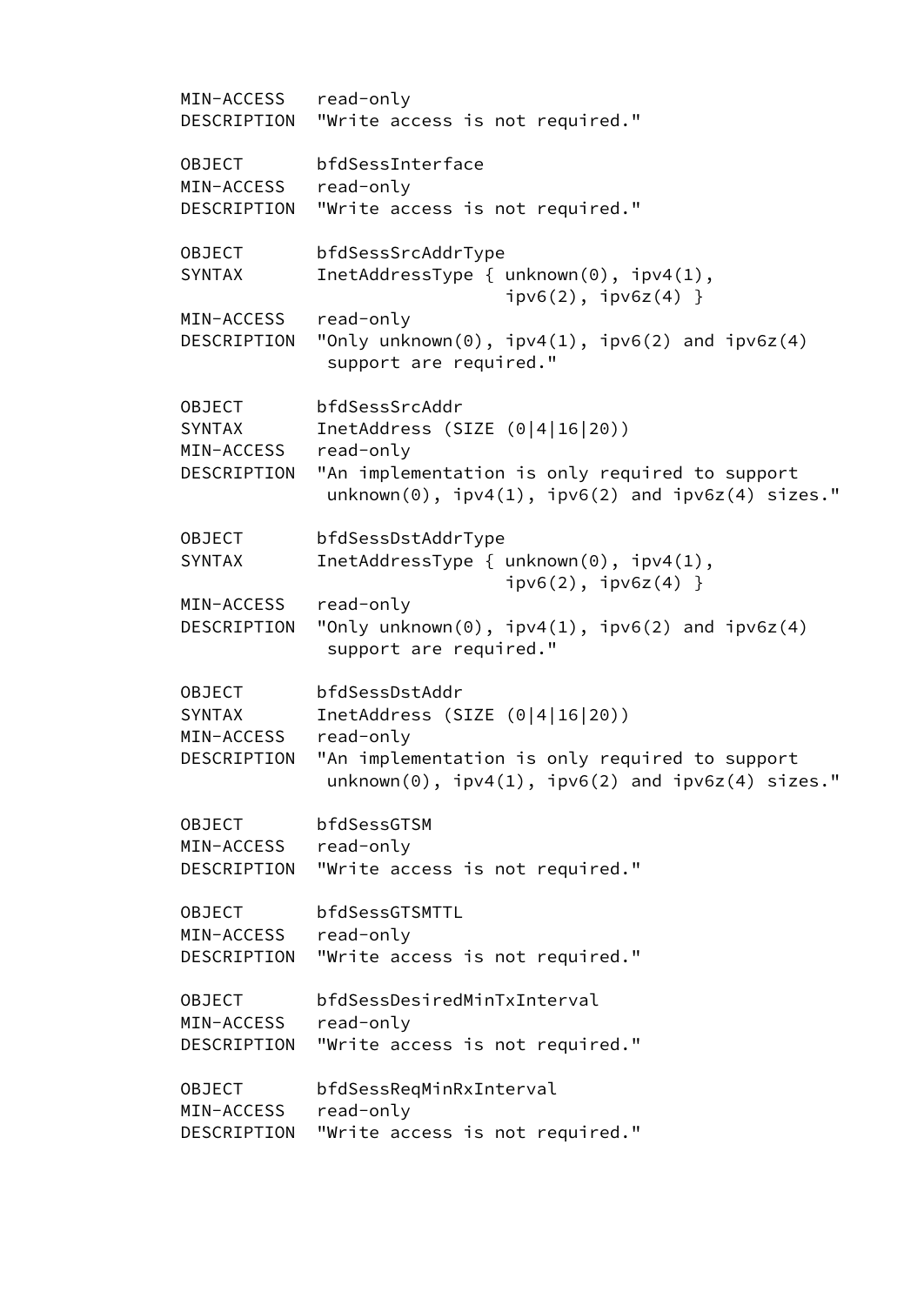Internet-Draft BFD-STD-MIB November 2013 OBJECT bfdSessReqMinEchoRxInterval MIN-ACCESS read-only DESCRIPTION "Write access is not required." OBJECT bfdSessDetectMult MIN-ACCESS read-only DESCRIPTION "Write access is not required." OBJECT bfdSessAuthPresFlag MIN-ACCESS read-only DESCRIPTION "Write access is not required." OBJECT bfdSessAuthenticationType MIN-ACCESS read-only DESCRIPTION "Write access is not required." OBJECT bfdSessAuthenticationKeyID MIN-ACCESS read-only DESCRIPTION "Write access is not required." OBJECT bfdSessAuthenticationKey MIN-ACCESS read-only DESCRIPTION "Write access is not required." OBJECT bfdSessStorageType MIN-ACCESS read-only DESCRIPTION "Write access is not required." OBJECT bfdSessRowStatus SYNTAX RowStatus { active(1) } MIN-ACCESS read-only DESCRIPTION "Write access is not required." OBJECT bfdSessDiscMapStorageType MIN-ACCESS read-only DESCRIPTION "Write access is not required." OBJECT bfdSessDiscMapRowStatus SYNTAX RowStatus { active(1) } MIN-ACCESS read-only DESCRIPTION "Write access is not required." OBJECT bfdSessIpMapStorageType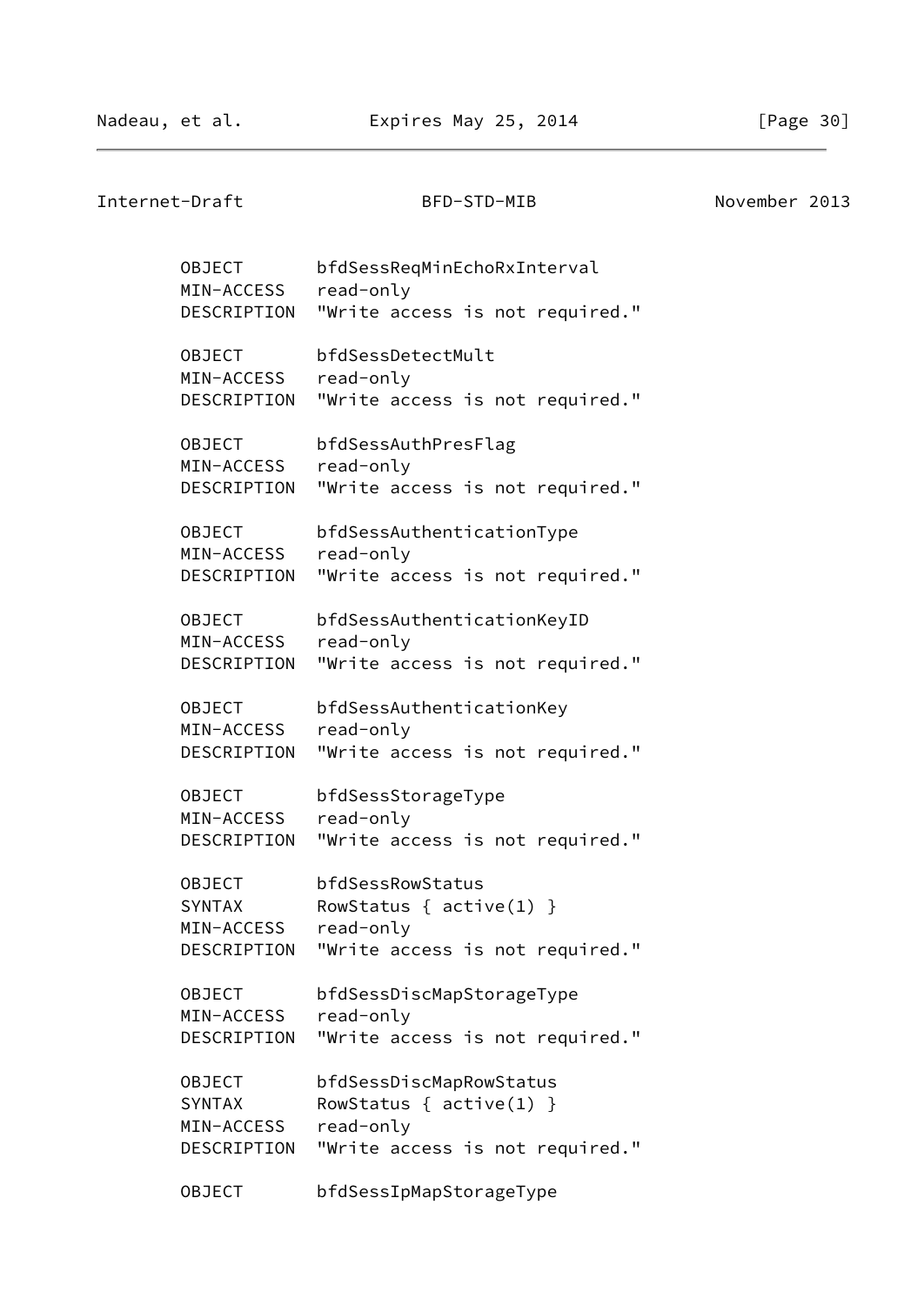| MIN-ACCESS    | read-only                       |
|---------------|---------------------------------|
| DESCRIPTION   | "Write access is not required." |
| <b>OBJECT</b> | bfdSessIpMapRowStatus           |
| <b>SYNTAX</b> | RowStatus { $active(1)$ }       |

Nadeau, et al. **Expires May 25, 2014** [Page 31]

Internet-Draft BFD-STD-MIB November 2013

 MIN-ACCESS read-only DESCRIPTION "Write access is not required." ::= { bfdCompliances 2 } -- Units of conformance. bfdSessionGroup OBJECT-GROUP OBJECTS { bfdAdminStatus, bfdSessNotificationsEnable, bfdSessVersionNumber, bfdSessType, bfdSessDiscriminator, bfdSessDestinationUdpPort, bfdSessSourceUdpPort, bfdSessEchoSourceUdpPort, bfdSessAdminStatus, bfdSessOperMode, bfdSessDemandModeDesiredFlag, bfdSessControlPlaneIndepFlag, bfdSessMultipointFlag, bfdSessInterface, bfdSessSrcAddrType, bfdSessSrcAddr, bfdSessDstAddrType, bfdSessDstAddr, bfdSessGTSM, bfdSessGTSMTTL, bfdSessDesiredMinTxInterval, bfdSessReqMinRxInterval, bfdSessReqMinEchoRxInterval, bfdSessDetectMult, bfdSessAuthPresFlag, bfdSessAuthenticationType, bfdSessAuthenticationKeyID,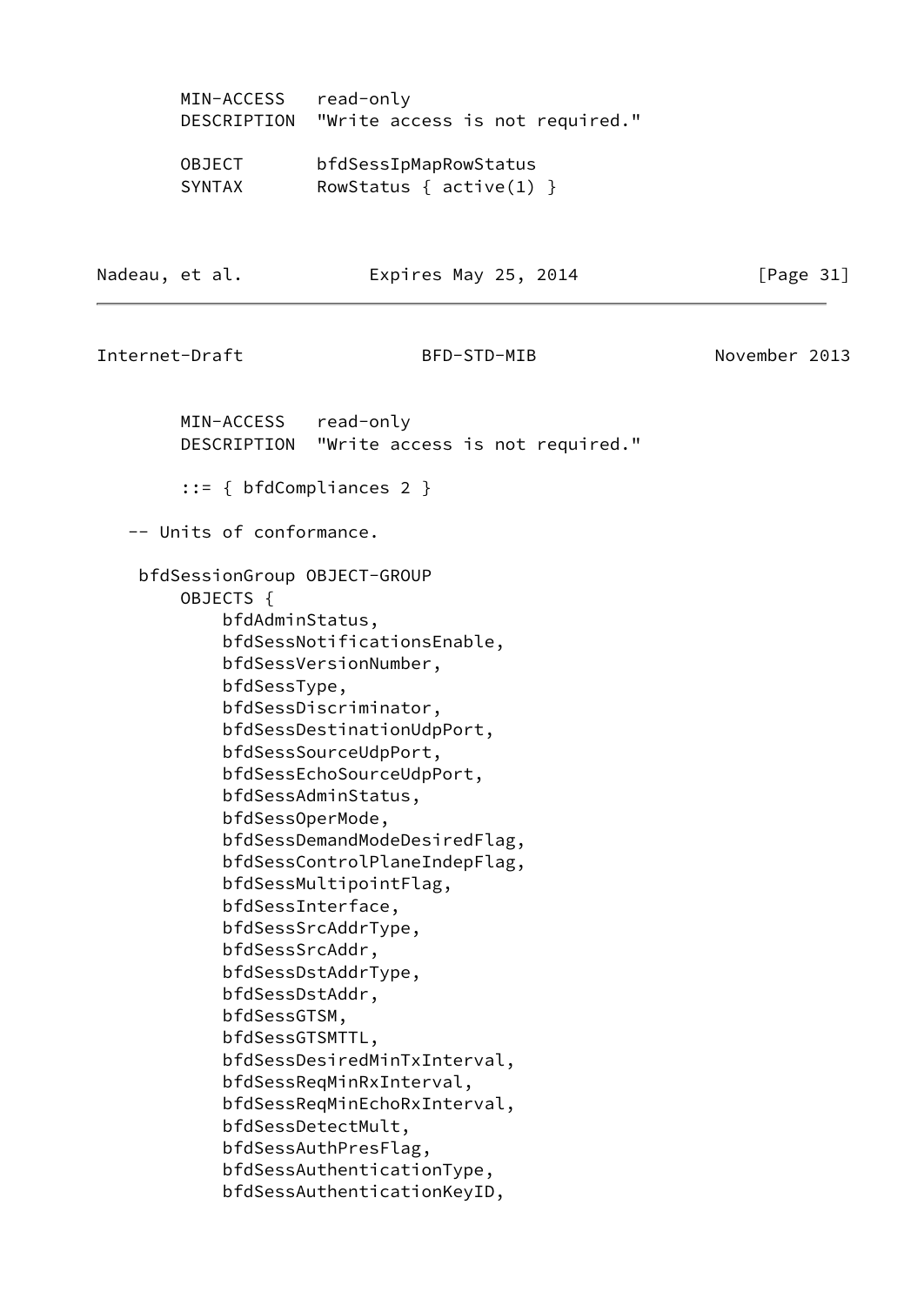```
 bfdSessAuthenticationKey,
            bfdSessStorageType,
            bfdSessRowStatus,
            bfdSessDiscMapStorageType,
            bfdSessDiscMapRowStatus,
            bfdSessIpMapStorageType,
            bfdSessIpMapRowStatus
         }
        STATUS current
        DESCRIPTION
            "Collection of objects needed for BFD sessions."
        ::= \{ bfdGroups 1 \}Nadeau, et al. Expires May 25, 2014 [Page 32]
Internet-Draft BFD-STD-MIB November 2013
    bfdSessionReadOnlyGroup OBJECT-GROUP
        OBJECTS {
            bfdSessRemoteDiscr,
            bfdSessState,
            bfdSessRemoteHeardFlag,
            bfdSessDiag,
            bfdSessNegotiatedInterval,
            bfdSessNegotiatedEchoInterval,
            bfdSessNegotiatedDetectMult,
            bfdSessDiscMapIndex,
            bfdSessIpMapIndex
         }
        STATUS current
        DESCRIPTION
            "Collection of read-only objects needed for BFD sessions."
        ::= { bfdGroups 2 } bfdSessionPerfGroup OBJECT-GROUP
        OBJECTS {
            bfdSessPerfCtrlPktIn,
            bfdSessPerfCtrlPktOut,
            bfdSessPerfCtrlPktDrop,
            bfdSessPerfCtrlPktDropLastTime,
            bfdSessPerfEchoPktIn,
            bfdSessPerfEchoPktOut,
            bfdSessPerfEchoPktDrop,
            bfdSessPerfEchoPktDropLastTime,
            bfdSessUpTime,
            bfdSessPerfLastSessDownTime,
```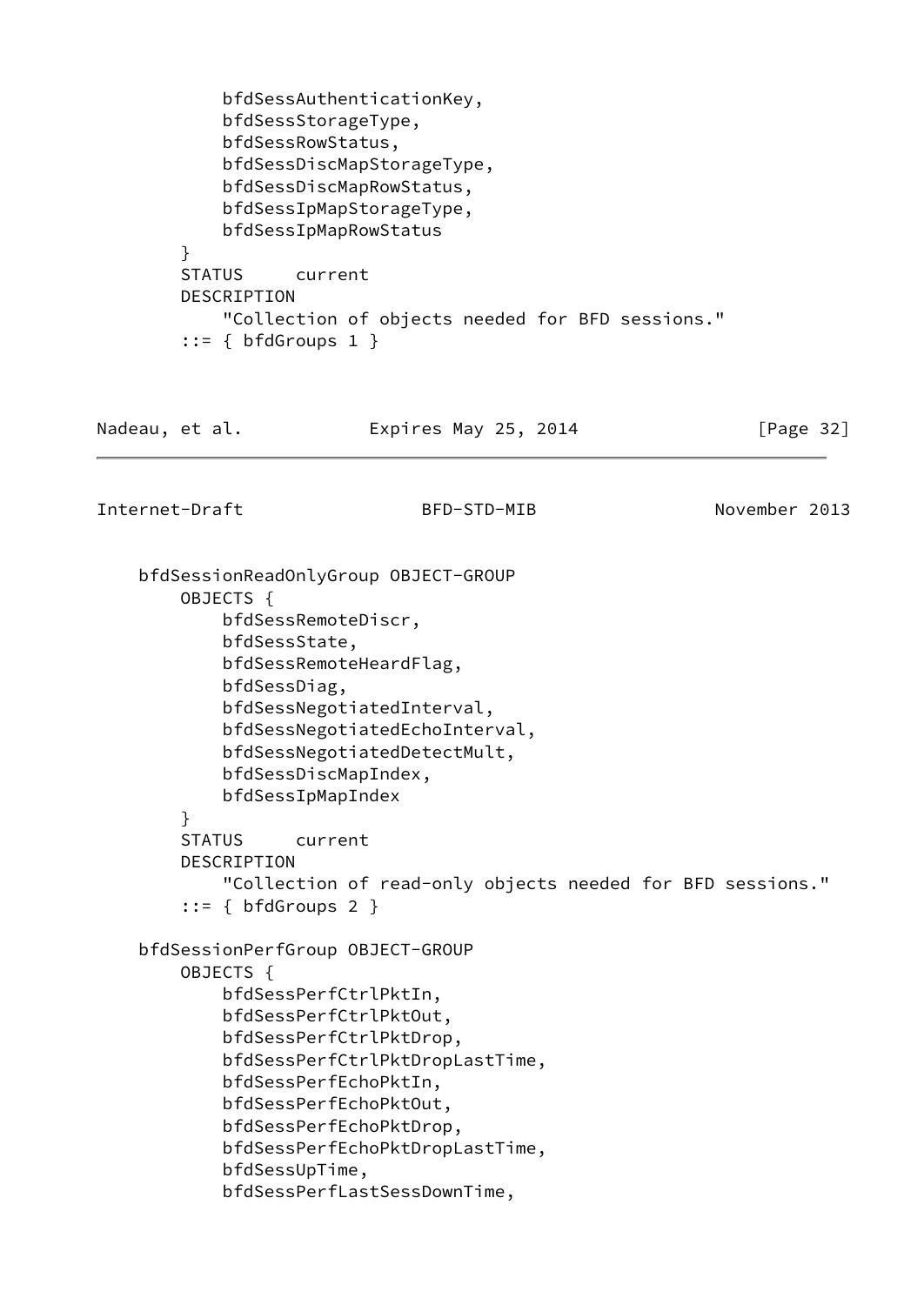```
 bfdSessPerfLastCommLostDiag,
             bfdSessPerfSessUpCount,
             bfdSessPerfDiscTime
         }
         STATUS current
         DESCRIPTION
             "Collection of objects needed to monitor the
              performance of BFD sessions."
         ::= { bfdGroups 3 }
     bfdSessionPerfHCGroup OBJECT-GROUP
         OBJECTS {
             bfdSessPerfCtrlPktInHC,
             bfdSessPerfCtrlPktOutHC,
             bfdSessPerfCtrlPktDropHC,
             bfdSessPerfEchoPktInHC,
             bfdSessPerfEchoPktOutHC,
             bfdSessPerfEchoPktDropHC
         }
Nadeau, et al. Expires May 25, 2014 [Page 33]
```

```
Internet-Draft BFD-STD-MIB November 2013
```
 STATUS current DESCRIPTION "Collection of objects needed to monitor the performance of BFD sessions for which the values of bfdSessPerfPktIn, bfdSessPerfPktOut wrap around too quickly."  $::=$  { bfdGroups 4 } bfdNotificationGroup NOTIFICATION-GROUP NOTIFICATIONS { bfdSessUp, bfdSessDown } STATUS current DESCRIPTION "Set of notifications implemented in this module."  $::=$  { bfdGroups 5 }

END

<span id="page-37-0"></span>[6](#page-37-0). Security Considerations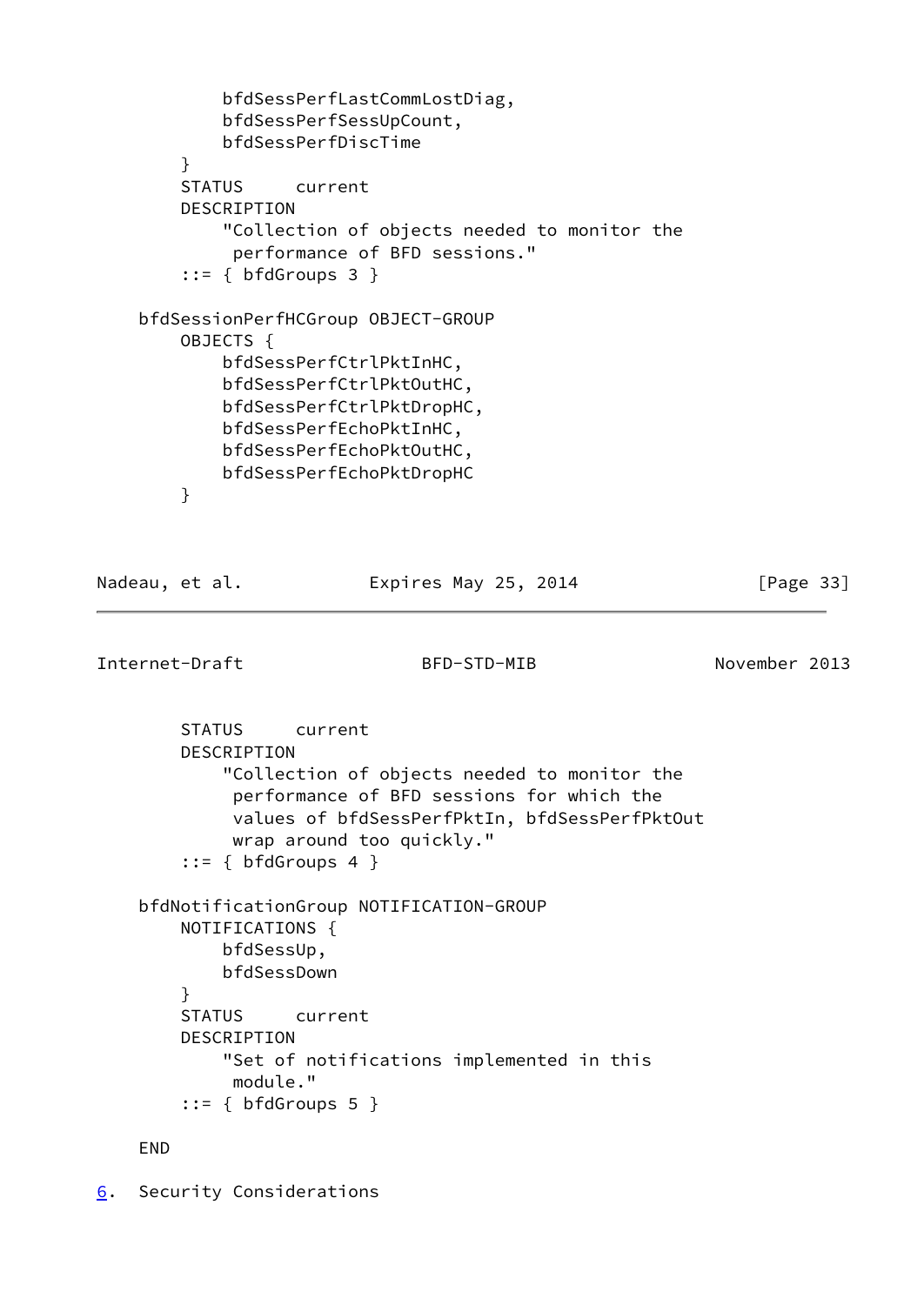As BFD may be tied into the stability of the network infrastructure (such as routing protocols), the effects of an attack on a BFD session may be very serious. This ultimately has denial-of-service effects, as links may be declared to be down (or falsely declared to be up.) As such, improper manipulation of the objects represented by this MIB may result in denial of service to a large number of end users.

 There are a number of management objects defined in this MIB module with a MAX-ACCESS clause of read-write and/or read-create. Such objects may be considered sensitive or vulnerable in some network environments. The support for SET operations in a non-secure environment without proper protection can have a negative effect on network operations. These are the tables and objects and their sensitivity/vulnerability:

 o bfdSessAdminStatus - Improper change of bfdSessAdminStatus, from start to stop, can cause significant disruption of the connectivity to those portions of the Internet reached via the applicable remote BFD peer.

| Nadeau, et al. | Expires May 25, 2014 | [Page 34] |
|----------------|----------------------|-----------|

Internet-Draft BFD-STD-MIB November 2013

 o bfdSessDesiredMinTxInterval, bfdSessReqMinRxInterval, bfdSessReqMinEchoRxInterval, bfdSessDetectMult - Improper change of this object can cause connections to be disrupted for extremely long time periods when otherwise they would be restored in a relatively short period of time.

 There are a number of management objects defined in this MIB module with a MAX-ACCESS clause of read-write and/or read-create. Such objects may be considered sensitive or vulnerable in some network environments. It is thus important to control even GET and/or NOTIFY access to these objects and possibly to even encrypt the values of these objects when sending them over the network via SNMP.

 o The bfdSessTable may be used to directly configure BFD sessions. The bfdSessMapTable can be used indirectly in the same way.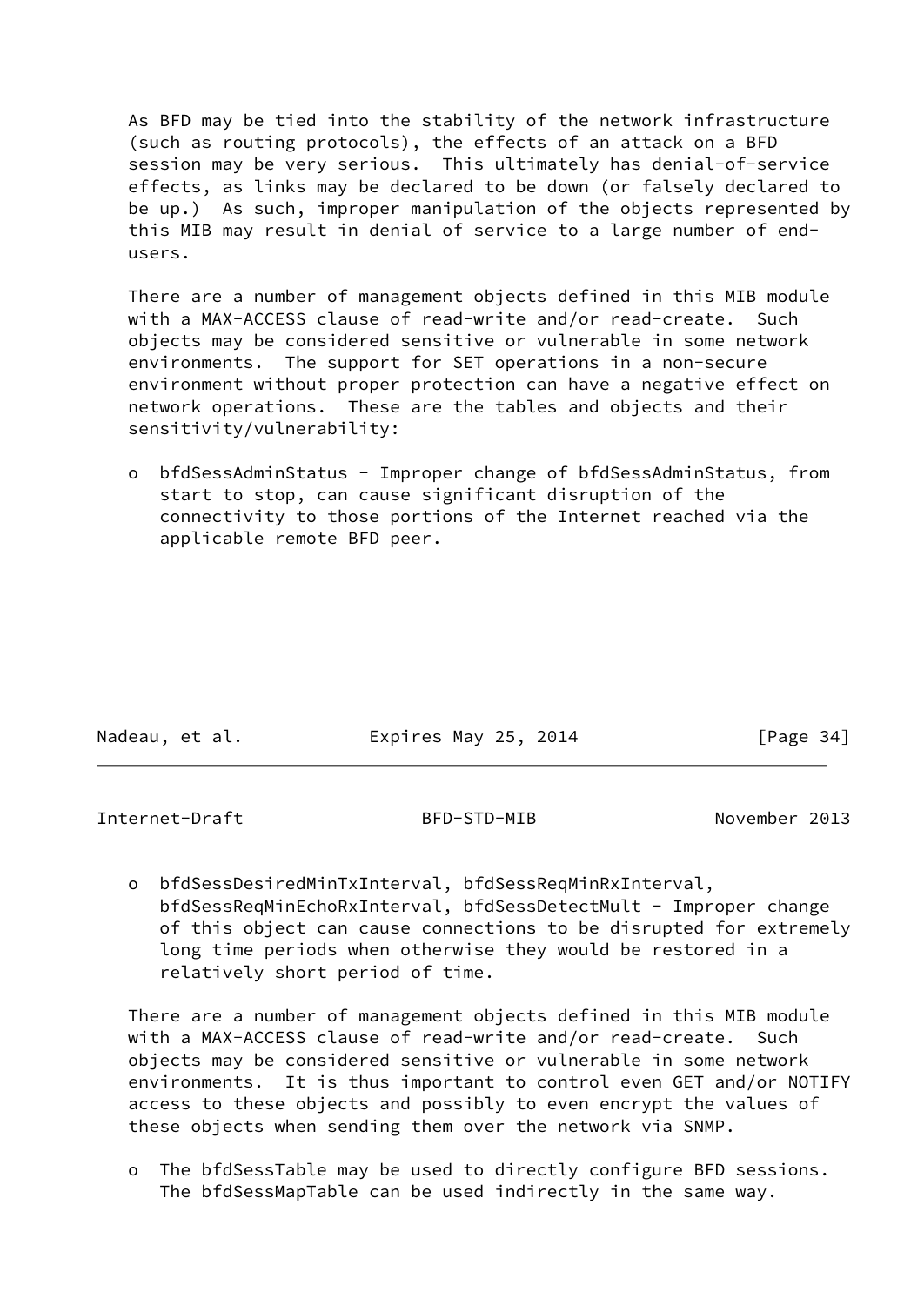Unauthorized access to objects in this table could result in disruption of traffic on the network. This is especially true if an unauthorized user configures enough tables to invoke a denial of service attack on the device where they are configured, or on a remote device where the sessions terminate.

 Some of the readable objects in this MIB module (i.e., objects with a MAX-ACCESS other than not-accessible) may be considered sensitive or vulnerable in some network environments. It is thus important to control even GET and/or NOTIFY access to these objects and possibly to even encrypt the values of these objects when sending them over the network via SNMP. These are the tables and objects and their sensitivity/vulnerability:

 o The bfdSessPerfTable both allows access to the performance characteristics of BFD sessions. Network administrators not wishing to show this information should consider this table sensitive.

 The bfdSessAuthenticationType, bfdSessAuthenticationKeyID, and bfdSessAuthenticationKey objects hold security methods and associated security keys of BFD sessions. These objects SHOULD be considered highly sensitive objects. In order for these sensitive information from being improperly accessed, implementers MAY wish to disallow read and create access to these objects.

 SNMP versions prior to SNMPv3 did not include adequate security. Even if the network itself is secure "for example by using IPSec", even then, there is no control as to who on the secure network is allowed to access and GET/SET "read/change/create/delete" the objects in these MIB modules.

| Nadeau, et al. | Expires May 25, 2014 | [Page 35] |
|----------------|----------------------|-----------|
|                |                      |           |

<span id="page-39-0"></span>Internet-Draft BFD-STD-MIB November 2013

 It is RECOMMENDED that implementers consider the security features as provided by the SNMPv3 framework (see [\[RFC3410\], section](https://datatracker.ietf.org/doc/pdf/rfc3410#section-8) 8), including full support for the SNMPv3 cryptographic mechanisms "for authentication and privacy".

 Further, deployment of SNMP versions prior to SNMPv3 is NOT RECOMMENDED. Instead, it is RECOMMENDED to deploy SNMPv3 and to enable cryptographic security. It is then a customer/operator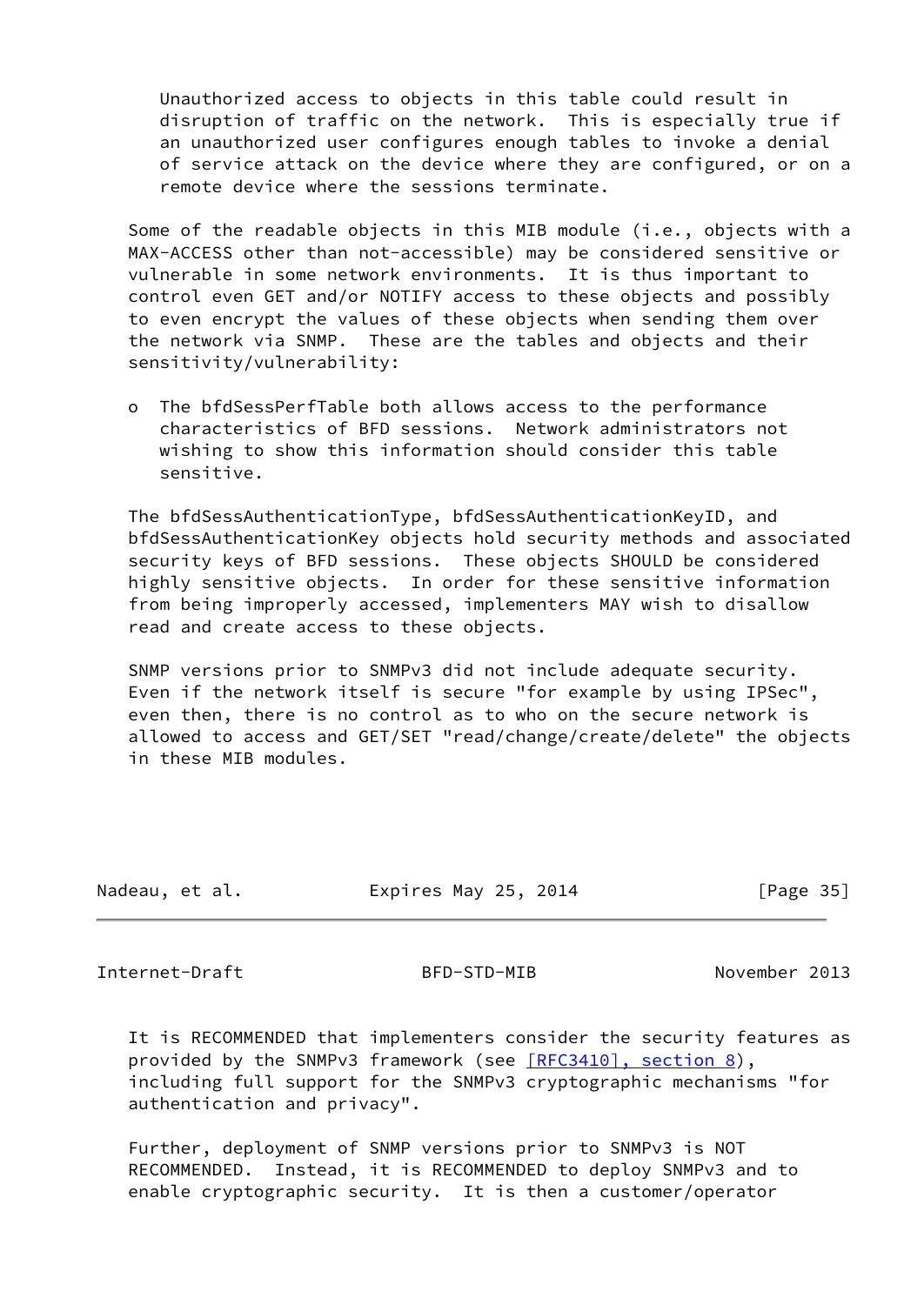responsibility to ensure that the SNMP entity giving access to an instance of this MIB module, is properly configured to give access to the objects only to those principals "users" that have legitimate rights to indeed GET or SET "change/create/delete" them.

<span id="page-40-0"></span>[7](#page-40-0). IANA Considerations

 The MIB module in this document uses the following IANA-assigned OBJECT IDENTIFIER values recorded in the SMI Numbers registry:

 Descriptor OBJECT IDENTIFIER value ---------- -----------------------

bfdMib { mib-2 XXX }

 [RFC-Editor's Note (to be removed prior to publication): the IANA is requested to assign a value for "XXX" under the 'mib-2' subtree and to record the assignment in the SMI Numbers registry. When the assignment has been made, the RFC Editor is asked to replace "XXX" (here and in the MIB module) with the assigned value and to remove this note.]

<span id="page-40-1"></span>[8](#page-40-1). Acknowledgments

 Authors would like to thank David Ward, Jeffrey Haas, Reshad Rahman, David Toscano, Sylvain Masse, Mark Tooker, and Kiran Koushik Agrahara Sreenivasa for their comments and suggestions.

- <span id="page-40-2"></span>[9](#page-40-2). References
- <span id="page-40-3"></span>[9.1](#page-40-3). Normative References
	- [RFC2119] Bradner, S., "Key words for use in RFCs to Indicate Requirement Levels", [BCP 14](https://datatracker.ietf.org/doc/pdf/bcp14), [RFC 2119](https://datatracker.ietf.org/doc/pdf/rfc2119), March 1997.
	- [RFC2578] McCloghrie, K., Ed., Perkins, D., Ed., and J. Schoenwaelder, Ed., "Structure of Management Information Version 2 (SMIv2)", STD 58, [RFC 2578,](https://datatracker.ietf.org/doc/pdf/rfc2578) April 1999.

Nadeau, et al. **Expires May 25, 2014** [Page 36]

<span id="page-40-4"></span>Internet-Draft BFD-STD-MIB November 2013

[RFC2579] McCloghrie, K., Ed., Perkins, D., Ed., and J.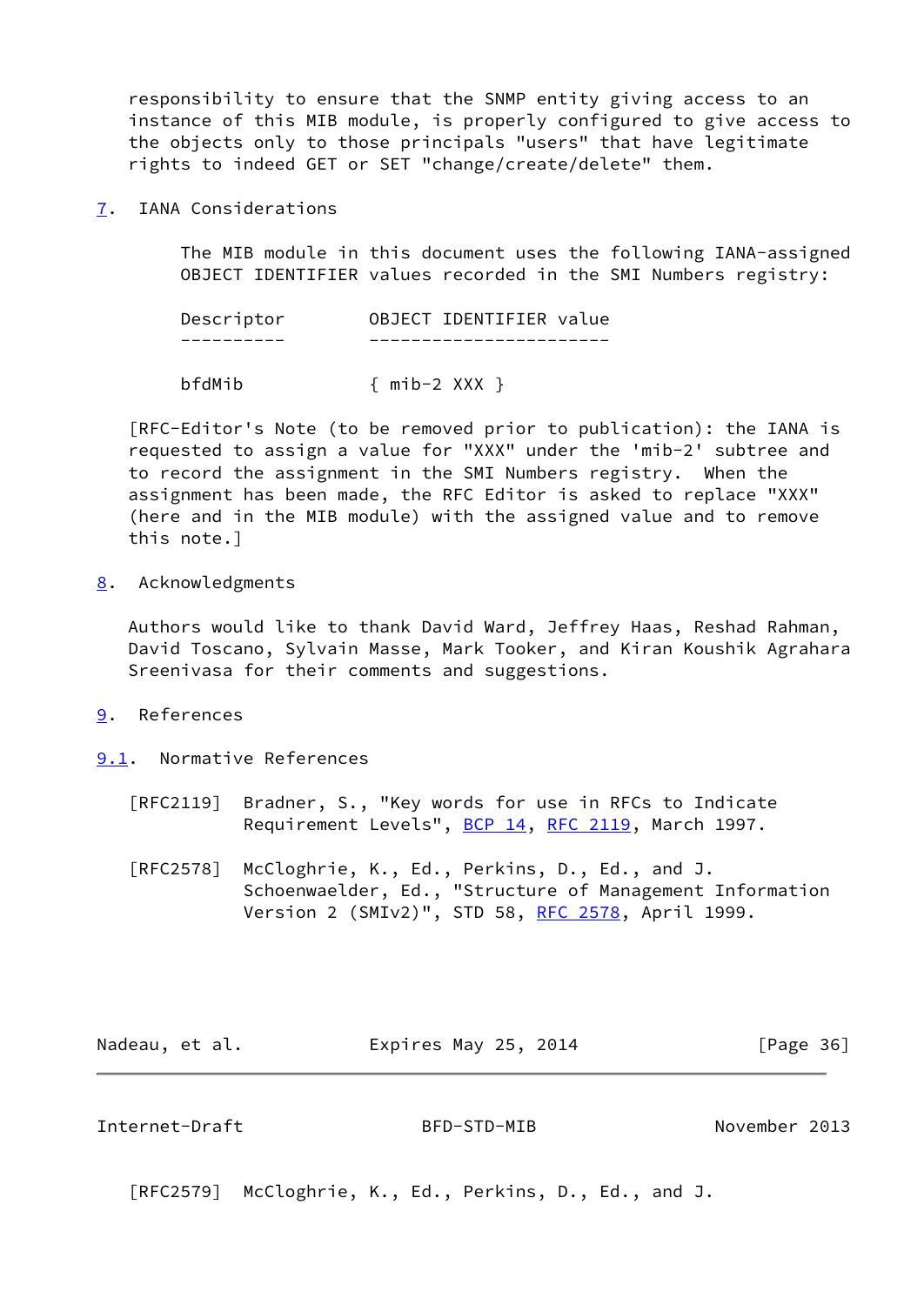Schoenwaelder, Ed., "Textual Conventions for SMIv2", STD 58, [RFC 2579,](https://datatracker.ietf.org/doc/pdf/rfc2579) April 1999.

- [RFC2580] McCloghrie, K., Perkins, D., and J. Schoenwaelder, "Conformance Statements for SMIv2", STD 58, [RFC 2580,](https://datatracker.ietf.org/doc/pdf/rfc2580) April 1999.
- [RFC5880] Katz, D. and D. Ward, "Bidirectional Forwarding Detection (BFD)", [RFC 5880,](https://datatracker.ietf.org/doc/pdf/rfc5880) June 2010.
- [RFC5881] Katz, D. and D. Ward, "Bidirectional Forwarding Detection (BFD) for IPv4 and IPv6 (Single Hop)", [RFC 5881](https://datatracker.ietf.org/doc/pdf/rfc5881), June 2010.
- [RFC5883] Katz, D. and D. Ward, "Bidirectional Forwarding Detection (BFD) for Multihop Paths", [RFC 5883](https://datatracker.ietf.org/doc/pdf/rfc5883), June 2010.

<span id="page-41-1"></span>[I-D.ietf-bfd-tc-mib]

 Nadeau, T., Ali, Z., and N. Akiya, "Definitions of Textual Conventions (TCs) for Bidirectional Forwarding Detection (BFD) Management", [draft-ietf-bfd-tc-mib-03](https://datatracker.ietf.org/doc/pdf/draft-ietf-bfd-tc-mib-03) (work in progress), November 2013.

<span id="page-41-0"></span>[9.2](#page-41-0). Informative References

- [RFC3410] Case, J., Mundy, R., Partain, D., and B. Stewart, "Introduction and Applicability Statements for Internet- Standard Management Framework", [RFC 3410,](https://datatracker.ietf.org/doc/pdf/rfc3410) December 2002.
- [RFC4001] Daniele, M., Haberman, B., Routhier, S., and J. Schoenwaelder, "Textual Conventions for Internet Network Addresses", [RFC 4001,](https://datatracker.ietf.org/doc/pdf/rfc4001) February 2005.
- [RFC2863] McCloghrie, K. and F. Kastenholz, "The Interfaces Group MIB", [RFC 2863](https://datatracker.ietf.org/doc/pdf/rfc2863), June 2000.
- [RFC3413] Levi, D., Meyer, P., and B. Stewart, "Simple Network Management Protocol (SNMP) Applications", STD 62, [RFC](https://datatracker.ietf.org/doc/pdf/rfc3413) [3413,](https://datatracker.ietf.org/doc/pdf/rfc3413) December 2002.

Authors' Addresses

 Thomas D. Nadeau Juniper Networks

EMail: tnadeau@juniper.net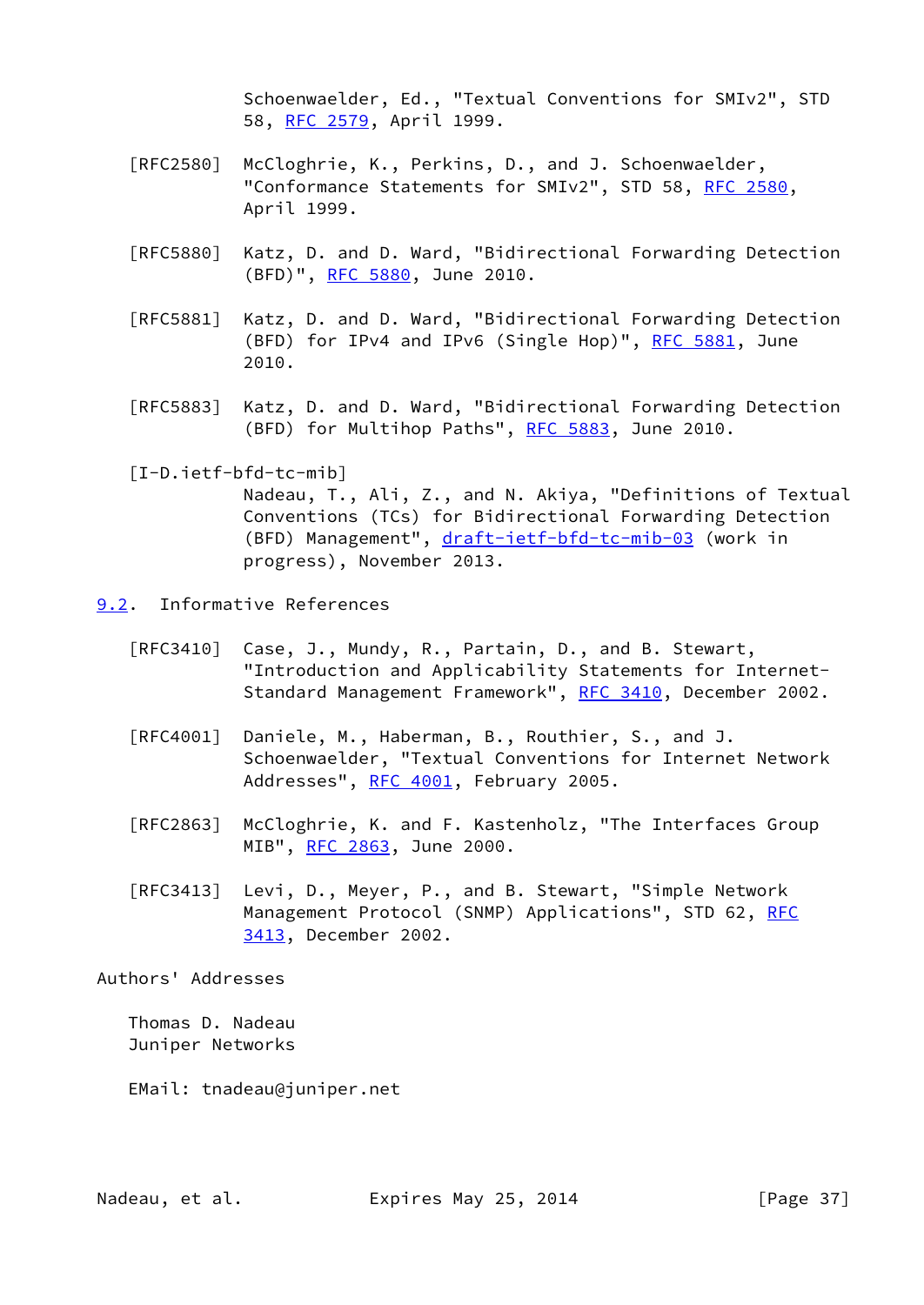Zafar Ali Cisco Systems

EMail: zali@cisco.com

 Nobo Akiya Cisco Systems

EMail: nobo@cisco.com